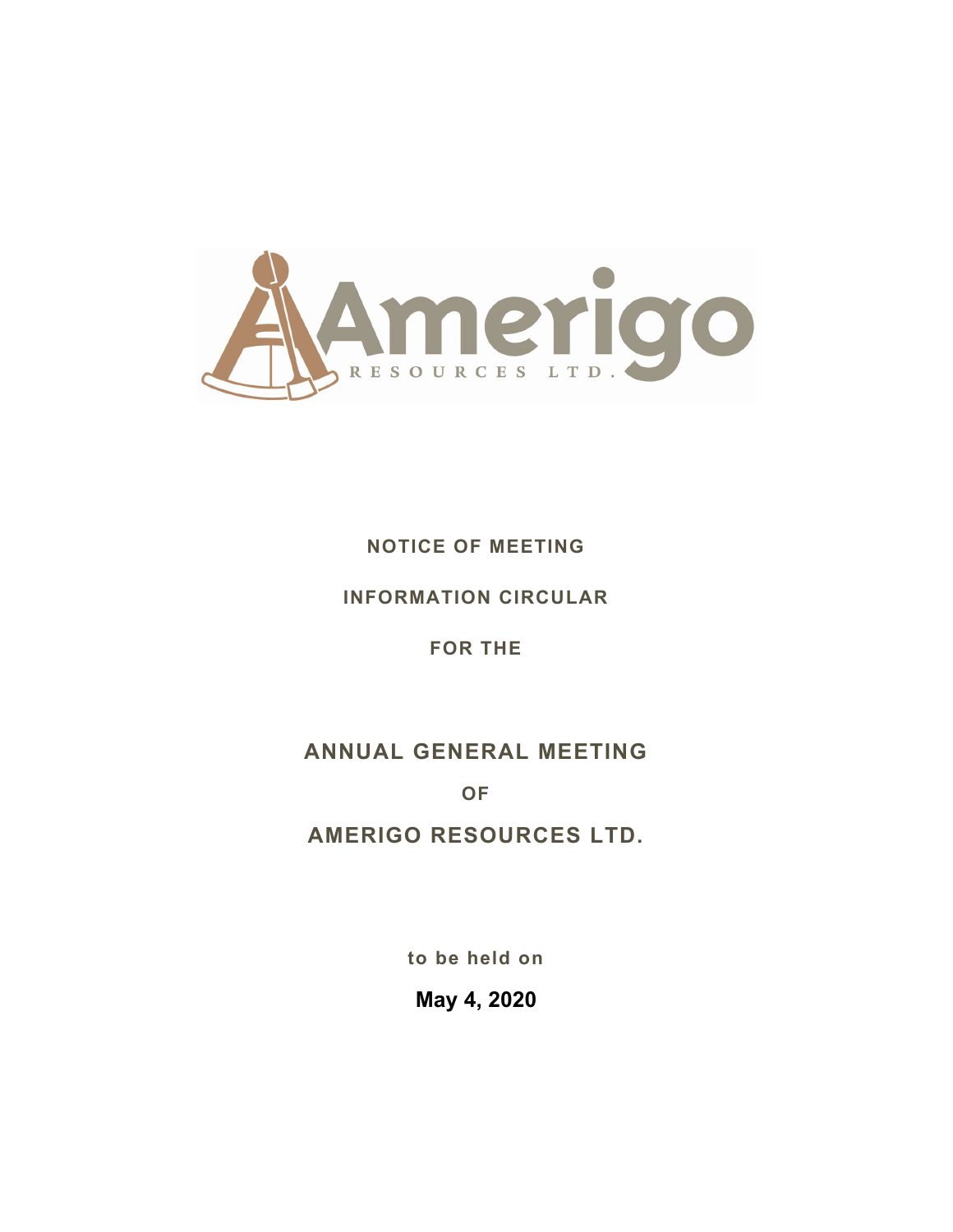

## **NOTICE OF ANNUAL GENERAL MEETING OF SHAREHOLDERS**

TAKE NOTICE that the 2020 Annual General Meeting (the "Meeting") of the shareholders of **AMERIGO RESOURCES LTD.** (the "Company") will be held at Suite 1260 – 355 Burrard Street, Vancouver, British Columbia, on Monday, May 4, 2020 at 11:00 am (Vancouver time) for the following purposes:

- 1. to receive the audited consolidated financial statements of the Company for the fiscal year ended December 31, 2019, together with the report of the auditors thereon;
- 2. to appoint PricewaterhouseCoopers LLP as auditors of the Company for the ensuing year, and to authorize the directors to fix their remuneration;
- 3. to determine the number of directors at six (6) and to elect the directors of the Company; and
- 4. to transact any other business that may properly come before the Meeting and any adjournment thereof.

**In light of ongoing concerns related to the spread of COVID-19, and in order to mitigate potential risks to the health and safety of the Company's employees, shareholders are strongly encouraged to vote on the matters before the Meeting by proxy rather attend the Meeting in person.**

Accompanying this Notice are an Information Circular, a form of Proxy or Voting Instruction Form (VIF) and a Financial Statement Request Form. The accompanying Information Circular provides information relating to the matters to be addressed at the meeting and is incorporated into this Notice.

A shareholder entitled to attend and vote at the Meeting is entitled to appoint a proxyholder to attend and vote in his or her stead. If you are unable to attend the Meeting or any adjournment thereof in person, please read the Notes accompanying the form of Proxy enclosed herewith and then complete and return the Proxy within the time set out in the Notes. The enclosed form of Proxy is solicited by Management but, as set out in the Notes, you may amend it if you so desire by striking out the names listed therein and inserting in the space provided the name of the person you wish to represent you at the Meeting. Please advise the Company of any change in your address.

DATED at Vancouver, British Columbia, this 30<sup>th</sup> day of March 2020.

## **BY ORDER OF THE BOARD OF DIRECTORS**

Klaus Zeitler Executive Chairman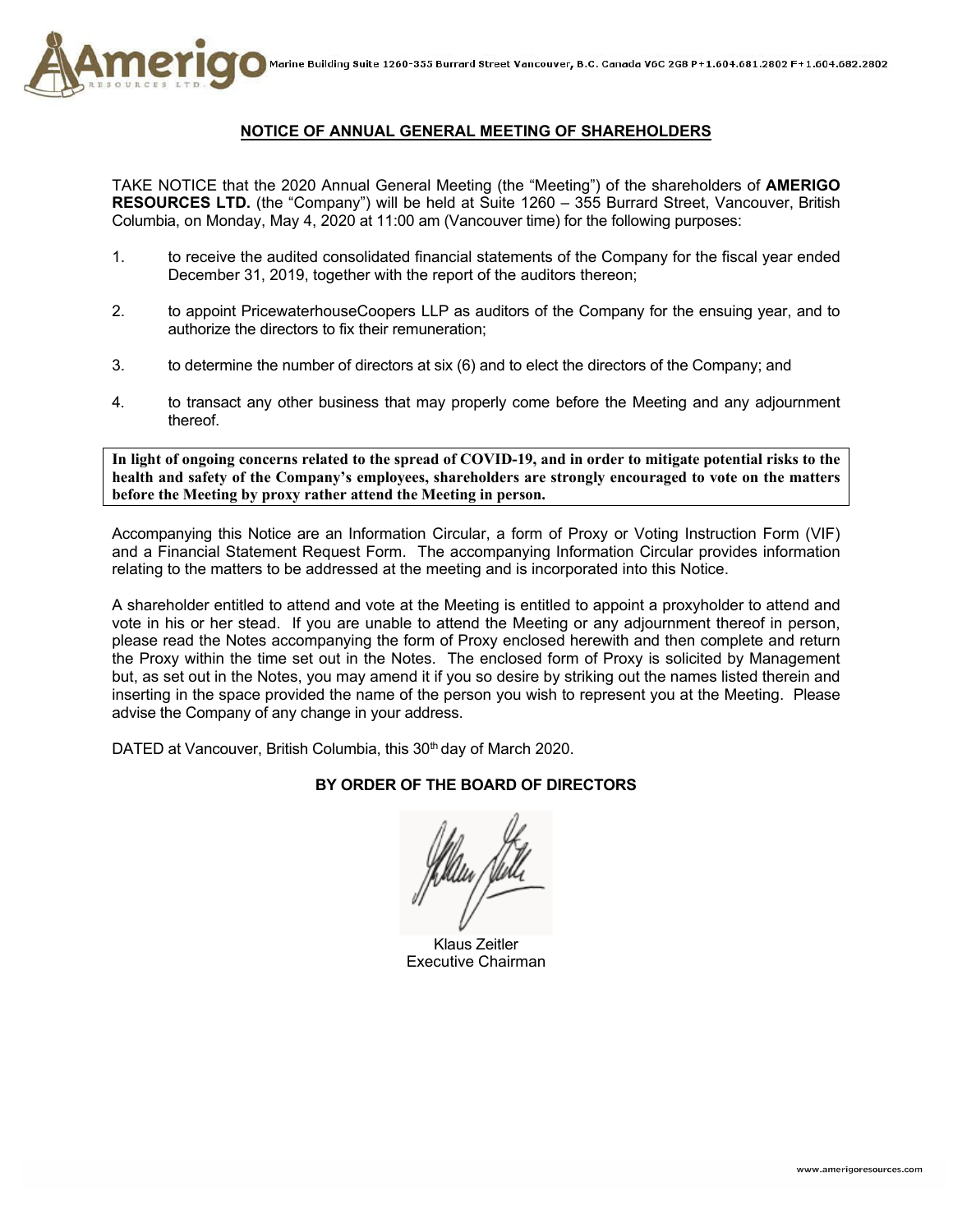

## **INFORMATION CIRCULAR FOR**

#### **ANNUAL GENERAL MEETING**

(As at March 30, 2020, except as indicated)

#### **GENERAL PROXY INFORMATION**

#### **SOLICITATION OF PROXIES**

Amerigo Resources Ltd. (the "*Company*") is providing this Information Circular and a form of proxy in connection with management's solicitation of proxies (a "*Proxy*" or "*Proxies*") for use at the Annual General Meeting (the "*Meeting*") of the Company to be held on May 4, 2020, and at any adjournments thereof.

**In light of ongoing concerns related to the spread of COVID-19, and in order to mitigate potential risks to the health and safety of the Company's employees, shareholders are encouraged to vote on the matters before the Meeting by proxy rather than attend the Meeting in person.**

The solicitation of Proxies will be primarily by mail, but Proxies may be solicited personally or by telephone by directors, officers and regular employees of the Company at nominal cost. In accordance with National Instrument 54-101 of the Canadian Securities Administrators *("NI 54-101"),* arrangements have been made with brokerage houses and other intermediaries, clearing agencies, custodians, nominees and fiduciaries to forward solicitation materials to the beneficial owners of the common shares without par value in the authorized share structure of the Company (the *"Shares")* held of record by such persons, and the Company may reimburse such persons for reasonable fees and disbursements incurred by them in so doing. All costs of this solicitation will be borne by the Company.

## **APPOINTMENT OF PROXYHOLDERS**

A shareholder entitled to vote at the Meeting may by means of a Proxy appoint a proxyholder or one or more alternate proxyholders, who need not be shareholders, to attend and act at the Meeting for the shareholder on the shareholder's behalf. The only methods by which a shareholder may appoint a person as proxyholder are by submitting a Proxy by mail, fax, hand delivery, phone or by way of the Internet, as set out below and in the accompanying form of Proxy.

The individuals named as Management Nominees in the accompanying form of Proxy are directors and/or officers of the Company. **A shareholder wishing to appoint some other person (who need not be a shareholder) to represent the shareholder at the Meeting has the right to do so, either by striking out the names of the Management Nominees in the accompanying form of Proxy and inserting such person's name in the blank space provided in the form of Proxy or by completing another form of Proxy.** Such a shareholder should notify the nominee of his or her appointment, obtain his or her consent to act as proxy and instruct him or her on how the shareholder's Shares are to be voted. In any case, the form of Proxy should be dated and executed by the shareholder or his/her attorney authorized in writing, or if the shareholder is a corporation, under its corporate seal, or by an officer or attorney thereof duly authorized.

#### **PROXY INSTRUCTIONS**

Only shareholders whose names appear on the records of the Company as the registered holders of Shares or duly appointed proxyholders are permitted to vote at the Meeting. Registered shareholders may wish to vote by Proxy whether or not they are able to attend the Meeting in person. Registered shareholders may vote by Proxy. **Registered Shareholders who wish to vote by Proxy must complete, date and sign the form of Proxy and return it by mail, fax, hand delivery, phone or by way of the Internet to**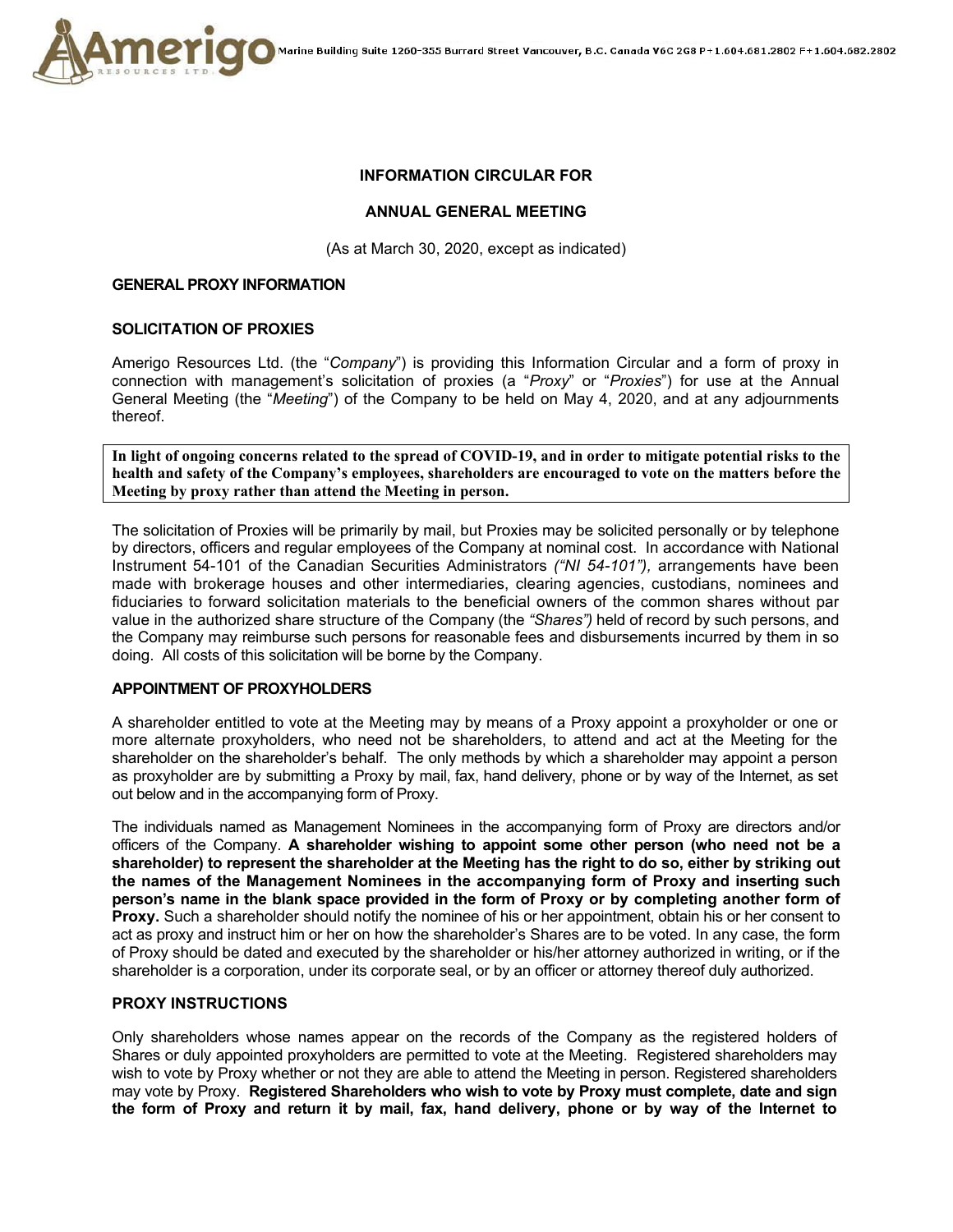**Computershare Investor Services Inc. (the "Transfer Agent"), Proxy Department, 100 University Avenue, 8th Floor, Toronto, Ontario, M5J 2Y1 Fax: Within North America: 1-866-249-7775 Outside North America: (416) 263-9524; Phone: 1-866-732-8683; Internet: www.investorvote.com, not later than 48 hours (excluding Saturdays, Sundays and holidays) before the time for holding the Meeting or any adjournment thereof at which the Proxy is to be used.** 

## **REVOCABILITY OF PROXIES**

In addition to revocation in any other manner permitted by law, a shareholder who has given a Proxy may revoke it by either executing a Proxy bearing a later date or by executing a valid notice of revocation, either of the foregoing to be executed by the shareholder or the shareholder's authorized attorney in writing or, if the shareholder is a company, under its corporate seal by an officer or attorney duly authorized; and by depositing (a) the Proxy bearing a later date with Computershare Investor Services Inc., Proxy Department, 100 University Avenue,  $8<sup>th</sup>$  Floor, Toronto, Ontario, M5J 2Y1, not later than 48 hours (excluding Saturdays, Sundays and holidays) before the time for holding the Meeting or any adjournment thereof at which the Proxy is to be used; or (b) the notice of revocation at the registered office of the Company, Suite 2300, 550 Burrard Street, Vancouver, British Columbia, V6C 2B5, at any time up to and including the last business day that precedes the day of the Meeting or, if the Meeting is adjourned, that precedes any reconvening thereof, or to the chair of the Meeting on the day of the Meeting or any reconvening thereof, or in any other manner provided by law. In addition, a Proxy may be revoked by the shareholder personally attending the Meeting and voting the shareholder's shares. A revocation of a Proxy will not affect a matter on which a vote is taken before the revocation.

## **EXERCISE OF DISCRETION**

On a poll, the nominees named in the accompanying form of Proxy will vote or withhold from voting the Shares represented thereby in accordance with the instructions of the shareholder on any ballot that may be called for and, if the security holder specifies a choice with respect to any matter to be acted upon, the Shares will be voted accordingly. **The Proxy will confer discretionary authority on the nominees named therein with respect to each matter or group of matters identified therein for which a choice is not specified other than the appointment of an auditor and the election of directors, any amendment to or variation of any matter identified therein and any other matter that properly comes before the Meeting.** 

**In respect of a matter for which a choice is not specified in the Proxy, the Management Nominees named in the accompanying form of Proxy will vote Shares represented by the Proxy in favour of the matters specified in the Notice of Meeting and in favor of all other matters proposed by management of the Company at the Meeting.** 

As of the date of this Information Circular, management of the Company knows of no amendment, variation or other matter that may come before the Meeting but, if any amendment, variation or other matter properly comes before the Meeting, each nominee in the accompanying form of Proxy intends to vote thereon in accordance with the nominee's best judgment.

## **BENEFICIAL (NON-REGISTERED) SHAREHOLDERS**

The information set forth in this section is of significant importance to many shareholders of the Company, as a substantial number of shareholders do not hold Shares in their own name. Shareholders who do not hold their Shares in their own name (referred to in this Information Circular, collectively, as *"Beneficial Shareholders")*  should note that only Proxies deposited by shareholders whose names appear on the records of the Company as the registered holders of Shares can be recognized and acted upon at the Meeting. If Shares are listed in an account statement provided to a shareholder by a broker, then in almost all cases those Shares will not be registered in the shareholder's name on the records of the Company. Such Shares will more likely be registered under the names of the shareholder's broker or an agent of that broker. In the United States the vast majority of such shares are registered under the name of Cede & Co. as nominee for The Depository Trust Company (which acts as depository for many U.S. brokerage firms and custodian banks), and in Canada under the name of CDS Inc. (the registration name for CDS Clearing and Depository Services Inc., which acts as nominee for many Canadian brokerage firms). **Beneficial**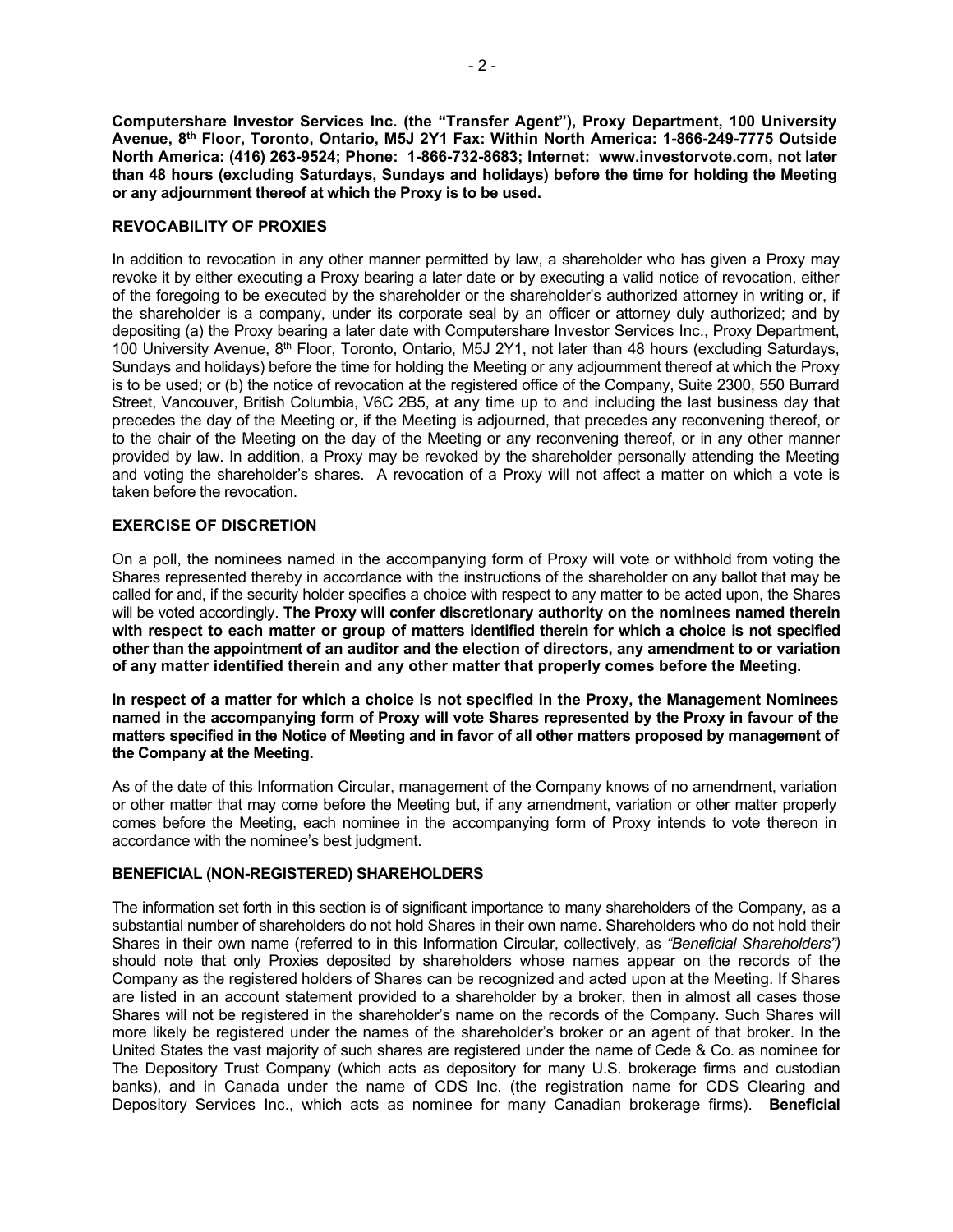#### **Shareholders should ensure that instructions respecting the voting of their Shares are communicated to the appropriate person.**

Applicable regulatory policy requires intermediaries/brokers to seek voting instructions from Beneficial Shareholders in advance of shareholders' meetings. Every intermediary/broker has its own mailing procedures and provides its own return instructions to clients, which should be carefully followed by Beneficial Shareholders in order to ensure that their Shares are voted at the Meeting. The form of Proxy supplied to a Beneficial Shareholder by its broker (or the agent of the broker) is similar to the form of Proxy provided to registered shareholders by the Company. However, its purpose is limited to instructing the registered shareholder (the broker or agent of the broker) how to vote on behalf of the Beneficial Shareholder. The majority of brokers now delegate responsibility for obtaining instructions from clients to Broadridge Financial Solutions, Inc. ("*Broadridge*") in the United States and in Canada. Broadridge typically prepares its own voting instruction forms, mails those forms to the Beneficial Shareholders and requests the Beneficial Shareholders return the voting instruction forms to Broadridge. Broadridge then tabulates the results of all instructions received and provides appropriate instructions respecting the voting of Shares to be represented at the Meeting. **A Beneficial Shareholder receiving a Broadridge voting instruction form cannot use that form to vote Shares directly at the Meeting. Such voting instruction form must be returned to Broadridge well in advance of the Meeting in order to have the Shares voted at the Meeting.** 

This Information Circular and accompanying materials are being sent to both registered shareholders and Beneficial Shareholders. Beneficial Shareholders fall into two categories – those who object to their identity being known to the issuers of securities which they own ("Objecting Beneficial Owners", or "OBOs") and those who do not object to their identity being made known to the issuers of the securities they own ("Non-Objecting Beneficial Owners", or "NOBOs"). Subject to the provisions of NI 54-101, issuers may request and obtain a list of their NOBOs from intermediaries via their transfer agents. Pursuant to NI 54-101, issuers may obtain and use the NOBO list for distribution of proxy-related materials directly (not via Broadridge) to such NOBOs. If you are a Beneficial Shareholder, and the Company or its agent has sent these materials directly to you, your name, address and information about your holdings of Shares have been obtained in accordance with applicable securities regulatory requirements from the intermediary holding the Shares on your behalf.

The Company has decided to take advantage of the provisions of NI 54-101 that permit it to deliver proxy related materials directly to its NOBOs. By choosing to send these materials to you directly, the Company (and not the intermediary holding Shares on your behalf) has assumed responsibility for (i) delivering these materials to you, and (ii) executing your proper voting instructions. As a result, if you are a NOBO of the Company, you can expect to receive a scannable Voting Instruction Form (a "NOBO VIF") from the Transfer Agent. Please complete and return such NOBO VIF as specified in the request for voting instructions to the Transfer Agent in the envelope provided or by facsimile. The Transfer Agent will tabulate the results of the NOBO VIFs received from the Company's NOBOs and will provide appropriate instructions at the Meeting with respect to the Shares represented by the NOBO VIFs they receive.

In addition, the Company has agreed to pay to distribute the proxy-related materials to OBOs.

The Company is not sending its proxy-related materials to the registered shareholders or Beneficial Shareholders using "notice-and-access", as defined in NI 54-101.

Although a Beneficial Shareholder may not be recognized directly at the Meeting for the purposes of voting Shares registered in the name of his or her broker (or agent of the broker), a Beneficial Shareholder may attend the Meeting as proxyholder for the registered shareholder and vote the Shares in that capacity. **Beneficial Shareholders who wish to attend the Meeting and indirectly vote their Shares as proxyholder for the registered shareholder should enter their own names in the blank space on the voting instruction form provided to them and return the same to their broker (or the broker's agent) in accordance with the instructions provided by such broker (or agent), well in advance of the Meeting.** Alternatively, a Beneficial Shareholder may request in writing that his or her broker send to the Beneficial Shareholder a legal Proxy which would enable the Beneficial Shareholder to attend the Meeting and vote his or her Shares.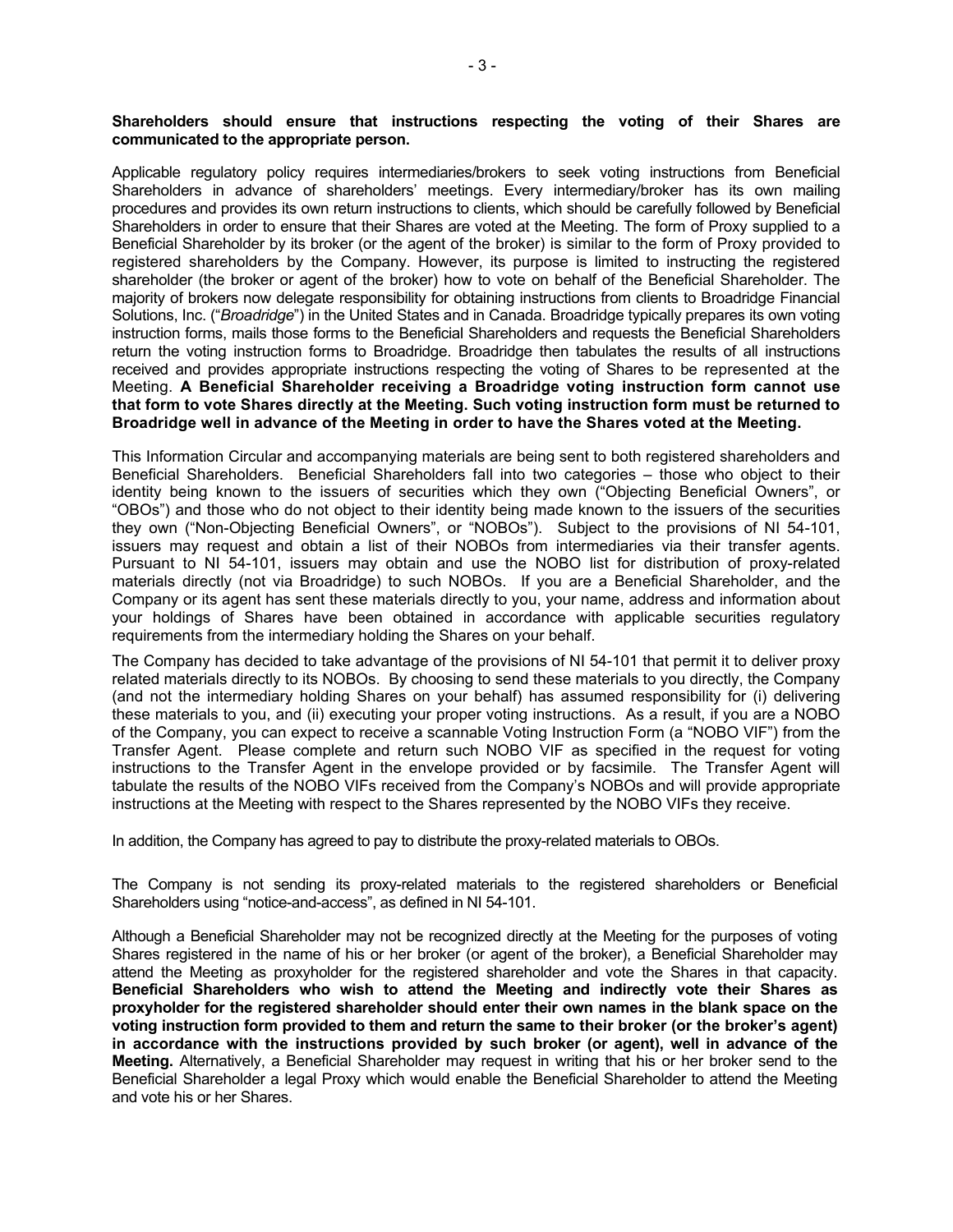All references to "shareholders" in this Information Circular and the accompanying form of proxy and Notice of Meeting are to shareholders of record unless specifically stated otherwise.

#### **RECORD DATE AND VOTING SECURITIES**

The Company has set the close of business on March 30, 2020 as the record date (the *"Record Date")* for determination of persons entitled to receive notice of the Meeting. Only the registered holders of Shares, and those Beneficial Shareholders entitled to receive notice pursuant to NI 54-101 through their intermediaries, as at that date, are entitled to receive notice of and to vote at the Meeting.

On a show of hands, every individual who is present and is entitled to vote as a shareholder or as a representative of one or more corporate shareholders will have one vote, and on a poll every shareholder present in person or represented by a proxy and every person who is a representative of one or more corporate shareholders, will have one vote for each Share registered in that shareholder's name on the list of shareholders as at the Record Date, which is available for inspection during normal business hours at Computershare Investor Services Inc., and will be available at the Meeting. **Shareholders represented by proxy holders are not entitled to vote on a show of hands.**

## **VOTING SHARES AND PRINCIPAL HOLDERS THEREOF**

The Company is authorized to issue an unlimited number of Shares, of which 180,769,351 Shares are issued and outstanding as at the Record Date and the date hereof. The Company has only one class of shares.

To the knowledge of the Board of Directors of the Company (the "Board") and executive officers of the Company, only the following persons or companies beneficially own, control or direct, directly or indirectly, Shares carrying 10% or more of the voting rights attached to any class of voting securities of the Company:

| <b>Name</b>                       | <b>Number of Shares Beneficially Owned,</b><br><b>Controlled or Directed, Directly or Indirectly</b> | Percentage of<br><b>Outstanding Shares</b> |
|-----------------------------------|------------------------------------------------------------------------------------------------------|--------------------------------------------|
| Luzich Partners LLC               | 24,611,500                                                                                           | 13.61%                                     |
| Ross J. Beaty                     | $23,511,092^{(1)}$                                                                                   | 13.01%                                     |
| Geologic Resource Partners LLC(2) | $22,194,267^{(2)}$                                                                                   | $12.28\%^{(2)}$                            |
| The Rule Family Trust             | 18,167,800                                                                                           | 10.05%                                     |

Notes:

(1) Of these shares, 23,461,092 are held through Mr. Beaty's wholly-owned company, Kestrel Holdings Ltd.

(2) The Shares held by Geologic Resource Partners LLC are under the control and direction of Mr. George Ireland, a director of the Company. Mr. Ireland also beneficially owns 1,415,157 Shares.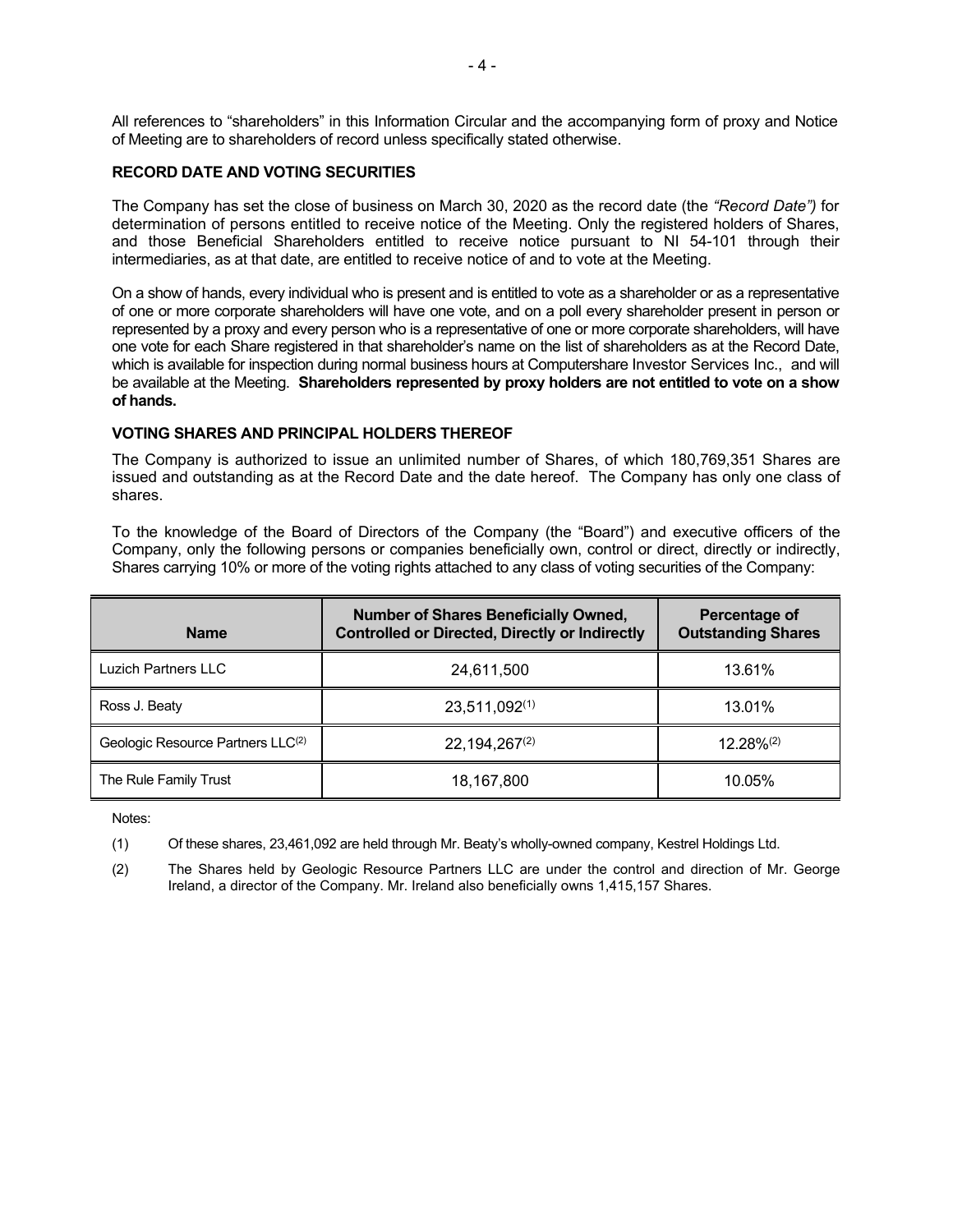The Board of Directors presently consists of five directors and it is intended to determine the number of directors at six (6) and to elect six (6) directors for the ensuing year.

The term of office of each of the present directors expires at the Meeting. The persons named below (the "Nominees") will be presented for election at the Meeting as management's nominees and the persons proposed by management as proxyholders in the accompanying form of proxy intend to vote for the election of the Nominees. Management does not contemplate that any of the Nominees will be unable to serve as a director. Each director elected will hold office until the next annual general meeting of the Company or until his successor is elected or appointed, unless his office is earlier vacated in accordance with the Articles of the Company or the provisions of the *Business Corporations Act* (British Columbia).

On March 28, 2016, as amended March 20, 2017, the Board adopted a majority voting policy (the "Policy"). The Policy requires that any nominee for director who receives a greater number of votes "withheld" than votes "for" his or her election will be required to tender an offer to resign (a "Resignation Offer"). The Policy applies only to uncontested elections, which are elections of directors where the number of nominees for election as director is equal to the number of directors to be elected at such meeting. Following a tender of a Resignation Offer, the Corporate Governance, Nominating and Compensation Committee will consider the Resignation Offer and will recommend to the Board whether or not to accept or reject the Resignation Offer or to propose alternative actions. The Corporate Governance, Nominating and Compensation Committee will be expected to recommend accepting the Resignation Offer, except in situations where extraordinary circumstances would warrant the applicable director to continue to serve on the Board. The Board shall accept the resignation absent exceptional circumstances, and such resignation will be effective when accepted by the Board. Within 90 days following the applicable annual general meeting, the Board will make a determination of the action to take with respect to the Resignation Offer and will promptly disclose by news release, a copy of which shall be provided to the Toronto Stock Exchange, its decision to accept or reject the director's Resignation Offer or to propose alternative actions as referenced in the Policy. If the Board has decided to reject the Resignation Offer or to pursue any alternative action other than accepting the Resignation Offer, then the Board will disclose in the news release its reasons for doing so. The applicable director will not participate in any meeting of the board or any sub-committee of the board or either the Corporate Governance, Nominating and Compensation Committee or Board deliberations on his or her Resignation Offer. The full text of the Policy is available on the Company's website at **www.amerigoresources.com**.

At the Company's annual general meeting held on May 2, 2016, the shareholders of the Corporation approved amendments by way of ordinary resolution to the Articles of the Company to include an advance notice provision. The purpose of the advance notice provision is to provide shareholders, directors and management of the Company with direction on the procedure for shareholder nomination of directors. The advance notice provision is the framework by which the Company seeks to fix a deadline by which holders of record of Shares must submit director nominations to the Company prior to any annual or special meeting of shareholders and sets forth the information that a shareholder must include in the notice to the Company for the notice to be in proper written form. The Company did not receive notice of any director nominations in connection with the Meeting within the time periods prescribed by the amended Articles. Accordingly, at the Meeting, the only persons eligible to be nominated for election to the Board are the Nominees.

The following table sets out the names of the Nominees for election as a director (a "proposed director"), the province or state, as applicable, and country of residence, their principal occupations, the date each first became a director of the Company, and the number of Shares beneficially owned by each, directly or indirectly, or over which control or direction is exercised, as at the date hereof. The table also sets out the members of the Company's Audit Committee; and Corporate Governance, Nominating and Compensation Committee. All current directors are members of the Disclosure Committee.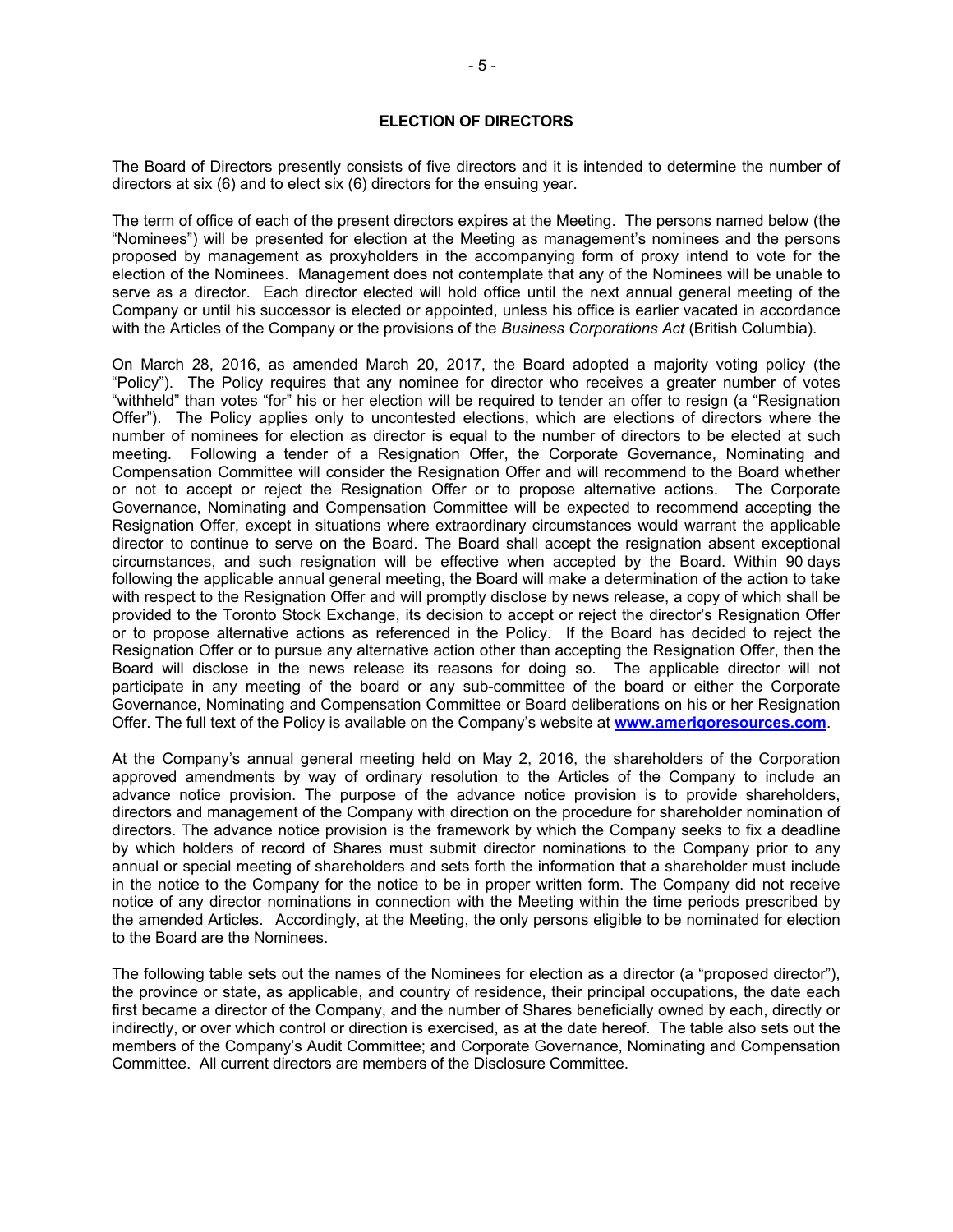| Name, Province or State<br>and Country of<br><b>Residence and</b><br>Position <sup>(1)</sup>          | Principal occupation or employment and,<br>if not a previously elected director,<br>occupation during the past 5 years (1)                                                                                                                                                                                                                                                                                                                                                     | Date of<br>appointment or<br>election<br>as a Director | <b>Number of Common</b><br><b>Shares beneficially</b><br>owned, directly or<br>indirectly, or<br>controlled<br>or directed (2) |
|-------------------------------------------------------------------------------------------------------|--------------------------------------------------------------------------------------------------------------------------------------------------------------------------------------------------------------------------------------------------------------------------------------------------------------------------------------------------------------------------------------------------------------------------------------------------------------------------------|--------------------------------------------------------|--------------------------------------------------------------------------------------------------------------------------------|
| Klaus Zeitler <sup>(3)</sup><br>British Columbia, Canada<br>Executive Chairman and<br><b>Director</b> | Executive Chairman and Director of the<br>Company; former Chairman and Chief<br>Executive Officer of the Company; former<br>Chairman and director of Los Andes Copper<br>Ltd.; director of Western Copper and Gold<br>Corporation and Chairman and director of<br>Rio <sub>2</sub> Limited                                                                                                                                                                                     | April 1, 2003                                          | 5,092,331 $(4)$ common<br>shares, or 2.82%                                                                                     |
| Robert Gayton (5), (6)<br>British Columbia, Canada<br><b>Director</b>                                 | Lead independent director of the Company;<br>director of B2Gold Corp. and Western<br>Copper and Gold Corporation                                                                                                                                                                                                                                                                                                                                                               | August 15, 2004                                        | 183,107 common<br>shares, or 0.10%                                                                                             |
| Sidney Robinson (5), (6)<br>Ontario, Canada<br>Director                                               | Independent director of the Company;<br>director of and Rio2 Limited                                                                                                                                                                                                                                                                                                                                                                                                           | May 8, 2003                                            | 816,607 common<br>shares, or 0.45%                                                                                             |
| Alberto Salas <sup>(6)</sup><br>Santiago, Chile<br>Director                                           | Independent director of the Company;<br>Chairman of Chile's SQM S.A. and INACAP<br>(National Institute of Professional Training);<br>director of the Company's subsidiary Minera<br>Valle Central, CAP Minería and ENAEX<br>S.A.; President of the Mining Engineers<br>Foundation of the University of Chile;<br>President of the Chilean Pacific Foundation;<br>President of the Inter-American Mining<br>Society and President of the Latin American<br>Mining Organization. | May 9, 2011                                            | 82,157 common<br>shares, or 0.05%                                                                                              |
| George Ireland (5), (7)<br>Massachusetts, USA<br><b>Director</b>                                      | Independent director of the Company;<br>founder and portfolio manager of Geologic<br>Partners<br>LLC;<br>director of<br>Resource<br>Rathdowney<br>Resources<br>Ltd.,<br>Lithium<br>Americas Corporation and Redstar Gold<br>Corp.                                                                                                                                                                                                                                              | June 4, 2012                                           | 23,609,424 (7)<br>common shares, or<br>13.06%                                                                                  |
| Aurora Davidson<br>British Columbia, Canada<br><b>Proposed Director</b>                               | President and Chief Executive Officer of the<br>Company since December 6, 2019; Chief<br>Financial Officer of the Company; former<br>Executive Vice President of the Company.                                                                                                                                                                                                                                                                                                  | Nominee                                                | $518, 134^{(8)}$<br>common shares, or<br>0.29%                                                                                 |

Notes:

(1) The information as to country and province or state of residence, and principal occupation, not being within the knowledge of the Company, has been furnished by the Director.

(2) Shares beneficially owned, directly or indirectly, or over which control or direction is exercised, as at March 30, 2020, based upon information furnished to the Company by the Director. Unless otherwise indicated, such Shares are held directly.

(3) Dr. Zeitler was CEO of the Company from December 8, 2010 to October 1, 2015, Chairman from October 1, 2013 to October 1, 2015 and was appointed Executive Chairman on October 1, 2015.

(4)  $\overrightarrow{O}$  Of this amount, 3,883,581 Shares are beneficially owned indirectly.

 $(5)$  Member of the Audit Committee. Dr. Gayton is chair of the committee.<br> $(6)$  Member of the Corporate Governance Nominating and Compens

Member of the Corporate Governance, Nominating and Compensation Committee. Mr. Robinson is Chair of the committee.

 $(7)$  Of this amount, 22,194,267 Shares are held by Geologic Resource Partners LLC and are under the control and direction of Mr. Ireland.

(8) Of this amount, 394,643 Shares are held by Delphis Financial Strategies Inc. and are under the control and direction of Ms. Davidson.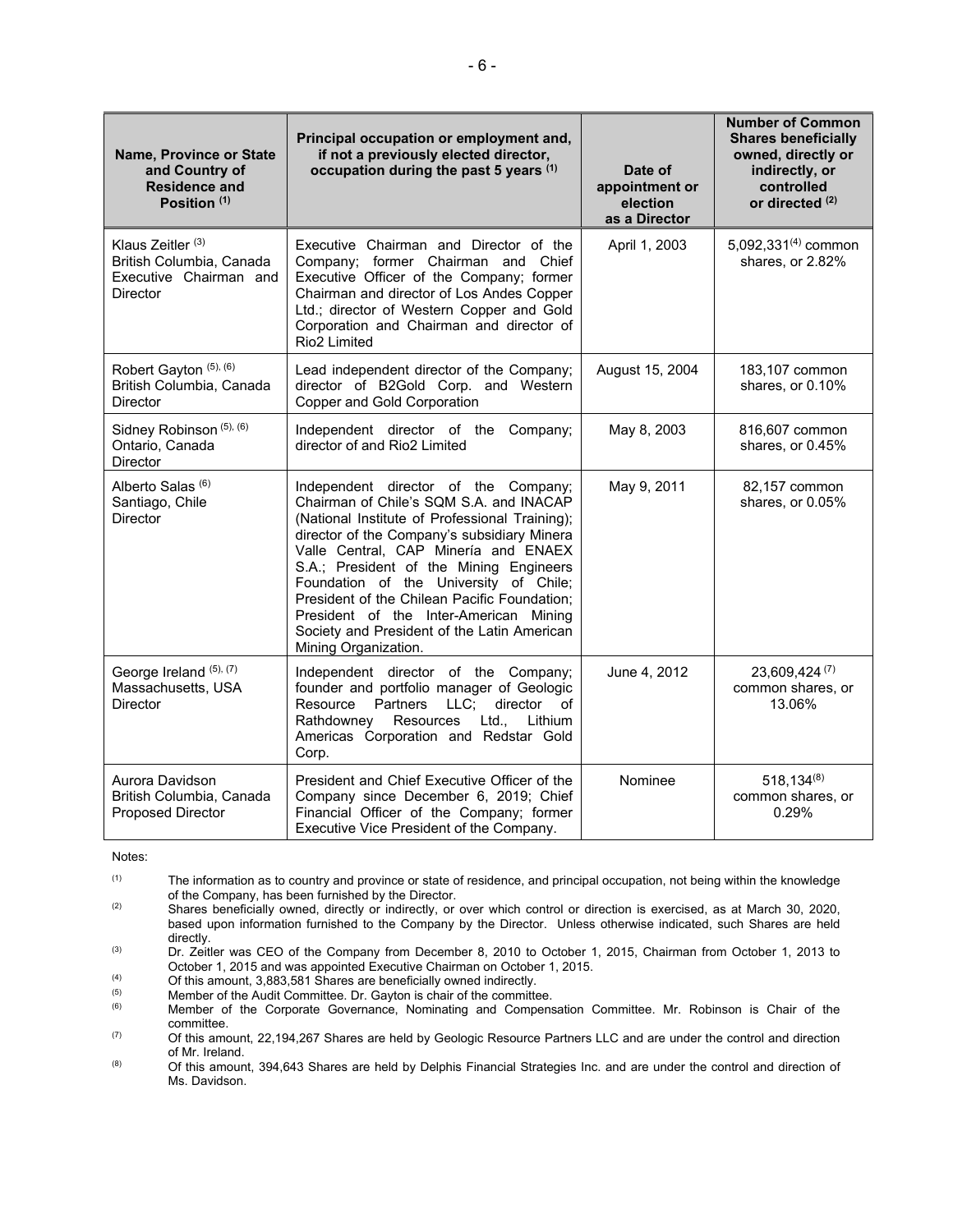To the knowledge of the Company no director or proposed director (or any of their personal holding companies):

- (a) is, as at the date of this Information Circular, or has been, within 10 years before the date of this Information Circular, a director, chief executive officer ("*CEO*") or chief financial officer ("*CFO*") of any company (including the Company) that:
	- (i) was the subject, while the proposed director was in the capacity as director, CEO or CFO of such company, of a cease trade or similar order or an order that denied the relevant company access to any exemption under securities legislation, that was in effect for a period of more than 30 consecutive days; or
	- (ii) was subject to a cease trade or similar order or an order that denied the relevant company access to any exemption under securities legislation, that was in effect for a period of more than 30 consecutive days, that was issued after the proposed director ceased to be a director, CEO or CFO but which resulted from an event that occurred while the proposed director was acting in the capacity as director, CEO or CFO of such company; or
- (b) is, as at the date of this Information Circular, or has been within 10 years before the date of the Information Circular, a director or executive officer of any company (including the Company) that, while that person was acting in that capacity or within a year of that person ceasing to act in that capacity, became bankrupt, made a proposal under any legislation relating to bankruptcy or insolvency or was subject to or instituted any proceedings, arrangement or compromise with creditors or had a receiver, receiver manager or trustee appointed to hold its assets; or
- (c) has, within the 10 years before the date of this Information Circular, become bankrupt, made a proposal under any legislation relating to bankruptcy or insolvency, or become subject to or instituted any proceedings, arrangement or compromise with creditors, or had a receiver, receiver manager or trustee appointed to hold the assets of the proposed director; or
- (d) has been subject to any penalties or sanctions imposed by a court relating to securities legislation or by a securities regulatory authority or has entered into a settlement agreement with a securities regulatory authority; or
- (e) has been subject to any other penalties or sanctions imposed by a court or regulatory body that would likely be considered important to a reasonable security-holder in deciding whether to vote for a proposed director.

See Schedule A - Corporate Governance Practices for information in respect of directorships in other reporting issuers held by the directors of the Company.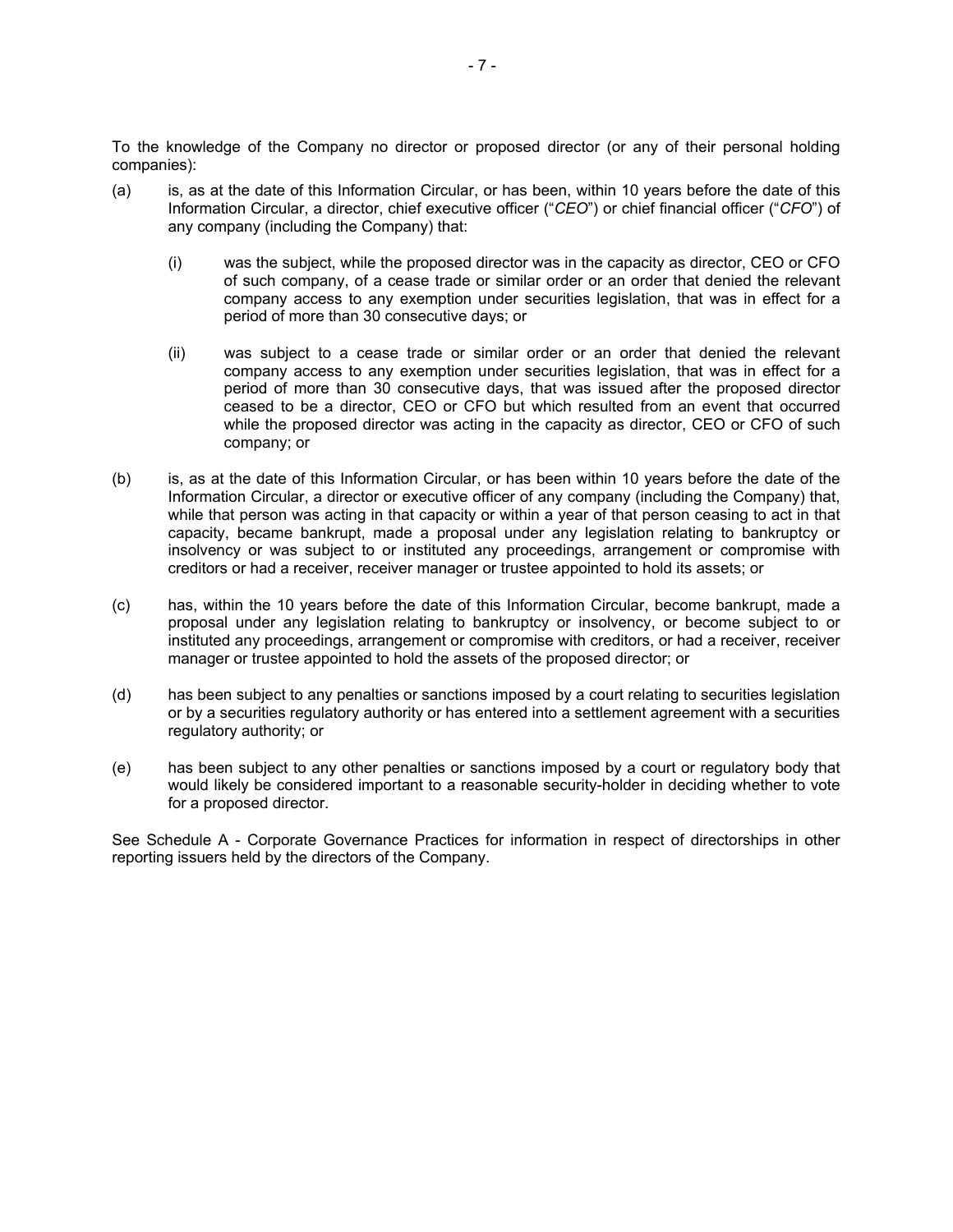## **STATEMENT OF EXECUTIVE COMPENSATION**

#### **Corporate Governance, Nominating and Compensation Committee**

In respect of compensation matters, the Corporate Governance, Nominating and Compensation Committee of the Board (the "*CGNC Committee*") has the following responsibilities:

- reviewing and approving the corporate and individual goals and objectives relevant to senior management's compensation, evaluating performance, and setting compensation levels based upon this evaluation;
- reviewing the recommendations of the Executive Chairman with respect to compensation of other management members, and for fixing their compensation, including annual bonuses and the granting of stock options under the Company's stock option plan;
- reviewing executive compensation disclosure before the Company publicly discloses this information; and
- reviewing compensation policies and proposals with reference to industry sectors and markets in which the Company operates.

The CGNC Committee members are independent directors Sidney Robinson (Chairman), Alberto Salas and Dr. Robert Gayton. Meetings of the Committee are documented in the form of meeting minutes. In establishing policies covering compensation, including annual bonuses and stock option grants, the CGNC Committee takes into consideration the recommendations of the Executive Chairman, advice of independent consultants when retained and industry standards.

The majority of the members of the CGNC Committee have direct experience which is relevant to their responsibilities in executive compensation as they have been previously, and are currently, involved with compensation matters at other companies, both public and private, which they are directors.

Skills and experience that enable the CGNC Committee to make decisions on the suitability of the Company's compensation policies and practice include:

- Sidney Robinson: Mr. Robinson was a senior partner at Torys LLP where he practiced corporate and mining law for over 30 years until his retirement in 2004. He provided strategic and legal advice with respect to acquisitions, developments and financings to senior management and boards of directors of several Canadian and international mining companies. He sits on the boards of public and private corporations and has many years of experience as a director of mining companies in Canada and in the United States.
- Robert Gayton: Mr. Gayton, FCPA (FCA), graduated from the University of British Columbia in 1962 with a Bachelor of Commerce degree and in 1964 earned the Chartered Professional Accountant (CPA, CA) designation while at Peat Marwick Mitchell. Dr. Gayton joined the Faculty of Business Administration at the University of British Columbia in 1965, beginning 10 years in the academic world, including time at the University of California, Berkeley, earning a Ph.D. in business. Dr. Gayton rejoined Peat Marwick Mitchell in 1974 and became a partner in 1976 where he provided audit and consulting services to private and public company clients for 11 years. Dr. Gayton has directed the accounting and financial matters of public companies in the resource and non-resource fields since 1987 and is a director of a number of public companies.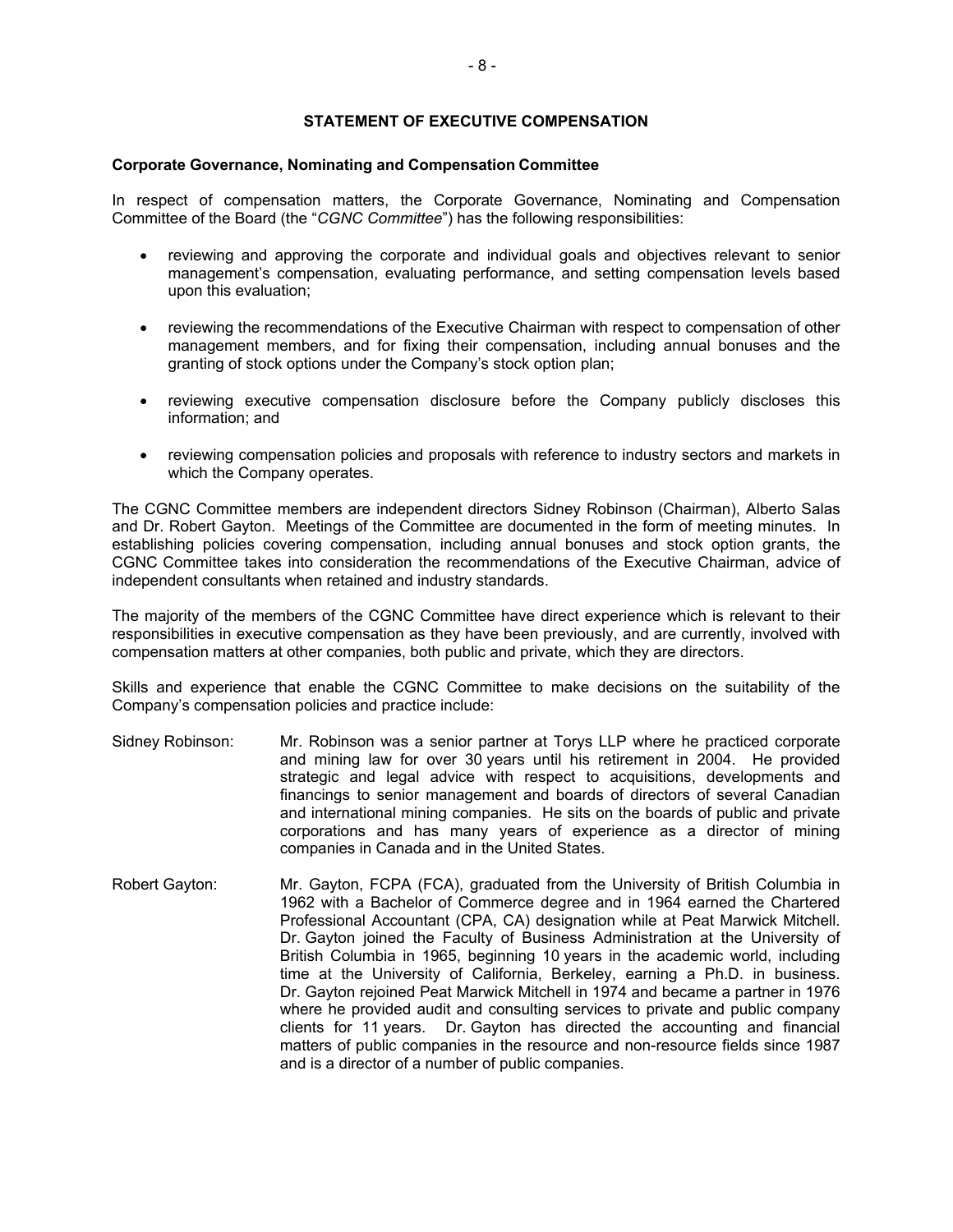Alberto Salas: Mr. Salas is a mining entrepreneur, currently Chairman of Chile's SQM S.A. and Chairman of the National Institute of Professional Training (INACAP), Chile's largest higher education and training institute. He is also a director of Minera Valle Central, CAP Mineria and ENAEX S. A.; President of the Mining Engineers Foundation of the University of Chile; President of the Chilean Pacific Foundation; President of the Inter-American Mining Society and President of the Latin American Mining Organization. In Chile, Mr. Salas served as a director of Teck's Quebrada Blanca Mining Company and Teck's Carmen de Andacollo Mining Company, the National Mining Company (ENAMI) and the National Petroleum Company (ENAP). He is a former member of the APEC Business Advisory Council. Mr. Salas is a Mining Civil Engineer from the University of Chile with post-graduate studies in Corporate Finance from the Adolfo Ibáñez University in Chile.

## **Objectives of Executive Compensation**

The CGNC Committee endeavors to ensure that the Company's compensation policies:

- attract and retain highly qualified and experienced executives and managers;
- recognize and reward contribution to the success of the Company as measured by the accomplishment of specific performance objectives; and
- ensure that a significant proportion of compensation is at risk and directly linked to the success of the Company.

Executive compensation is based upon the need to provide a compensation package that will allow the Company to attract and retain qualified and experienced executives, balanced with a pay-for-performance philosophy.

## **Analysis of Elements**

The principal elements of executive officers' compensation consist of the following: base salary, long-term incentive awards (stock options), and annual performance bonuses. These elements, described below in more detail, are designed to reward corporate and individual performance. Corporate performance is generally measured relative to operational objectives and corporate values. Individual performance is evaluated based on individual expertise, leadership, ethics, and achievement of personal performance goals and commitments. The CGNC Committee considers management's goals and objectives for each year, particularly with respect to bonus considerations, and believes that accomplishment of such goals is in the best interests of the Company as well as management, as they take into account not only revenues, costs and profitability in the short term, but also long-term elements such as capital expenditures and future expansion plans.

#### **Benchmarking**

In the fall of 2018, the CGNC Committee retained the services of Mercer (Canada) Limited ("Mercer") to advise on the competitiveness and appropriateness of compensation programs for the Company's CEO, CFO, and independent board members. The compensation of the Company's CEO and CFO was adjusted effective January 1, 2019 as a result of Mercer's findings and following the ensuing review of these findings by the Company's Executive Chairman and the CGNC.

To conduct their review, Mercer worked with the CGNC to develop an appropriate compensation peer group and sourced market compensation data from 2018 management information circulars of said group. Peer companies were selected on the basis of having operating and/or development activity in Latin America, being traded in Canada or the United States, and having annual revenues and total assets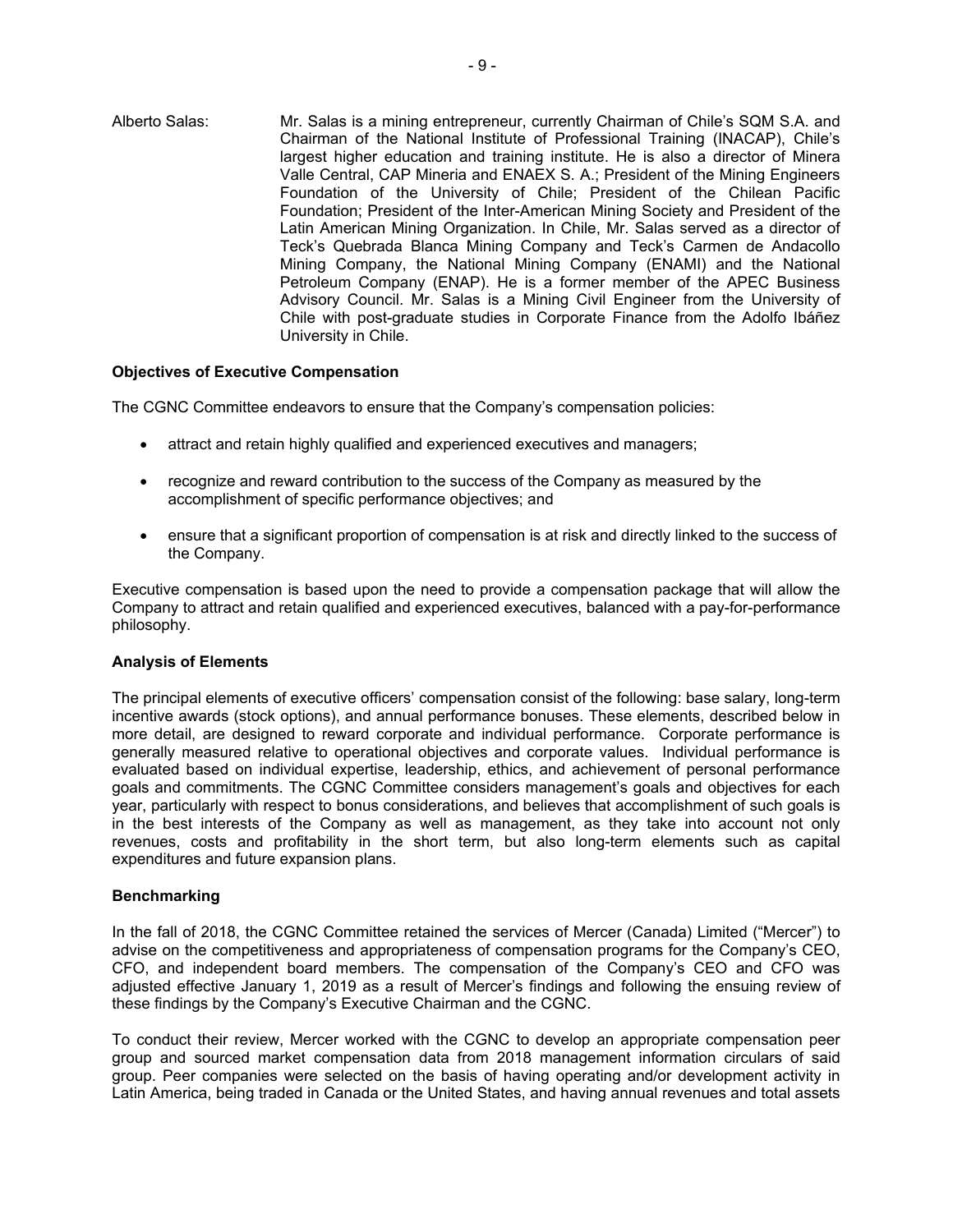that are reasonably similar (within 50% to 200%) to Amerigo's. Based on these criteria, the peer companies used in the 2018 compensation benchmarking review are as follows:

Alio Gold Inc. Americas Silver Corporation Atalaya Mining Plc Continental Gold Inc. Copper Mountain Mining Corporation Endeacour Silver Corp. Ero Copper Corp. Golden Star Resources Ltd.

Gran Colombia Gold Corp Guyana Goldfields Inc Jaguar Mining Inc. Largo Resources Ltd. Mandalay Resources Corporation Sierra Metals Inc. Silvercorp Metals Inc. Taseko Mines Limited

#### **Base Compensation**

Base compensation is normally reviewed in the first quarter of each year and adjustments, if any, are made retroactive to January 1 of that year. The CGNC Committee determines base compensation adjustments for management considering industry compensation surveys, the Company's financial performance, inflation rates and general economic conditions. The CGNC Committee also takes into consideration recommendations from the Executive Chairman with respect to compensation for other members of management.

## **Bonus Consideration**

The CGNC Committee reviews management performance considering corporate and individual goals. This review assists in the determination of the payment of bonuses, if any, in respect of each year. The Committee retains discretion over this determination and, depending on its view of other relevant circumstances in each year, may decide to modify any bonus payment whether goals and objectives are met in a particular year. Goals and objectives may include: (1) reaching production targets; (2) keeping operating costs within budget; (3) keeping capital expenditures within budget; and (4) attaining operating cash flow targets, all of which account for an important percentage of the target bonus. Other targets relate specifically to the Company's business and competitive strategy or are in relation to key business partners and other stakeholders and are therefore not disclosed publicly as management believes to do so could prove prejudicial to the Company's interests.

## **Stock Options**

The Company grants share purchase options pursuant to the stock option plan in consideration of the level of responsibility of the executive as well as his or her impact and/or contribution to the longer-term operating performance of the Company. To date the stock option plan has been the sole long-term component of management compensation and has helped to ensure that a major part of management's compensation is closely aligned with shareholder interests.

In determining the overall number of options to be granted each year, the CGNC Committee reviews the number of options outstanding compared to peer-group companies and the total compensation package for management and directors in the year.

On December 20, 2018, the Board approved, subject to receipt of TSX approval (which was received on January 17, 2019), certain amendments to the Company's stock option plan to allow for the Company to cash-out its stock options by mutual agreement between the optionholders and the Company, and to provide a mechanism that would allow for optionholders to reinvest the funds received from the Company pursuant to the cash-out of stock options in Shares at the then current market price. The principal amendments to the stock option plan are summarized below under the heading "Securities Authorized for Issuance Under Equity Compensation Plan".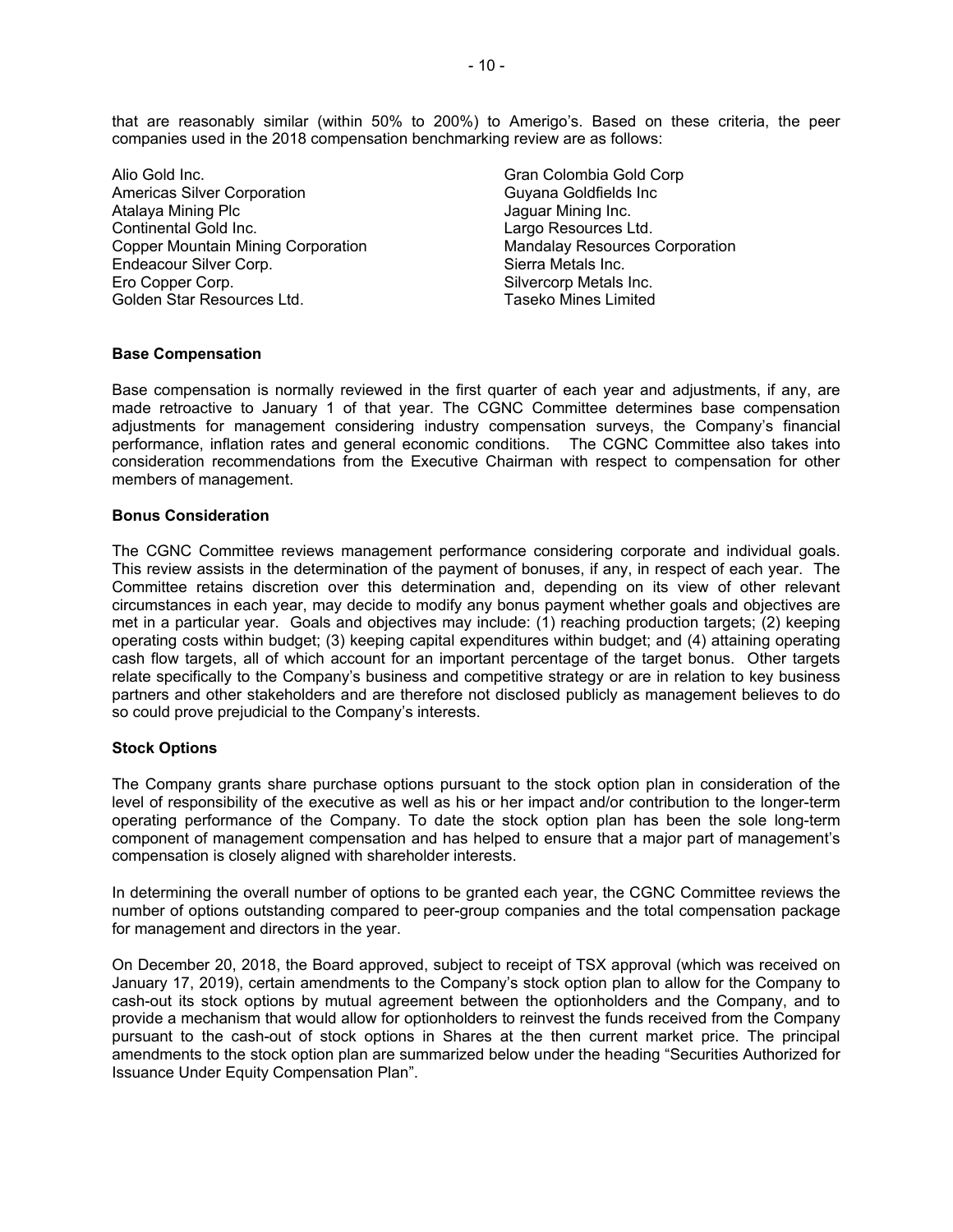#### **Compensation Risk**

The CGNC Committee periodically reviews the Company's compensation program to ensure that it is structured to encourage decision making and outcomes that are in the best interest of the Company and its shareholders and to avoid the taking of inappropriate or excessive risks.

The compensation structure for the Company's executives is meant to result in a balance of achieving short-term goals and long-term strategies and does not encourage sub-optimization or reward actions that could produce short term success at the cost of long-term shareholder results. Additionally, the CGNC Committee monitors the risk level of the Company's executive compensation program by ensuring that the compensation framework is structured to align with the Company's short and long term goals, ensuring that a significant portion of executive compensation is at risk and is variable year over year, having option grants that have a life span of five years which would encourage long term sustainable share price appreciation, and taking a review of the Company's compensation program periodically, and if required, obtaining the services of independent outside advisors.

The CGNC Committee and the Board of Directors are satisfied that there were not any identified risks arising from the Company's compensation programs or policies that would have had any material adverse effect on the Company. The Company does not have any policy in place to permit an executive officer or director to purchase financial instruments, including, for greater certainty, prepaid variable forward contracts, equity swaps, collars, or units of exchange funds, that are designed to hedge or offset a decrease in market value of equity securities granted as compensation or held, directly or indirectly, by the executive officer or director.

## **Summary Compensation Table**

The following table (presented in accordance with National Instrument Form 51-102F6 - *Statement of Executive Compensation* ("*Form 51-102F6*") sets forth all annual and long term compensation for services in all capacities to the Company for the most recently completed financial year of the Company (to the extent required by Form 51-102F6) in respect of each Named Executive Officer ("NEO"), as defined in Form 51-102F6. For the purposes of Form 51-102F6, NEO means a CEO, a CFO, each of the three most highly compensated executive officers, or the three most highly compensated individuals acting in a similar capacity, other than the CEO and CFO, at the end of the most recently completed financial year whose total compensation was, individually, more than \$150,000, and each individual who would be an NEO but for the fact that the individual was neither an executive officer of the company, nor acting in a similar capacity, at the end of that financial year.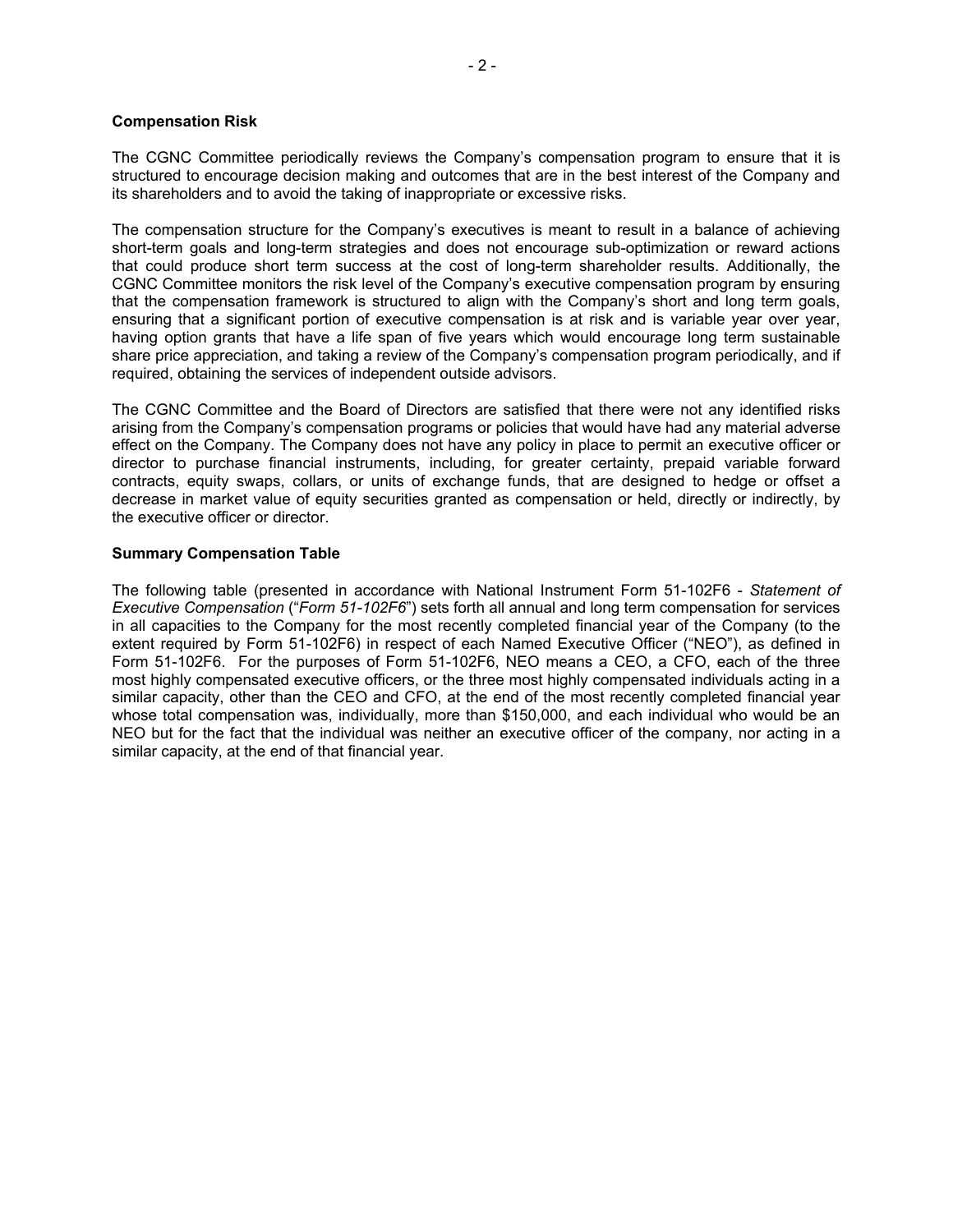|                                                                   |                      |                               |                                                           | <b>Non-Equity Incentive</b><br><b>Plan Compensation</b><br>$($ \$) |                                                   | All Other Compensation (\$)                                    |                                |                                       |
|-------------------------------------------------------------------|----------------------|-------------------------------|-----------------------------------------------------------|--------------------------------------------------------------------|---------------------------------------------------|----------------------------------------------------------------|--------------------------------|---------------------------------------|
| <b>Name and Principal</b><br><b>Position</b>                      | $Year^{(1)}$         | <b>Salary</b><br>$($ \$)      | Option-<br><b>Based</b><br><b>Awards</b><br>(2)<br>$(\$)$ | Annual<br><b>Incentive</b><br>Plans <sup>(3)</sup>                 | Long-<br>term<br><b>Incentive</b><br><b>Plans</b> | <b>Annual Fees</b>                                             | Other $(3)$                    | Total<br>Compen-<br>sation<br>$($ \$) |
| Klaus M. Zeitler $(4)$<br>Executive Chairman &<br><b>Director</b> | 2019<br>2018<br>2017 | Nil<br>Nil<br>Nil             | 244.270<br>235,014<br>110,409                             | $194.813^{(5)}$<br>$332,424^{(5)}$<br>$359.570^{(5)}$              | Nil<br>Nil<br>Nil                                 | $364.966^{(5)(6)}$<br>$377.280^{(5)(7)}$<br>$371.631^{(5)(8)}$ | Nil<br>Nil<br>Nil              | 804,049<br>944,718<br>841,610         |
| Robert D. Henderson<br>(9)<br>Former President &<br>CEO           | 2019<br>2018<br>2017 | 350,000<br>300,000<br>300.000 | 488,540<br>470,028<br>220,818                             | 275,000<br>345,000<br>250,000                                      | Nil<br>Nil<br>Nil                                 | 44.586(11)<br>$46.644^{(11)}$<br>46.699(11)                    | $525,000^{(10)}$<br>Nil<br>Nil | 1,683,126<br>1,161,672<br>817.517     |
| Aurora G. Davidson (12)<br>President, CEO &<br>CFO                | 2019<br>2018<br>2017 | Nil<br>Nil<br>Nil             | 488.540<br>470.028<br>220.818                             | $226,000^{(14)}$<br>$250,000^{(14)}$<br>$200.000^{(14)}$           | Nil<br>Nil<br>Nil                                 | 297,771(13)(14)<br>246.644(13)(14)<br>246.699(13)(14)          | NII<br>Nil<br>Nil              | 1,012,311<br>966,672<br>667,517       |

## **Summary Compensation Table for financial years ending on December 31, 2017, 2018 and 2019**

Notes:

 $(1)$  Fiscal year ending December 31.

Value of stock options granted during the year. Value is calculated for options granted during the year using the Black-Scholes Option Pricing Model and the following assumptions: expected dividend yield (0%), expected stock price volatility (70.20%), risk-free interest rate (1.64%) and expected life of options (4.31 years). The Company selected the Black-Scholes model given its prevalence of use within North America. Please see Incentive Plan Awards**:** Value vested or earned during the year, below, for details of stock option grants to NEOs.

(3) Bonuses paid in each year are in respect of performance for the prior financial year, except for bonuses paid to Dr. Zeitler which includes in 2019 \$134,474 in respect of the Cauquenes Bonus (as hereinafter defined) for 2018 and \$60,339 for Q1 to Q3-2019; in 2018 \$112,272 in respect of the Cauquenes Bonus for 2017 and \$220,152 for Q1 to Q3-2018 and in 2017 \$98,313 for 2016 and \$261,257 in respect of Q1 to Q3-2017. See the information below this table under "Klaus M. Zeitler".

(4) Dr. Zeitler was CEO of the Company from December 8, 2010 to October 1, 2015, Chairman from October 1, 2013 to October 1, 2015 and was appointed Executive Chairman on October 1, 2015.

<sup>(5)</sup> Paid to Zeitler Holdings Corp., a company owned by Dr. Zeitler and an associate of Dr. Zeitler, pursuant to agreements made as of January 1, 2012 and October 1, 2015. See the information below this table under "Klaus M. Zeitler."

(6) Includes \$47,771 in director fees from MVC (as hereinafter defined) and \$43,821 in director fees from the Company.

- (7) Includes \$46,644 in director fees from MVC (as hereinafter defined) and \$62,988 in director fees from the Company.<br>(8) Includes \$46,699 in director fees from MVC (as hereinafter defined) and \$58,060 in director fees f
- (8) Includes \$46,699 in director fees from MVC (as hereinafter defined) and \$58,060 in director fees from the Company.<br>(9) ML Henderson second to be the President and CEO of the Company on December 6, 2010.
- (9) Mr. Henderson ceased to be the President and CEO of the Company on December 6, 2019.
- $(10)$  Severance payment.<br> $(11)$  Appual foos paid to  $\Lambda$

 $(11)$  Annual fees paid to Mr. Henderson were for director fees from MVC.<br> $(12)$  Ms. Dovidson has served as the Company's CEO since December 2.

Ms. Davidson has served as the Company's CFO since December 2003, previously served as Executive Vice-President from October 1, 2015 until December 6, 2019, and was appointed as President and CEO of the Company with effect as of December 6, 2019.

 $\frac{(13)}{(14)}$  Includes director fees from MVC of \$47,771 in 2019, \$46,644 in 2018 and \$46,699 in 2017.

Paid to Delphis Financial Strategies Inc. of which Ms. Davidson is the principal, pursuant to agreements made as of January 1, 2012 and October 1, 2015. See the information below this table under "Aurora Davidson."

## *Klaus M. Zeitler*

Pursuant to a consulting services agreement (the "MVC Agreement") made as of January 1, 2012 between the Company's subsidiary, Minera Valle Central, S.A. ("MVC"), and Zeitler Holdings Corp. ("ZHC", a company of which Dr. Zeitler is the principal), MVC agreed to pay to ZHC a fee of US\$13,000 per month (the "MVC Monthly Fee") or US\$156,000 per year (the "MVC Fee"), subject to review annually.

Pursuant to a consulting services agreement made as of January 1, 2012 (the "2012 ZHC Agreement") between the Company and ZHC, the Company agreed to pay to ZHC a monthly fee based on an annual rate equal to the difference, in Canadian dollars, between the sum of \$360,000 and US\$36,000 (the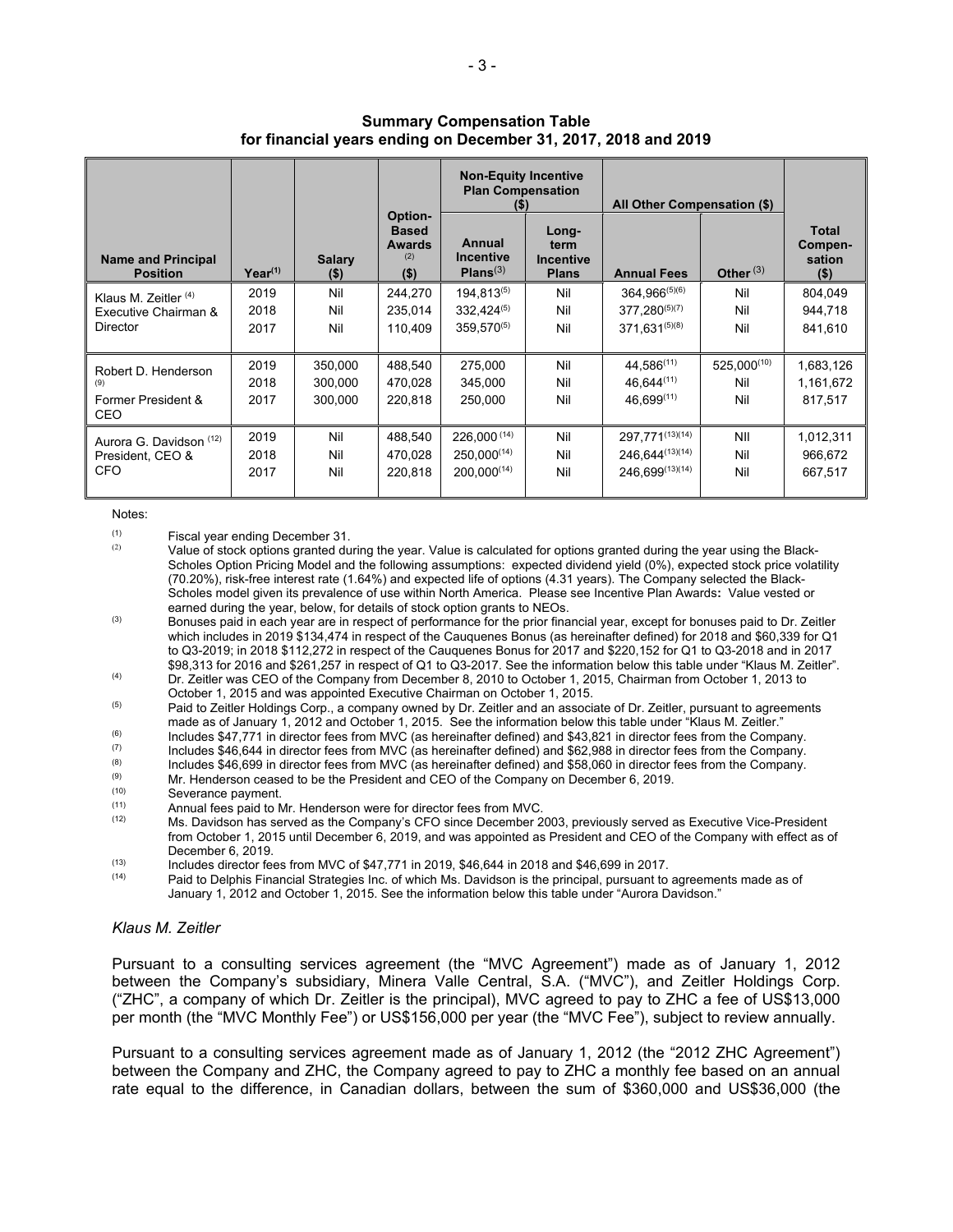"2015 Total Fee") and the Canadian dollar equivalent of the total amounts paid by MVC to ZHC during 2015, together with GST or its equivalent.

The parties subsequently entered into a consulting services agreement on October 1, 2015 (the "2015 ZHC Agreement") that superseded the 2012 ZHC Agreement and pursuant to which ZHC is being paid a monthly fee based on an annual rate equal to the sum of US\$50,000 plus an additional amount equal to the annual retainer and meeting fees the Company pays to each of the independent members of its board of the directors, as adjusted from time to time (collectively the "Fee"), subject to review annually. In respect of the fiscal year 2015, ZHC was eligible for a performance bonus determined by the Company's CGNC Committee. The target performance bonus for 2015 was 100% of the 2015 Total Fee.

Under the 2015 ZHC Agreement, effective January 1, 2016, ZHC is entitled to be paid a bonus (the "Cauquenes Bonus") equal to 0.8% of EBITDA calculated on MVC's earnings from contracts between MVC and División El Teniente in effect as of October 1, 2015, less all project financing charges paid by MVC, together with GST or its equivalent, during the period from the date MVC commences production from the Cauquenes deposit and up to and including December 31, 2025. The Cauquenes Bonus is payable to ZHC on a quarterly basis. At any time after December 31, 2019, upon mutual agreement of Amerigo and ZHC, Amerigo or MVC will have the right to eliminate and replace the Cauquenes Bonus with a one-time payment to ZHC in an amount equal to the net present value ("NPV") of the Cauquenes Bonus at that time, together with GST or its equivalent. The NPV will be calculated using an 8% discount rate, MVC's then current operating costs and the copper price projections for the remaining years to 2025 provided by Wood Mackenzie or its successor firm together with such other assumptions as may be required to fairly estimate the NPV.

#### *Robert Henderson*

Pursuant to an employment agreement (the "RH Agreement") made as of June 4, 2012, and amended as of October 1, 2015 between the Company and Rob Henderson, the Company agreed to pay to Mr. Henderson an annual salary of \$300,000 (the "Salary"), subject to review annually, with provision for an annual bonus, if any, to be determined by the Company's CGNC Committee. The bonus was based upon the Company and Mr. Henderson meeting key criteria each year, as mutually agreed between Mr. Henderson and the Company, and the target bonus in each year was equal to 100% of the Salary (the "Henderson Target Bonus") or as determined by the Company's CGNC. The Salary was modified to \$350,000 effective January 1, 2019. The RH Agreement was terminated with a date of December 31, 2019.

## *Aurora Davidson*

Pursuant to the terms of a consulting services agreement (the "Delphis Agreement") made as of January 1, 2012, and updated and amended as of October 1, 2015 and as of January 1, 2020, between the Company and Delphis Financial Strategies Inc. ("Delphis", a company of which Ms. Davidson is the principal), the Company agreed to pay to Delphis an annual fee of \$350,000 (the "Delphis Fee") subject to review annually, in equal monthly installments with provision for an annual bonus, if any, to be determined by the Company's CGNC Committee. The bonus is based upon the Company and Delphis meeting key criteria each year, as mutually agreed between Delphis and the Company, and the target bonus in each year is equal to 100% of the Delphis Fee (the "Delphis Target Bonus") or as determined by the Company's CGNC.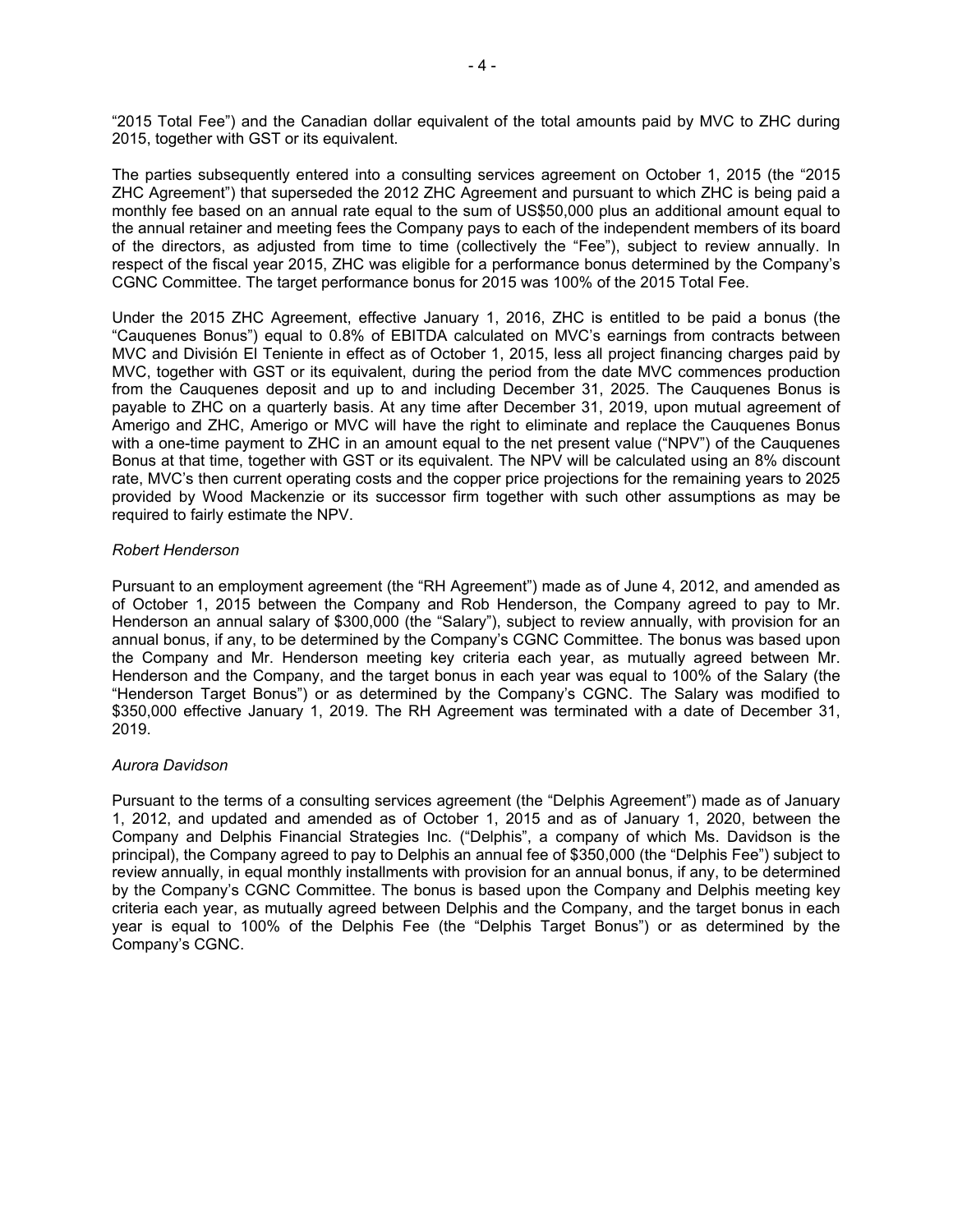#### **Incentive Plan Awards: Value vested or earned during the year**

The value vested or earned during the most recently completed financial year of incentive plan awards granted to NEOs are as follows:

| <b>Name</b>                        | <b>Option-Based Awards -</b><br><b>Value Vested</b><br><b>During The Year</b> | <b>Share-Based Awards -</b><br><b>Value Vested</b><br><b>During The Year</b> | <b>Non-Equity Incentive Plan</b><br><b>Compensation -</b><br><b>Value Earned</b><br><b>During The Year</b> |
|------------------------------------|-------------------------------------------------------------------------------|------------------------------------------------------------------------------|------------------------------------------------------------------------------------------------------------|
| Klaus M. Zeitler                   | 244.270                                                                       | Nil                                                                          | Nil                                                                                                        |
| Robert D. Henderson (2)            | 488.540                                                                       | Nil                                                                          | Nil                                                                                                        |
| ∎Aurora G. Davidson <sup>(3)</sup> | 488.540                                                                       | Nil                                                                          | Nil                                                                                                        |

Note:

- (1) Value is calculated for options granted during the year using the Black-Scholes Option Pricing Model and the following assumptions: expected dividend yield (0%), expected stock price volatility (70.20%), risk-free interest rate (1.64%) and expected life of options (4.31 years).
- (2) Mr. Henderson ceased to be the Company's President and CEO on December 6, 2019.
- (3) Ms. Davidson has served as the Company's CFO since December 2003, previously served as Executive Vice-President from October 1, 2015 until December 6, 2019 and was appointed as President and CEO of the Company with effect as of December 6, 2019.

#### **Incentive Plan Awards: Outstanding Share-Based Awards and Option-Based Awards**

The following table sets forth information concerning all awards outstanding as of December 31, 2019 to each of the NEOs under incentive plans of the Company pursuant to which compensation depends on achieving certain performance goals or similar conditions within a specified period, including awards granted before the most recently completed financial year.

|                         |                                                                                                     | <b>Option-Based Awards</b>             | <b>Share-Based Awards</b>           |                                                                        |                                                                                                            |                                                                                                                              |
|-------------------------|-----------------------------------------------------------------------------------------------------|----------------------------------------|-------------------------------------|------------------------------------------------------------------------|------------------------------------------------------------------------------------------------------------|------------------------------------------------------------------------------------------------------------------------------|
|                         | Number of<br><b>Securities</b><br><b>Underlying</b><br><b>Unexercised</b><br>Options <sup>(1)</sup> | <b>Option</b><br><b>Exercise Price</b> | <b>Option</b>                       | Value $(1)$ of<br><b>Unexercised</b><br>In-The-Money<br><b>Options</b> | Number of<br><b>Shares Or</b><br><b>Units Of</b><br><b>Shares That</b><br><b>Have Not</b><br><b>Vested</b> | <b>Market or</b><br>Payout Value <sup>(2)</sup><br>Of Share-<br><b>Based Awards</b><br><b>That Have Not</b><br><b>Vested</b> |
| <b>Name</b>             | (#)                                                                                                 | $(\$)$                                 | <b>Expiration Date</b>              | $($ \$)                                                                | (#)                                                                                                        | $($ \$)                                                                                                                      |
| Klaus M. Zeitler        | 400,000<br>400,000                                                                                  | 0.37<br>0.53                           | March 30, 2020<br>February 24, 2022 | 88,000<br>24,000                                                       | Nil<br>Nil                                                                                                 | N/A<br>N/A                                                                                                                   |
|                         | 400.000<br>400,000                                                                                  | 1.06<br>1.11                           | February 23, 2023<br>March 11, 2024 | Nil<br>Nil                                                             | Nil<br>Nil                                                                                                 | N/A<br>N/A                                                                                                                   |
| Robert D. Henderson (3) | 300,000                                                                                             | 0.37                                   | March 30, 2020                      | 66,000                                                                 | Nil                                                                                                        | N/A                                                                                                                          |
|                         | 300,000<br>800,000                                                                                  | 0.14<br>0.53                           | March 1, 2021<br>February 24, 2022  | 360,000<br>48,000                                                      | Nil<br>Nil                                                                                                 | N/A<br>N/A                                                                                                                   |
|                         | 800,000                                                                                             | 1.06                                   | February 23, 2023                   | Nil                                                                    | Nil                                                                                                        | N/A                                                                                                                          |
|                         | 800,000                                                                                             | 1.11                                   | March 11, 2024                      | Nil                                                                    | Nil                                                                                                        | N/A                                                                                                                          |
| Aurora G. Davidson (4)  | 250,000                                                                                             | 0.37                                   | March 30, 2020                      | 55,000                                                                 | Nil                                                                                                        | N/A                                                                                                                          |
|                         | 800.000                                                                                             | 0.14                                   | March 1, 2021                       | 360,000                                                                | Nil                                                                                                        | N/A                                                                                                                          |
|                         | 800.000                                                                                             | 0.53                                   | February 24, 2022                   | 48.000                                                                 | Nil                                                                                                        | N/A                                                                                                                          |
|                         | 800,000                                                                                             | 1.06                                   | February 23, 2023                   | Nil                                                                    | Nil                                                                                                        | N/A                                                                                                                          |
|                         | 800,000                                                                                             | 1.11                                   | March 11, 2024                      | Nil                                                                    | Nil                                                                                                        | N/A                                                                                                                          |

Notes:

(1) Each stock option is exercisable for one Share. Pursuant to recent amendments to the Company's stock option plan, fully vested options may now be repurchased by the Company from the optionee by mutual agreement in writing and thereupon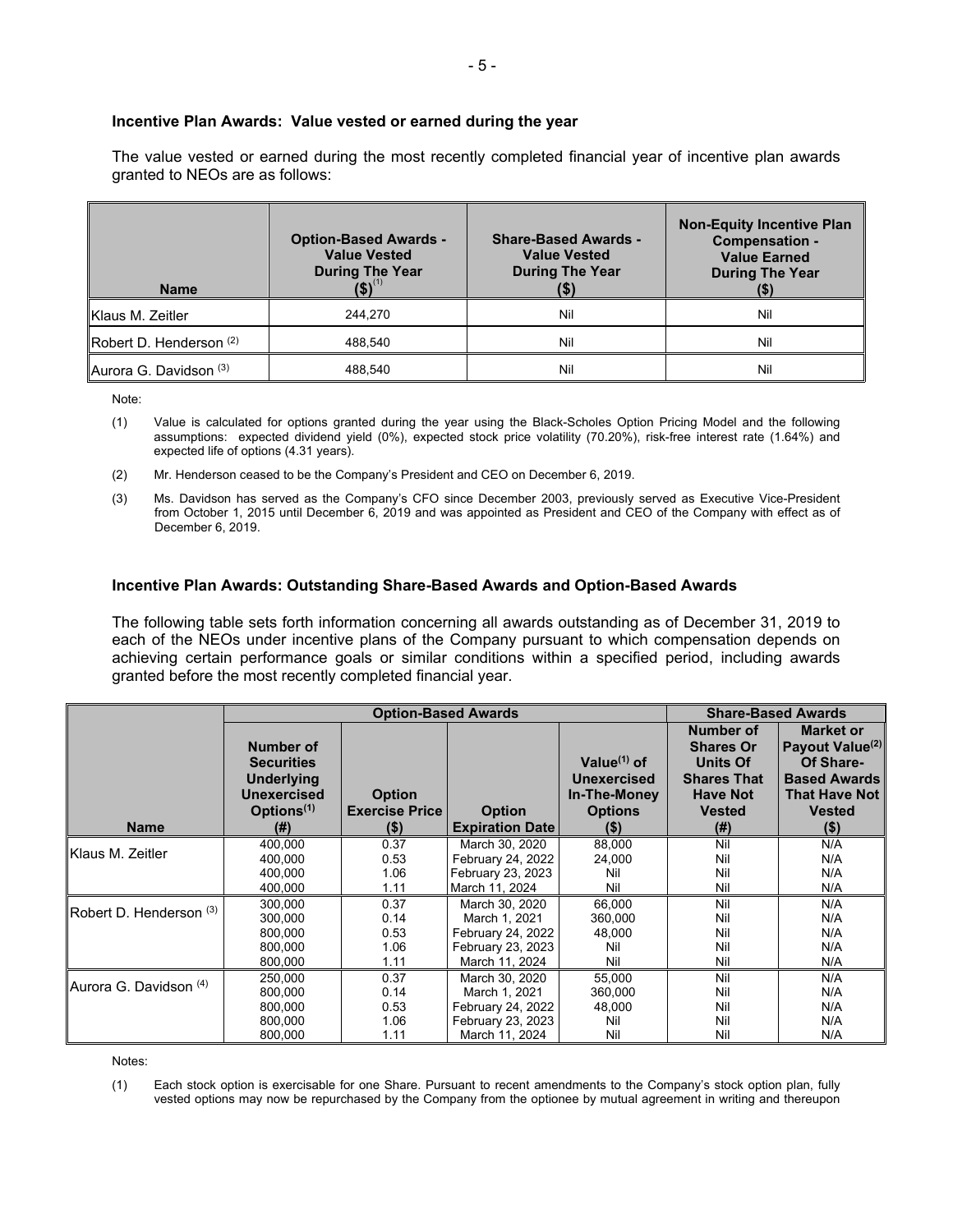- (2) Value is calculated by multiplying the number of securities which may be acquired on exercise of the option by the difference, if any, between the market value of the securities underlying the options at financial year-end and the exercise price of the options. The closing price for the Company's shares on December 31, 2019 was \$0.59.
- (3) Mr. Henderson ceased to be the Company's President and CEO on December 6, 2019.
- (4) Ms. Davidson has served as the Company's CFO since December 2003, previously served as the Company's Executive Vice-President from October 1, 2015 until December 6, 2019 and was appointed as President and CEO of the Company with effect as of December 6, 2019.

## **Pension Plan Benefits**

The Company does not have a pension plan that provides for payments or benefits to the NEOs at, following, or in connection with retirement. The Company does not have a deferred compensation plan.

## **Termination and Change of Control Benefits**

The Company does not have employment contracts with any NEOs, and does not have any contract, agreement, plan or arrangement that provides for payments to its NEOs at, following or in connection with any termination (whether voluntary, involuntary or constructive), resignation, a change in control of the Company or a change in the NEOs' responsibilities, except as set out below.

## *Klaus M. Zeitler*

If MVC terminates the MVC Agreement other than for cause, or if ZHC terminates the MVC Agreement within 12 months following a "change of control" of the Company (as defined in the MVC Agreement), MVC is required to pay to ZHC the total of (i) two times the MVC Fee then in effect; and (ii) the amount obtained when the MVC Monthly Fee is multiplied by the number of fully completed years of service ZHC has provided to MVC, up to a maximum of 12 times the MVC Monthly Fee.

The Company does not have any severance obligations to ZHC.

## *Aurora Davidson*

If the Company terminates the Delphis Agreement other than for cause, or if Delphis terminates the Delphis Agreement for "good reason" within 12 months following a "change of control" of the Company (both as defined in the Delphis Agreement), the Company is required to pay to Delphis an amount equal to the total of: (i) two times the Delphis Fee then in effect; and (ii) an amount equal to two times the Delphis Target Bonus then in effect.

All amounts referred to above are exclusive of applicable taxes.

For the purposes of the agreements referred to above, a "change of control" will be evidenced by any of the following: the removal, by extraordinary resolution of the shareholders of the Company, of more than 50% of the then incumbent directors of the Company, or the election of a majority of new directors of the Company; the acquisition by any person or group of persons acting jointly or in concert, of common shares of the Company which, when added to all other common shares of the Company at the time held by such person or persons acting jointly or in concert, totals for the first time fifty (50%) percent or more of the outstanding common shares of the Company; the consummation of a sale of all or substantially all of the assets of the Company, or the consummation of a reorganization, merger or other transaction which has substantially the same effect; or a merger, consolidation, plan of arrangement or reorganization of the Company that results in the beneficial, direct or indirect transfer of 50% or more of the total voting power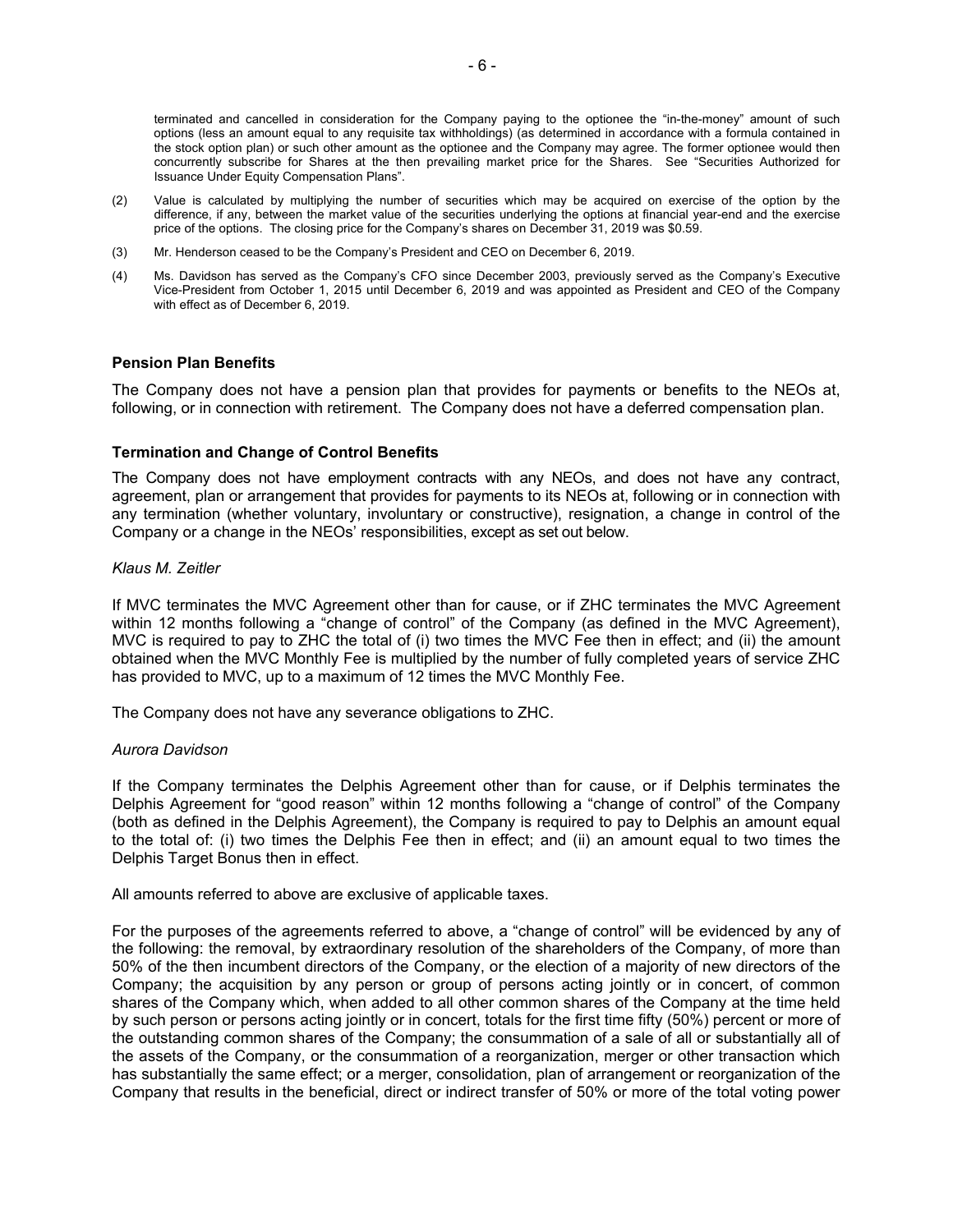of the resulting entity's outstanding securities to a person, or group of persons acting jointly and in concert.

#### *Estimated Incremental Payments on Change of Control*

If, effective December 31, 2019, MVC terminated the MVC Agreement without cause or if ZHC terminated the MVC Agreement within 12 months following a change of control of the Company, ZHC would have been entitled to receive US\$468,000 from MVC, the estimated incremental payment upon termination.

If, effective December 31, 2019, the Company terminated the Delphis Agreement without cause or Delphis terminated the Delphis Agreement within 12 months following a change of control of the Company, Delphis would have been entitled to receive \$900,000 from the Company, the estimated incremental payment upon termination.

All amounts referred to above in respect of estimated incremental payments on change of control to ZHC and Delphis are exclusive of applicable taxes.

None of the companies referred to above is entitled to termination payments in the event any of such companies terminates its respective agreement or agreements. All such agreements may be terminated in writing for cause as set out in each of the agreements.

#### **Performance Graph**

The following performance graph illustrates the Company's five-year cumulative total shareholder return (assuming reinvestment of dividends, if any, on each dividend payment date) on a \$100 investment in the Company's Shares compared to the return on a comparable investment on the S&P/TSX Composite Index and the S&P/TSX Global Mining Index. The share trading data is as reported by the TSX.



The five-year graph shows that Amerigo's share price appreciated 21%, compared to an increase in the S&P/TSX Metals and Mining Total Return Index of 9% and an increase in the S&P/TSX Composite Index of 13%. The mining sector is highly cyclical, and the share performance of mining companies is strongly influenced by changes in commodity prices. Amerigo's shares are significantly leveraged to the price of copper.

In 2019 the Company's share price depreciated 39.08% from Cdn\$0.87 to Cdn\$0.53 compared to an increase of 23.89% in the S&P/TSX Global Mining Index and an increase of 20.72% on the S&P TSX Composite Index. In 2019, the average annual copper price was US\$2.72 per pound, moving up 2.20% from an average price of US\$2.69 per pound in January to an average price of US\$2.75 per pound in December.

In 2018 the Company's share price depreciated 18.35% from Cdn\$1.09 to Cdn\$0.89, compared to a decrease of 8.68% in the S&P/TSX Global Mining Index and a decrease of 11.64% on the S&P TSX Composite Index. In 2018, copper prices weakened 12.90% from an average price of US\$3.10 per pound in January to an average price of US\$2.70 in December.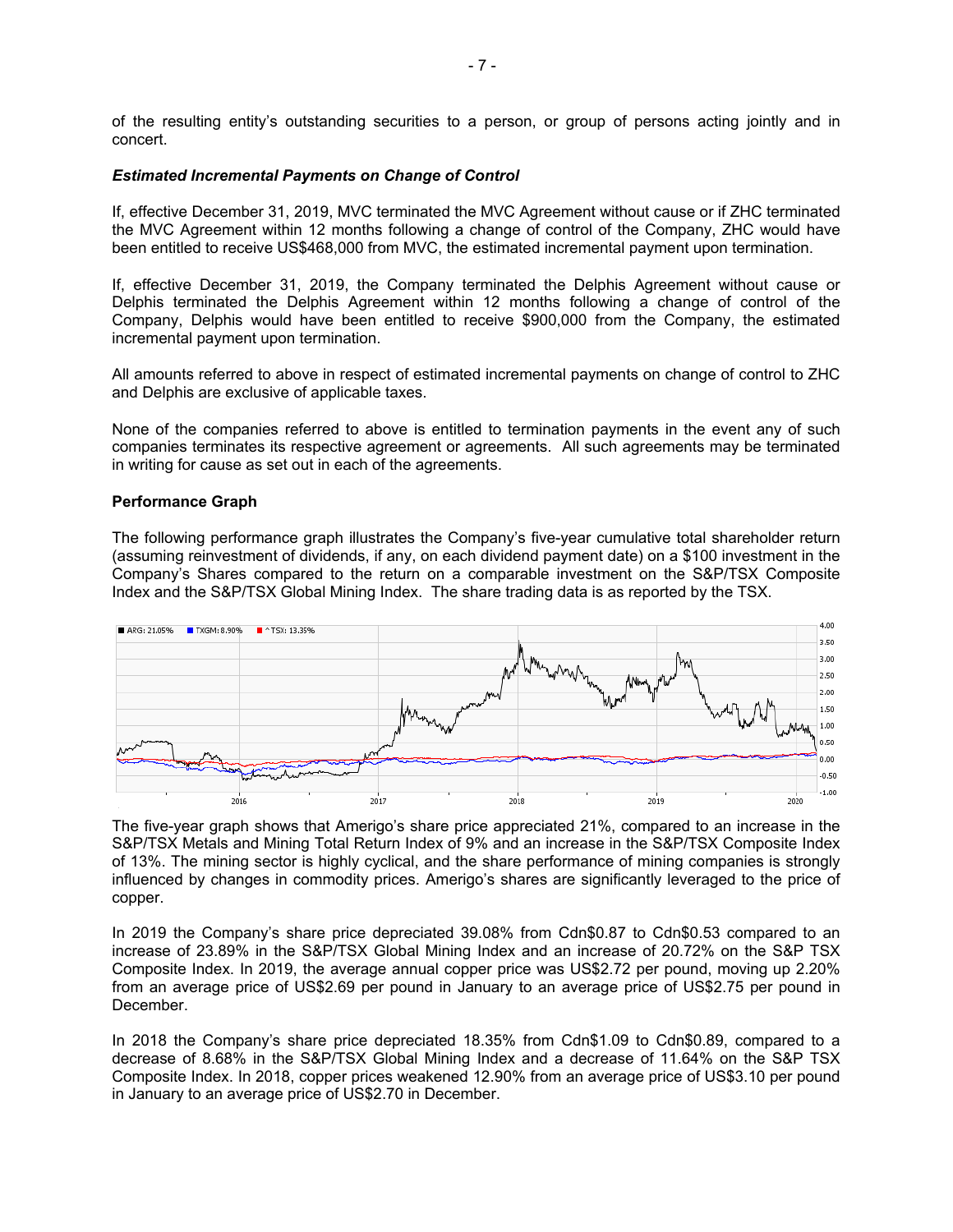In 2017, copper prices strengthened 19% from an average price of US\$2.60 per pound in January to an average price of \$3.09 in December. The Company's share price appreciated 214% in the year from Cdn\$0.35 to Cdn\$1.10, compared to an increase of 11.4% in the S&P/TSX Global Mining Index and an increase of 5.2% on the S&P/TSX Composite Index.

Starting in 2017, bonuses paid to Dr. Zeitler are exclusively in respect of the Cauquenes Bonus described earlier in this document. Bonuses in 2017, 2018 and 2019 paid in respect of 2016, 2017 and 2018 performance, respectively, to other members of management reflected the attainment of individual annual performance goals including among others production, operational, financial and share performance goals.

## **Director Compensation**

The following table sets forth all amounts of compensation provided to directors who are not NEOs for the Company's most recently completed financial year.

| <b>Name</b>        | <b>Fees</b><br>Earned (\$) | Share-<br>based<br>awards<br>$($ \$) | <b>Option-Based</b><br><b>Awards</b><br>$($ \$) | Non-equity<br>incentive plan<br>compensation<br>$($ \$) | <b>All other</b><br>compensation<br>$($ \$) | <b>Total</b><br>$($ \$) |
|--------------------|----------------------------|--------------------------------------|-------------------------------------------------|---------------------------------------------------------|---------------------------------------------|-------------------------|
| Robert<br>Gayton   | 53,776                     |                                      | 183,202                                         |                                                         |                                             | 236,978                 |
| Sidney<br>Robinson | 48.799                     |                                      | 152.669                                         |                                                         |                                             | 201,468                 |
| Alberto<br>Salas   | 43,821                     |                                      | 152,669                                         |                                                         |                                             | 196,490                 |
| George<br>Ireland  | 43,821                     |                                      | 152,669                                         |                                                         |                                             | 196,490                 |

The compensation set out in the preceding table was paid to the Directors for acting in their capacity as Directors and committee members, and for meeting and committee participation. Fees earned include a US\$30,000 annual retainer, a US\$5,000 annual retainer for the Lead Director and the Chairman of each committee and a US\$1,500 fee for each board and committee meeting. Director fees for the quarter ended December 31, 2019 in the aggregate of \$73,496 were accrued, remain outstanding as of the date of this Circular and are not included in the above table.

## **Incentive Plan Awards - Value Vested or earned during the year**

The Company grants options to its Directors pursuant to the Company's stock option plan in order to assist the Company in attracting, retaining and motivating the Directors of the Company and to more closely align their personal interests with those of the Company's shareholders.

The values of incentive plan awards vested or earned during the most recently completed financial year that were granted to Directors who are not Named Executive Officers are set out in the following table:

| <b>Name</b>     | Option-Based Awards - Value Vested During the Year <sup>(1)</sup> (\$) |
|-----------------|------------------------------------------------------------------------|
| Robert Gayton   | 183.202                                                                |
| Sidney Robinson | 152.669                                                                |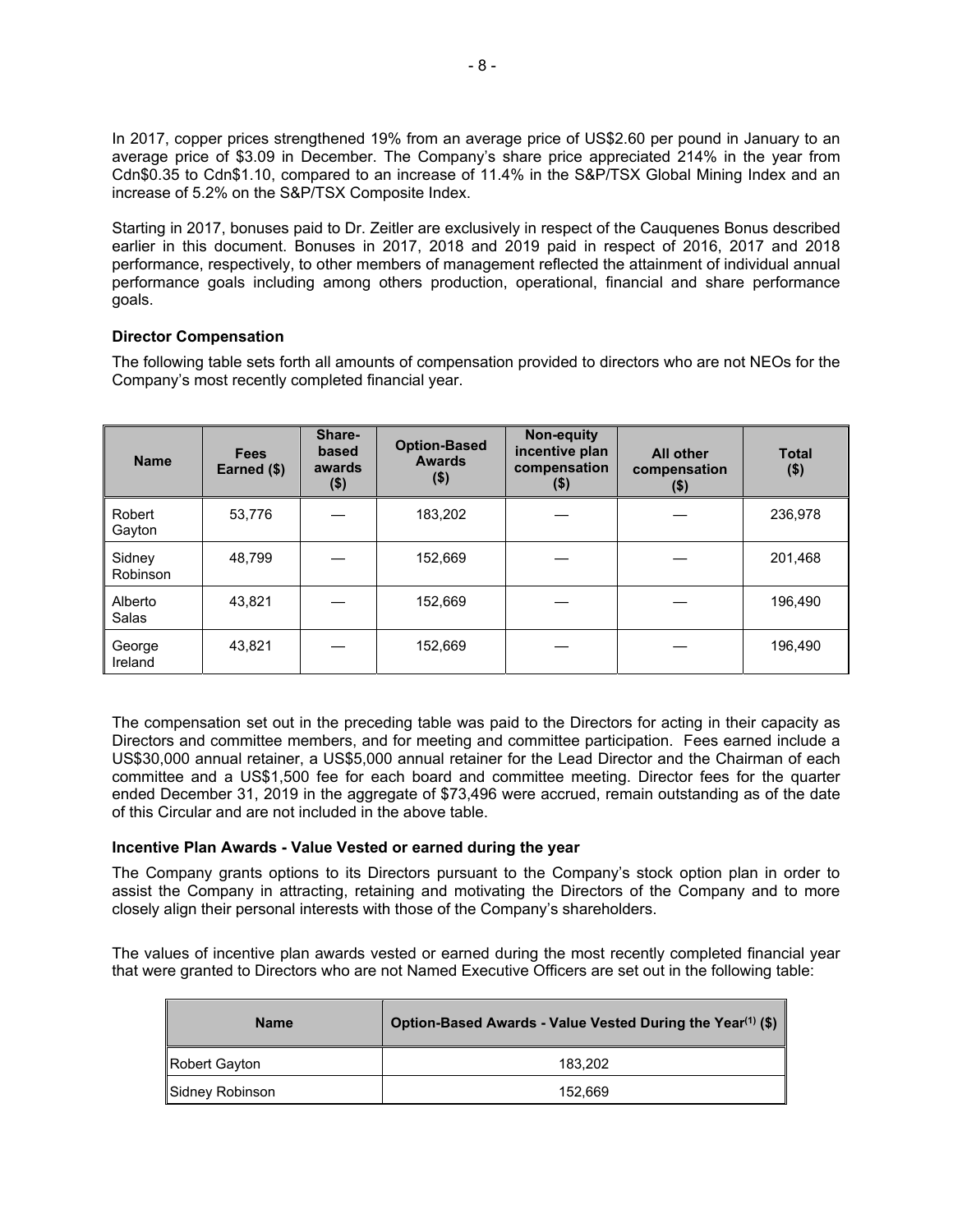| <b>Name</b>             | Option-Based Awards - Value Vested During the Year <sup>(1)</sup> (\$) |
|-------------------------|------------------------------------------------------------------------|
| <b>I</b> IAlberto Salas | 152.669                                                                |
| ∥George Ireland         | 152.669                                                                |

Note:

(1) Value is calculated for options granted during the year using the Black-Scholes Option Pricing Model and the following assumptions: expected dividend yield (0%), expected stock price volatility (70.20%), risk-free interest rate (1.64%) and expected life of options (4.31 years).

#### **Incentive Plan Awards - Outstanding Option Based Awards**

The following table sets forth information concerning all awards outstanding at the end of the most recently completed financial year to each of the directors of the Company (who were not Named Executive Officers) under incentive plans of the Company pursuant to which compensation depends on achieving certain performance goals or similar conditions within a specified period.

|                      | <b>Option-Based Awards</b>                                                                                         |                                                   |                                         |                                                                         |  |
|----------------------|--------------------------------------------------------------------------------------------------------------------|---------------------------------------------------|-----------------------------------------|-------------------------------------------------------------------------|--|
| <b>Director Name</b> | <b>Number of</b><br><b>Securities</b><br><b>Underlying</b><br><b>Unexercised</b><br>Options <sup>(1)</sup><br>(# ) | <b>Option Exercise</b><br><b>Price</b><br>$($ \$) | <b>Option Expiration</b><br><b>Date</b> | <b>Value of Unexercised</b><br>In-The-Money<br>Options $(2)$<br>$($ \$) |  |
| <b>Robert Gayton</b> | 100,000                                                                                                            | 0.37                                              | March 30, 2020                          | 22,000                                                                  |  |
|                      | 200,000                                                                                                            | 0.14                                              | March 1, 2021                           | 112,500                                                                 |  |
|                      | 250,000                                                                                                            | 0.53                                              | February 24, 2022                       | 15,000                                                                  |  |
|                      | 250,000                                                                                                            | 1.06                                              | February 23, 2023                       | Nil                                                                     |  |
|                      | 300,000                                                                                                            | 1.11                                              | March 11, 2024                          | Nil                                                                     |  |
| Sidney Robinson      | 100,000                                                                                                            | 0.37                                              | March 30, 2020                          | 22,000                                                                  |  |
|                      | 200,000                                                                                                            | 0.14                                              | March 1, 2021                           | 90,000                                                                  |  |
|                      | 200,000                                                                                                            | 0.53                                              | February 24, 2022                       | 12,000                                                                  |  |
|                      | 200,000                                                                                                            | 1.06                                              | February 23, 2023                       | Nil                                                                     |  |
|                      | 250,000                                                                                                            | 1.11                                              | March 11, 2024                          | Nil                                                                     |  |
| Alberto Salas        | 100,000                                                                                                            | 0.37                                              | March 30, 2020                          | 22,000                                                                  |  |
|                      | 200,000                                                                                                            | 0.14                                              | March 1, 2021                           | 90,000                                                                  |  |
|                      | 200,000                                                                                                            | 0.53                                              | February 24, 2022                       | 12,000                                                                  |  |
|                      | 200,000                                                                                                            | 1.06                                              | February 23, 2023                       | Nil                                                                     |  |
|                      | 250,000                                                                                                            | 1.11                                              | March 11, 2024                          | Nil                                                                     |  |
| George Ireland       | 100,000                                                                                                            | 0.37                                              | March 30, 2020                          | 22,000                                                                  |  |
|                      | 200,000                                                                                                            | 0.14                                              | March 1, 2021                           | 90,000                                                                  |  |
|                      | 200,000                                                                                                            | 0.53                                              | February 24, 2022                       | 12,000                                                                  |  |
|                      | 200,000                                                                                                            | 1.06                                              | February 23, 2023                       | Nil                                                                     |  |
|                      | 250,000                                                                                                            | 1.11                                              | March 11, 2024                          | Nil                                                                     |  |

Notes:

(1) Each stock option is exercisable for one Share. Pursuant to recent amendments to the Company's stock option plan, fully vested options may now be repurchased by the Company from the optionee by mutual agreement in writing and thereupon terminated and cancelled in consideration for the Company paying to the optionee the "in-the-money" amount of such options (less an amount equal to any requisite tax withholdings) (as determined in accordance with a formula contained in the stock option plan) or such other amount as the optionee and the Company may agree. The former optionee would then concurrently subscribe for Shares at the then prevailing market price for the Shares. See "Securities Authorized for Issuance Under Equity Compensation Plans".

(2) Value is calculated by multiplying the number of securities which may be acquired on exercise of the option by the difference, if any, between the market value of the securities underlying the options at financial year-end and the exercise price of the options. The closing price for the Company's shares on December 31, 2019 was \$0.59.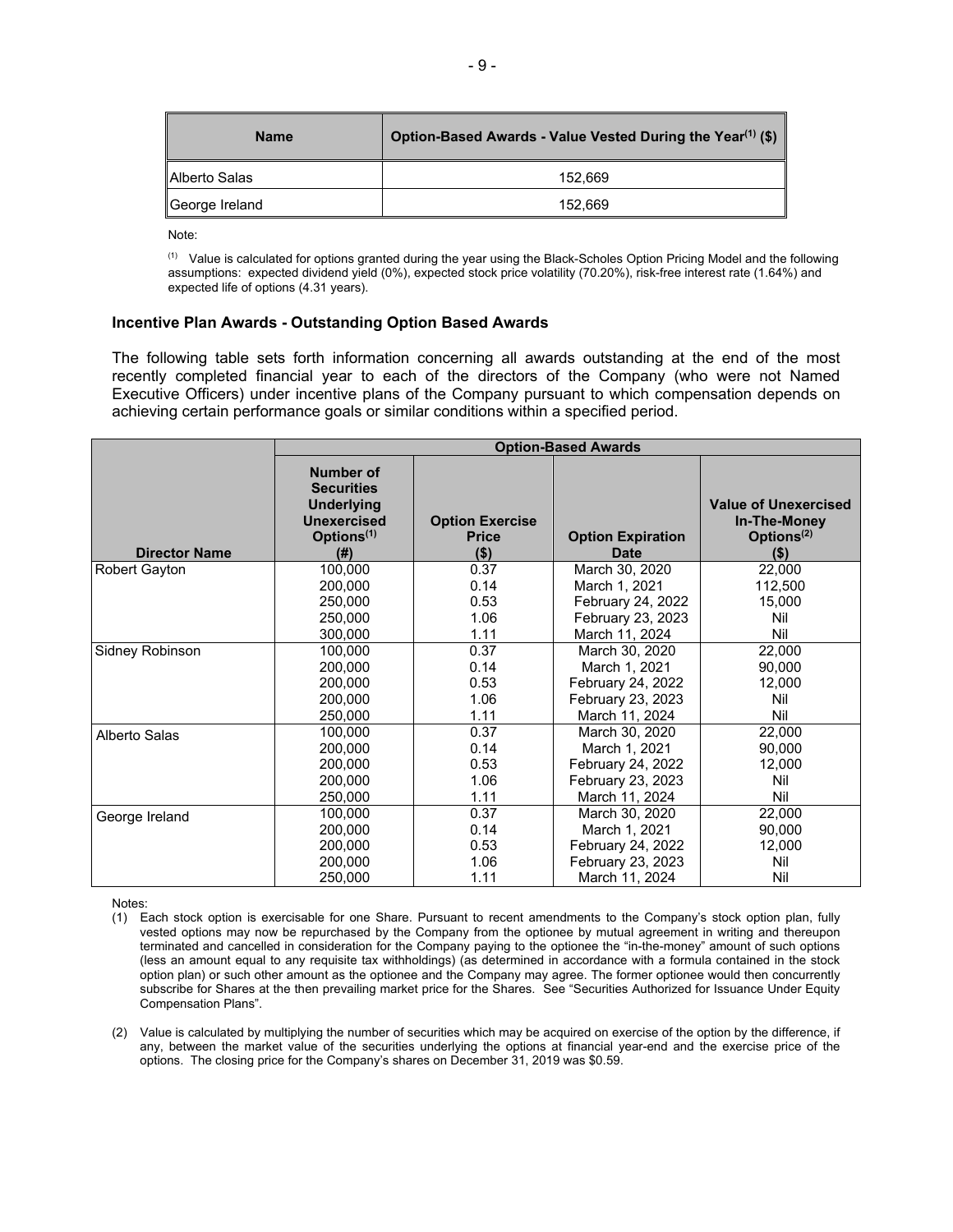## **SECURITIES AUTHORIZED FOR ISSUANCE UNDER EQUITY COMPENSATION PLANS**

## **Equity Compensation Plan Information**

The following table summarizes relevant information as of December 31, 2019 with respect to compensation plans under which equity securities are authorized for issuance. There were a total of 180,169,351 Shares issued and outstanding as of December 31, 2019 and 180,769,351 Shares as of the date of this Information Circular.

|                                                                         | <b>Number of securities to</b><br>be issued upon exercise<br>of outstanding options,<br>warrants and rights | Weighted-average<br>exercise price (\$)<br>of outstanding options,<br>warrants and rights | <b>Number of securities</b><br>remaining available for<br>future issuance under<br>equity compensation<br>plans (excluding<br>securities reflected in<br>column (a)) |
|-------------------------------------------------------------------------|-------------------------------------------------------------------------------------------------------------|-------------------------------------------------------------------------------------------|----------------------------------------------------------------------------------------------------------------------------------------------------------------------|
| <b>Plan Category</b>                                                    | (a)                                                                                                         | (b)                                                                                       | (C)                                                                                                                                                                  |
| Equity compensation<br>plans approved by<br>security holders $(1)(2)$   | 18.016.935                                                                                                  | 0.72                                                                                      | 5,496,935                                                                                                                                                            |
| <b>Equity Compensation</b><br>Plans not approved by<br>security holders | Nil                                                                                                         | Nil                                                                                       | Nil                                                                                                                                                                  |
| Total                                                                   | 18.016.935                                                                                                  | 0.72                                                                                      | 5,496,935                                                                                                                                                            |

## **Equity Compensation Plan Information**

Notes:

- (1) See the description of the Company's stock option plan below.
- (2) As at the date hereof, the stock option plan is a rolling 10% plan, so this number will increase as the number of Shares available for issuance is determined at the date of the option grant based on the number of issued and outstanding Shares at that date.

The Company's directors have approved the Company's stock option plan (the "Plan") which provides for the issuance of stock options to acquire at any time up to a maximum of 10% of our issued and outstanding Shares, including previously granted stock options. The Plan was last ratified by the Company's shareholders at the annual general meeting held on May 7, 2018.

Subsequent to the financial year ended December 31, 2018, the Plan was replaced by an amended and restated stock option plan (the "Revised Plan") which was approved by the TSX on January 17, 2019. Under the Revised Plan:

- 1. fully vested options may now be repurchased by the Company from the optionee by mutual agreement in writing and thereupon terminated and cancelled in consideration for the Company paying to the optionee the "in-the-money" amount of such options (less an amount equal to any requisite tax withholdings) (as determined in accordance with a formula contained in the Revised Plan) or such other amount as the optionee and the Company may agree; and
- 2. the former optionee would then concurrently subscribe for Shares at the then prevailing market price for the Shares.

The following is a summary of the principal terms of the Revised Plan.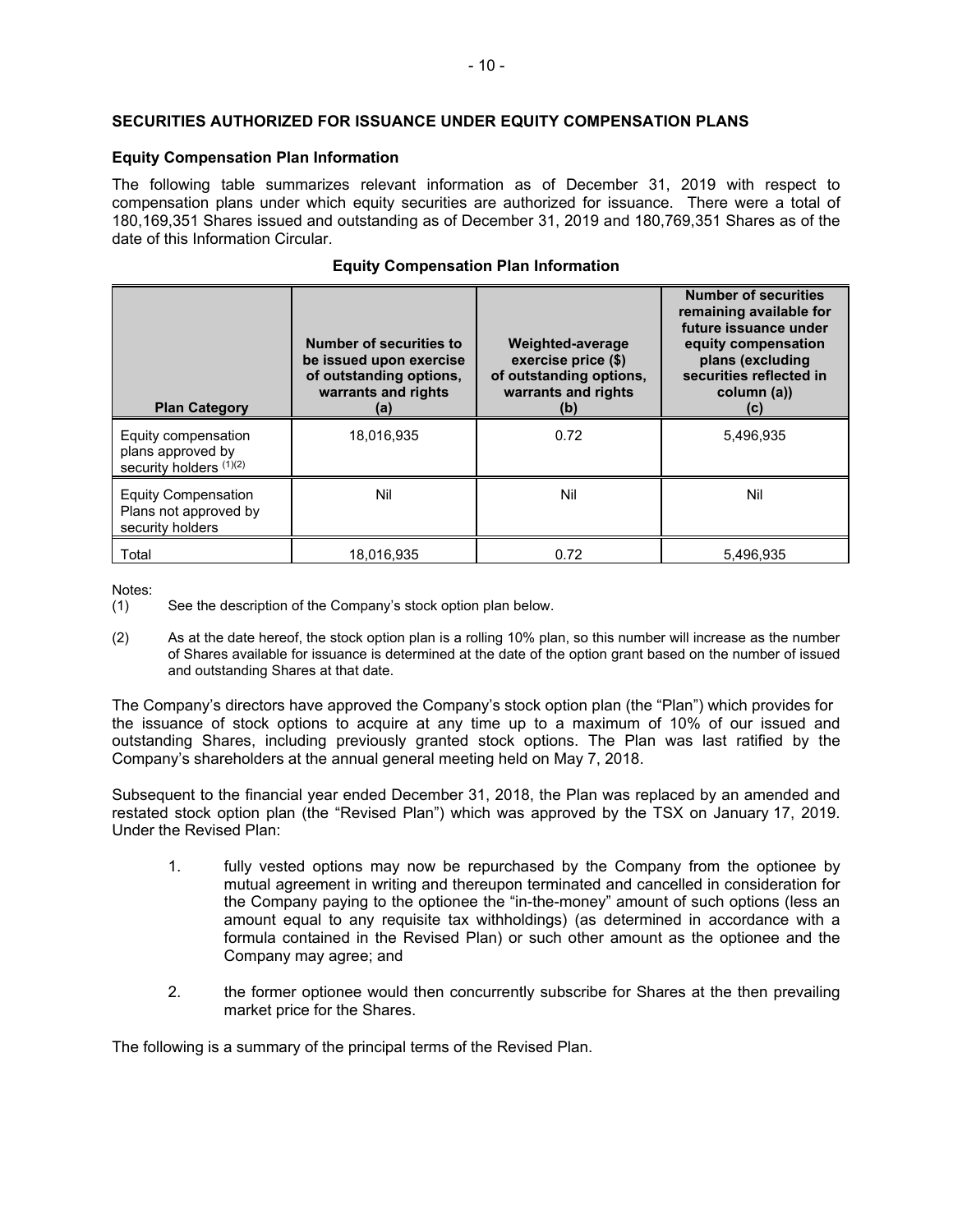#### *Eligible Participants*

The Revised Plan provides that stock options may be granted to Employees, Senior Officers, Directors, Management Company Employees and Consultants of the Company and the Company's subsidiaries (as defined in the Revised Plan).

#### *Shares Available for Issuance*

The Revised Plan provides for the issuance of stock options to acquire at any time up to a maximum of 10% of the Company's issued and outstanding Shares (subject to standard anti-dilution adjustments). The Revised Plan is considered a "rolling" stock option plan as the number of Shares available for issue under the Revised Plan increases with the number of issued and outstanding Shares. The Revised Plan is also considered an "evergreen" stock option plan: when a stock option expires or otherwise terminates for any reason without having been exercised in full, the number of Shares reserved for issuance under that expired or terminated stock option again become available for the purposes of the Revised Plan. Any stock option outstanding when the Revised Plan is terminated will remain in effect until it is exercised or expires.

#### *Plan Administration*

The Revised Plan is administered by our Board of Directors who may designate a committee to administer the Revised Plan on behalf of the Board in accordance with such terms and conditions as the Board may prescribe, and that are consistent with the Revised Plan. The committee will consist of two or more Directors who may be designated from time to time to serve as the committee for the Revised Plan, all of the sitting members of which will be current Directors.

#### *Limitations on the Grant of Options*

The Revised Plan provides that it is solely within the discretion of the Board to determine who should receive stock options, in what amounts and for what term, subject to the following conditions:

- a) options may be exercisable for a maximum of ten years from the date of grant. All stock options granted to date have a term of five years;
- b) options to acquire no more than 5% of our issued and outstanding Shares may be granted to any one director, officer, employee or consultant in any 12-month period; and
- c) the number of securities issuable (or, reserved for issuance) to insiders under all share compensation arrangements cannot at any time exceed 10% of our issued and outstanding Shares, and the number of securities issued to insiders under all share compensation arrangements cannot exceed 10% of our issued and outstanding Shares within a one year period.

The Plan provides that other terms and conditions may be attached to a particular stock option, with those terms and conditions to be included in the option agreement.

## *Exercise Price*

The price at which an option holder may purchase a Share upon the exercise of a stock option will be fixed in compliance with the applicable provisions of the Toronto Stock Exchange ("TSX") Company Manual in force at the time of grant and, in any event, will not be less than the closing price of the Shares on the TSX on the trading day immediately preceding the day on which the Option is granted.

#### *Repurchase of Options*

The principal amendments to the Plan (which are contained in the Revised Plan) have added the following procedure to allow for the Company to cash-out vested stock options: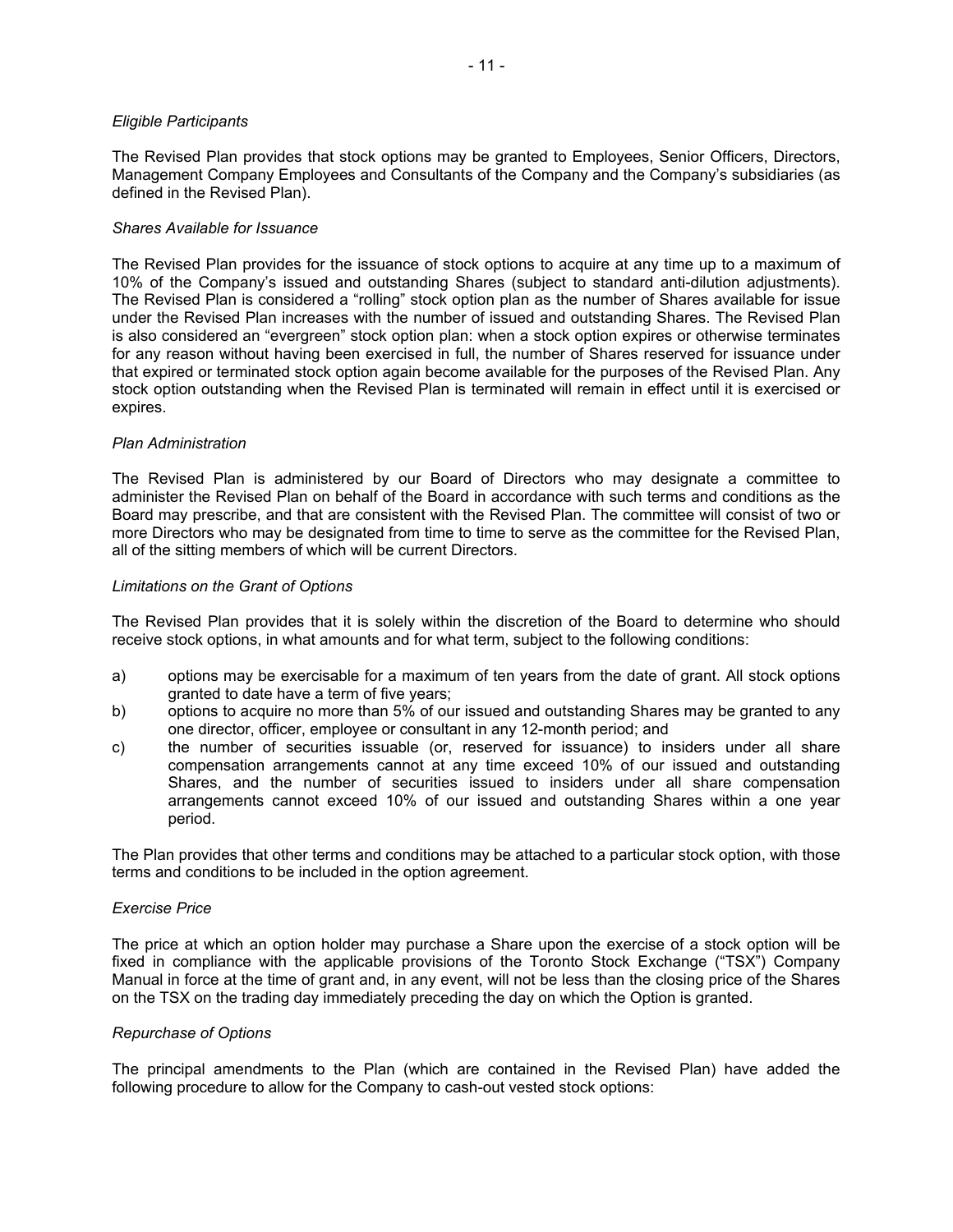The optionee and the Company may, by mutual agreement in writing, determine that a fully vested option held by the optionee will be repurchased by the Company from the optionee and thereupon terminated and cancelled in consideration for the Company paying to the optionee the amount P determined in accordance with the formula below or such other amount as the optionee and the Company may agree:

$$
P = \qquad \qquad Y (A-B-C)
$$

Where

|  | the total number of Shares purchasable by the optionee under<br>the option (at the date of such calculation).                                |
|--|----------------------------------------------------------------------------------------------------------------------------------------------|
|  | Market Price of one Share of the Company (on the trading day<br>immediately preceding the date the option is repurchased by<br>the Company). |
|  |                                                                                                                                              |

- B = Exercise Price (as adjusted to the date of such calculation).
- $C =$  the required amount (per Share) to be withheld by the Company with respect to any taxable event arising as a result of the repurchase of the option by the Company.

If the Company repurchases an option from an optionee with the agreement of the optionee, as permitted in the Revised Plan, the Company will, at the request of the optionee, make the election contemplated by section 110(1.1) of the *Income Tax Act* (Canada) in respect of such repurchase.

If the Company repurchases an option from an optionee in consideration for the payment of the amount P set out above, the optionee will concurrently subscribe for that number of Shares (X) determined in accordance with the formula below at a total subscription price equal to the same amount P, and the Company will have the right to set off payment of the amount payable to the optionee pursuant to the Revised Plan for the repurchase of the option against payment of the subscription price payable for the Shares by the optionee to the Company:

 $X = P / A$ 

Where:

X is the number of Shares the Optionee will subscribe for

P is the amount payable by the Company to the Optionee in respect of the repurchase of an Option from the Optionee

A is the Market Price of one Share of the Company (on the trading day immediately preceding the day the Option is repurchased by the Company).

The Revised Plan includes, as an exhibit thereto, a form of agreement to repurchase an option and to concurrently subscribe for Shares.

#### *Option Exercise on takeover bid or tender offer*

If there is a takeover bid or tender offer made for all or any of the issued and outstanding Shares, then the Board may, in its sole and absolute discretion and if permitted by applicable legislation, unilaterally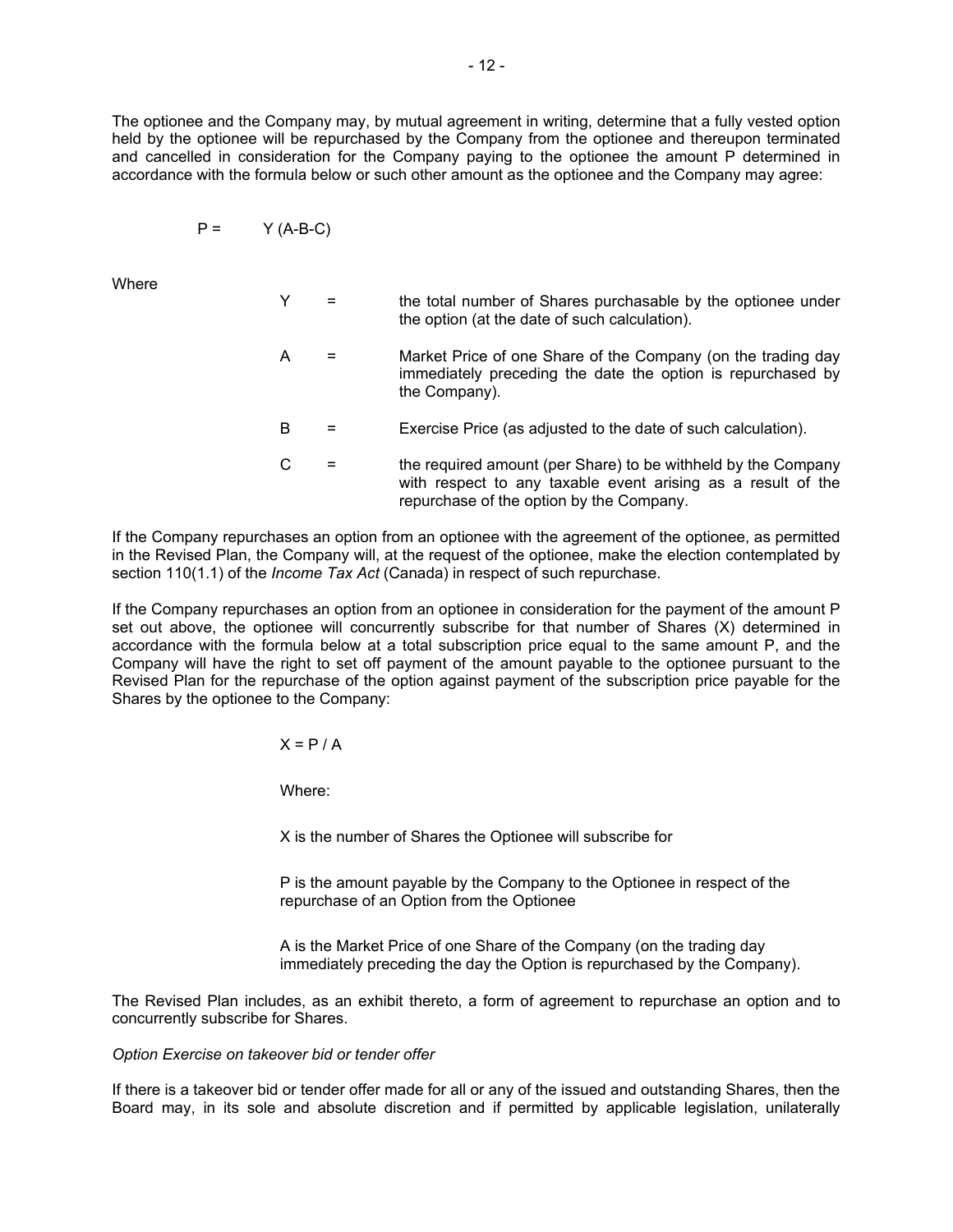determine that outstanding Options, whether fully vested and exercisable or subject to vesting provisions or other limitations on exercise, will be:

- a) conditionally exercisable in full to enable the Shares subject to such Options to be conditionally issued and tendered to such bid or offer, subject to the condition that if the bid or offer is not duly completed the exercise of such Options and the issue of such Shares will be rescinded and nullified and the Options, including any vesting provisions or other limitations on exercise which were in effect, will be re-instated; or
- b) exercisable by an Optionee by written notice to the Company specifying that the Optionee elects to receive from the Company the amount that is equal to the difference between the market price of the Shares (as determined pursuant to a formula contained in the Revised Plan) as of the date of receipt by the Company of such notice and the exercise price, multiplied by the number of Shares in respect of which the Option would otherwise be exercised.

## *Expiration or Termination*

Under the Revised Plan, in the event the working relationship of an Optionee with the Company ends, the Board may determine the date at which any Options held by such Optionee will expire. In addition, in no case will a stock option be exercisable at any date that is after the first anniversary of the Optionee's date of death.

If an option expires during a trading blackout or within 10 business days after the date on which the blackout ends, then the expiry date of the option will be extended for a period of 10 business days after the date on which the trading blackout ends.

#### *Vesting*

Stock options granted pursuant to the Revised Plan will vest when granted unless otherwise determined by the Board on a case by case basis. The Board believes this vesting schedule appropriately incentivizes the option holder to perform with the long-term goals of the Company in mind and aligns the option holder's interests with those of the Company's shareholders. In the event of a Change of Control (as defined in the Revised Plan), all options outstanding shall immediately vest and be exercisable.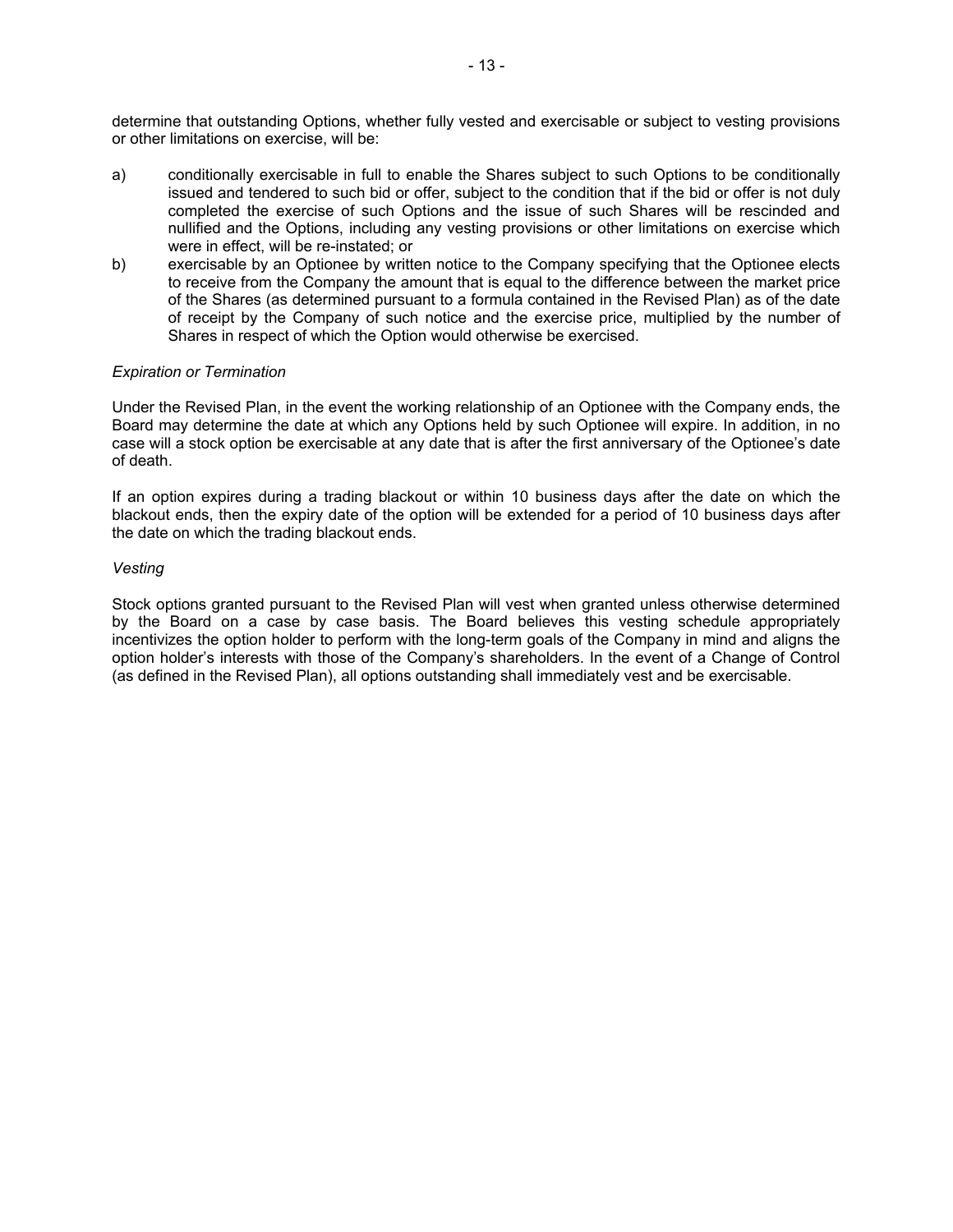#### *Tax Withholding*

As a condition of and prior to participation in the Revised Plan, each Optionee authorizes the Company to: a) withhold from any amount otherwise payable to him or her any amounts required by any taxing authority to be withheld for taxes of any kind as a consequence of his or her participation in the Revised Plan; or b) require (as a condition of exercise) an Optionee to remit to the Company, the required amount to satisfy any taxes which are required to be withheld with respect to any taxable event arising as a result of the Revised Plan.

#### *Amendments*

Subject to the policies, rules and regulations of any lawful authority having jurisdiction (including the TSX), the Board may, at any time, without further action by its shareholders, amend the Revised Plan or any Option granted hereunder in such respects as it may consider advisable and, without limiting the generality of the foregoing, it may do so to:

- a) ensure that the Options granted under the Revised Plan comply with any provisions respecting stock options in the income tax and other laws in force in any country or jurisdiction of which an Optionee may from time to time be resident or a citizen;
- b) make amendments of a "housekeeping" or ministerial nature, including, without limitation, any amendment for the purpose of curing any ambiguity, error or omission in the Revised Plan or to correct or supplement any provision of the Revised Plan that is inconsistent with any other provision of the Revised Plan;
- c) change vesting provisions of an Option or the Revised Plan;
- d) change termination provisions of an Option provided that the expiry date does not extend beyond the original expiry date:
- e) reduce the exercise price of an Option for an Optionee who is not an Insider;
- f) make any amendments required to comply with applicable laws or TSX requirements; and
- g) make any other amendments which are approved by the TSX.

#### *Assignment of Options*

Options are not assignable or transferable, other than in the event of an option holder's death. In such event, the option holder's personal representative may exercise any portion of the option holder's outstanding options for a period of one year following the option holder's death.

#### *Financial Assistance*

Shares will not be issued pursuant to stock options granted under the Revised Plan until they have been paid for in full by the option holder. The Company will not provide financial assistance to option holders to assist them in exercising their stock options.

The following table summarizes the burn rate (being the number of options granted under the Plan or the Revised Plan, as the case may be, during the applicable fiscal year divided by the weighted average number of Shares outstanding for the applicable fiscal year) in respect of the Plan or the Revised Plan for the past three years:

| <b>Fiscal Year</b> | <b>Burn Rate</b> |
|--------------------|------------------|
| 2019               | 1.76%            |
| 2018               | 1.67%            |
| 2017               | 1.68%            |

As at the end of December 31, 2019, there were an aggregate of 12,520,000 stock options outstanding under the Revised Plan, representing 6.95% of the Company's then issued and outstanding Shares and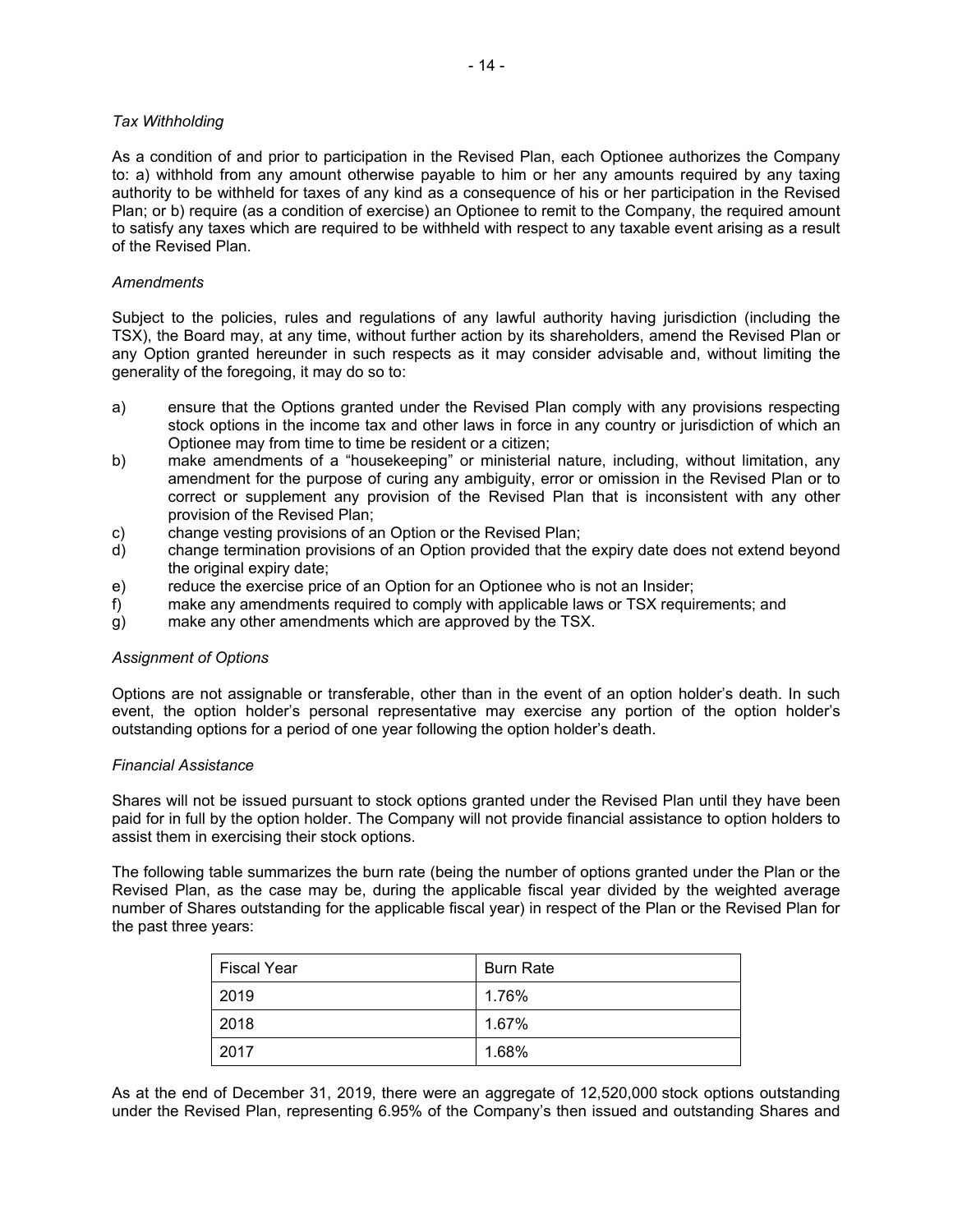5,496,935 stock options remained available for grant, representing 3.05% of the Company's then issued and outstanding Shares.

A copy of the Revised Plan is available on the Company's website at **www.amerigoresources.com** and for viewing at the Company's offices at Suite 1260, 355 Burrard Street, Vancouver, British Columbia, V6C 2G8, and will also be available at the Meeting. In addition, a copy of the Revised Plan will be mailed free of charge to any holder of Shares who requests a copy by mail sent to the Company at its head office and addressed to the attention of the Corporate Secretary.

## **INDEBTEDNESS OF DIRECTORS AND EXECUTIVE OFFICERS**

As at the date of this Information Circular, there was no indebtedness owing to the Company, any of its subsidiaries or to another entity from any current or former Director, executive officer or employee of the Company which is the subject of a guarantee, support agreement, letter of credit or other similar arrangement or understanding provided by the Company or any of its subsidiaries, entered into in connection with a purchase of securities or otherwise.

No individual who is, or at any time during the most recently completed financial year was, a Director or executive officer of the Company, no proposed nominee for election as a Director of the Company and no associate of such persons:

- (i) is or at any time since the beginning of the most recently completed financial year has been, indebted to the Company or any of its subsidiaries; or
- (ii) is indebted to another entity and such indebtedness is, or at any time since the beginning of the most recently completed financial year has been, the subject of a guarantee, support agreement, letter of credit or other similar arrangement or understanding provided by the Company or any of its subsidiaries,

in relation to a securities purchase program or other program.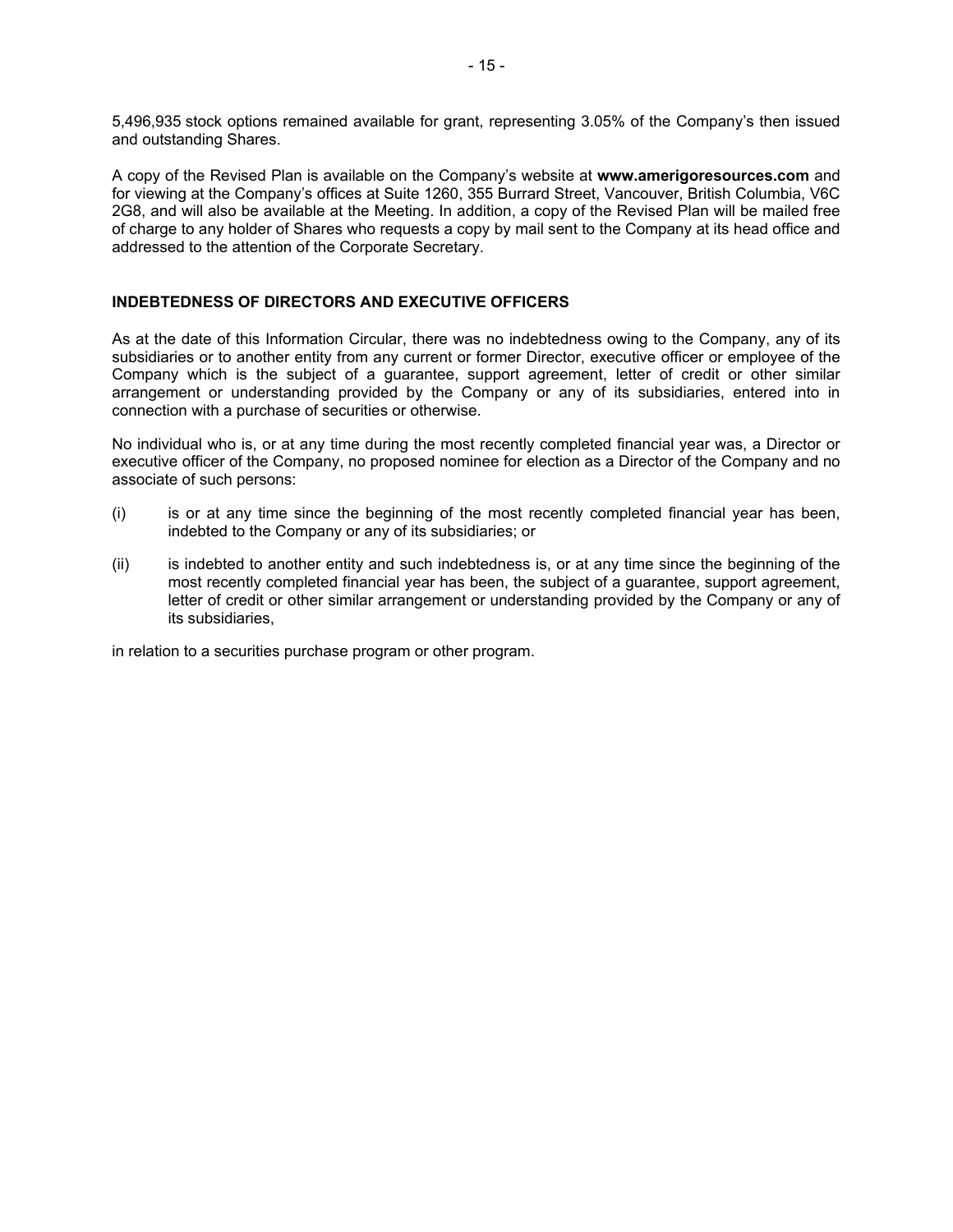## **PARTICULARS OF MATTERS TO BE ACTED UPON AT THE MEETING**

## **INTEREST OF INFORMED PERSONS IN MATERIAL TRANSACTIONS**

Except as disclosed herein, and other than transactions carried out in the ordinary course of business of the Company, no informed person of the Company or proposed director of the Company, no associate or affiliate of the foregoing persons, nor any shareholder beneficially owning, directly or indirectly, Shares, or exercising control or direction over Shares, or a combination of both, carrying more than 10% of the voting rights attached to the Company's outstanding Shares nor an associate or affiliate of any of the foregoing persons, has or has had any material interest, direct or indirect, in any transaction since the commencement of the Company's most recently completed financial year or in any proposed transaction which in either case has materially affected or would materially affect the Company or any of its subsidiaries.

## **APPOINTMENT OF AUDITORS**

PricewaterhouseCoopers LLP, Chartered Professional Accountants, of Vancouver, British Columbia are the auditors of the Company. Unless otherwise instructed, the proxies given pursuant to this solicitation will be voted for the re-appointment of PricewaterhouseCoopers LLP, Chartered Professional Accountants, as the auditors of the Company to hold office for the ensuing year at remuneration to be fixed by the directors.

#### **MANAGEMENT CONTRACTS**

No management functions of the Company are performed to any substantial degree by a person other than the directors or executive officers of the Company or their respective management companies. Please see "Statement of Executive Compensation" above for information with respect to the management contracts of the Company's Named Executive Officers.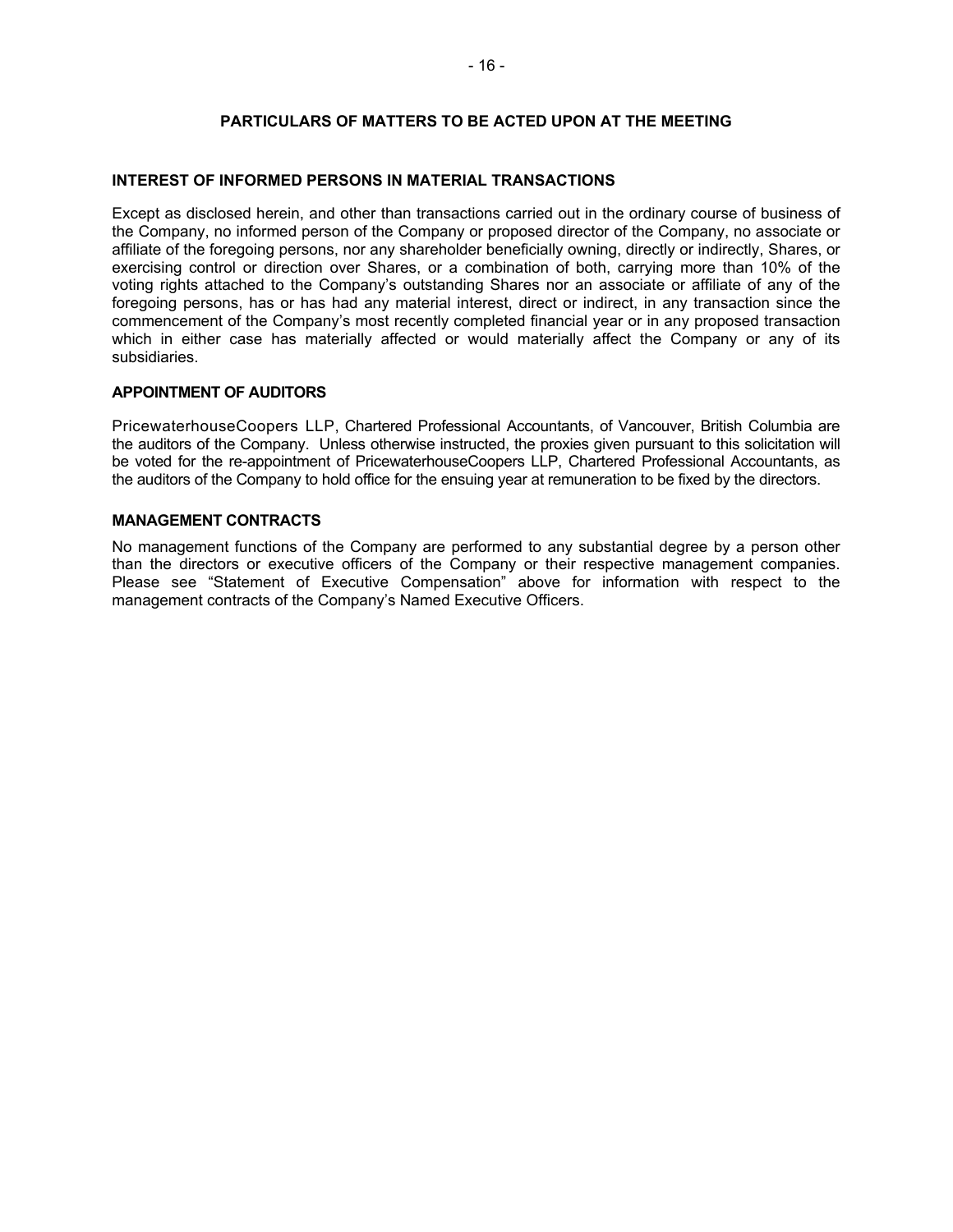## **INTEREST OF CERTAIN PERSONS IN MATTERS TO BE ACTED UPON**

Except as set out herein, no person who has been a director or executive officer of the Company at any time since the beginning of the Company's last financial year, no proposed nominee of management of the Company for election as a director of the Company and no associate or affiliate of the foregoing persons has any material interest, direct or indirect, by way of beneficial ownership or otherwise, in any matter to be acted upon at the Meeting.

#### **STATEMENT OF CORPORATE GOVERNANCE PRACTICES**

National Instrument 58-101, *Disclosure of Corporate Governance Practices*, requires reporting issuers to annually disclose the corporate governance practices that they have adopted. Our disclosure is responsive to and complies in full with the requirements of National Instrument 58-101 and Form 58- 101F1. The table in Schedule "A" sets out, in summary form, our compliance with these disclosure requirements.

#### **AUDIT COMMITTEE INFORMATION**

Information regarding the Company's Audit Committee, together with a copy of the Audit Committee's charter, is contained in the Company's Annual Information Form prepared in respect of the financial year ended December 31, 2019 (the "*AIF*"). A copy of the AIF is available under the Company's profile on SEDAR at **www.sedar.com** and on the Company's website at **www.amerigoresources.com.** The Company will, upon request from a shareholder, provide a copy of the AIF free of charge.

#### **ADDITIONAL INFORMATION**

Additional information relating to the Company is on SEDAR at **www.sedar.com**. Shareholders may contact the Company at Suite 1260, 355 Burrard Street, Vancouver, BC, V6C 2G8 (Telephone: 604-681- 2802) to request copies of the Company's financial statements and MD&A.

Financial information is provided in the Company's audited financial statements and MD&A for its most recently completed financial year, which financial statements and MD&A are available on SEDAR and on the Company's website.

## **OTHER MATTERS**

Management of the Company is not aware of any other matter to come before the Meeting other than as set forth in the Notice of Meeting. If any other matter properly comes before the Meeting, it is the intention of the persons named in the enclosed form of proxy to vote the shares represented thereby on such matter in accordance with their best judgment.

DATED this 30<sup>th</sup> day of March 2020.

BY ORDER OF THE BOARD OF DIRECTORS

Klaus Zeitler Executive Chairman and Director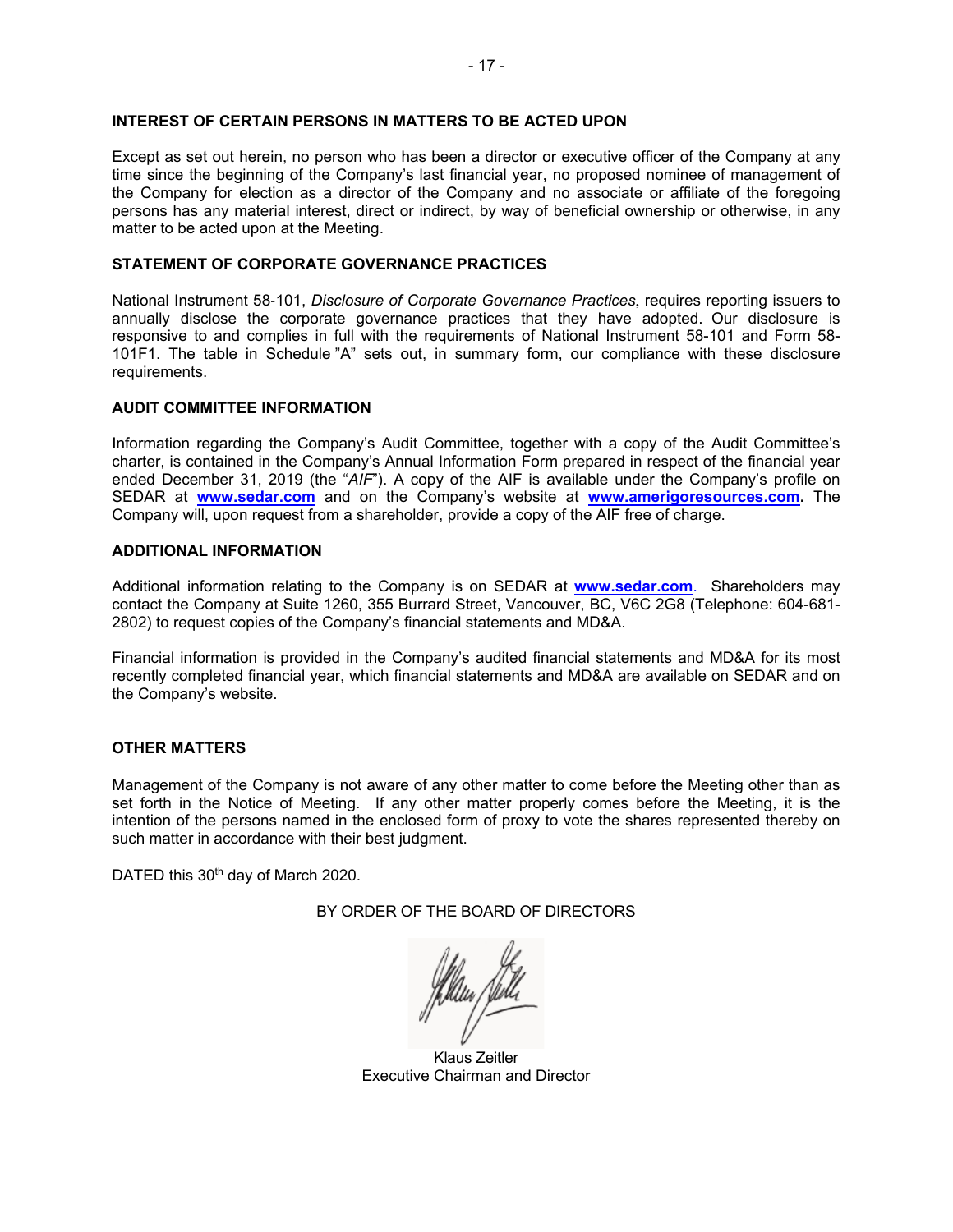## **SCHEDULE "A"**

# **CORPORATE GOVERNANCE PRACTICES**

The following table addresses the disclosure requirements set out in Form 58-101F1 Corporate Governance Disclosure:

| <b>Corporate Governance Disclosure</b><br><b>Requirement</b>                                                                                                                                                                                                                                                                                                                                                                                                                                                                                  | <b>The Company's Approach</b>                                                                                                                                                                                                                                                                                                                                                                                                                         |
|-----------------------------------------------------------------------------------------------------------------------------------------------------------------------------------------------------------------------------------------------------------------------------------------------------------------------------------------------------------------------------------------------------------------------------------------------------------------------------------------------------------------------------------------------|-------------------------------------------------------------------------------------------------------------------------------------------------------------------------------------------------------------------------------------------------------------------------------------------------------------------------------------------------------------------------------------------------------------------------------------------------------|
| <b>Board of Directors</b><br>1.<br>(a) Disclose identity of directors who are<br>independent.                                                                                                                                                                                                                                                                                                                                                                                                                                                 | The Company's independent directors are Dr. Robert Gayton,<br>Sidney Robinson, Alberto Salas and George Ireland.                                                                                                                                                                                                                                                                                                                                      |
| (b) Disclose identity of directors who are not<br>independent and describe the basis for that<br>determination.                                                                                                                                                                                                                                                                                                                                                                                                                               | Dr. Klaus Zeitler, the Company's Executive Chairman, is the sole<br>non-independent director. He is an executive officer and part of<br>the Company's management team.                                                                                                                                                                                                                                                                                |
| (c) Disclose whether or not a majority of directors<br>are independent. If a majority of directors are<br>not independent, describe what the board of<br>directors (the board) does to facilitate its<br>exercise of independent judgment in carrying<br>out its responsibilities.                                                                                                                                                                                                                                                            | Four of the Company's five directors are independent.                                                                                                                                                                                                                                                                                                                                                                                                 |
| (d) If a director is presently a director of any other<br>issuer that is a reporting issuer (or the<br>equivalent) in a jurisdiction or a foreign<br>jurisdiction, identify both the director and the<br>other issuer.                                                                                                                                                                                                                                                                                                                        | The directors are also directors of the following other reporting<br>issuers as of the date of this Information Circular:<br>• Klaus Zeitler: Western Copper and Gold Corporation,<br>and Rio2 Limited<br>• Sidney Robinson: Rio2 Limited<br>• Robert Gayton: B2Gold Corp. and Western Copper and<br>Gold Corporation.<br>• Alberto Salas: N/A.<br>• George Ireland: Rathdowney Resources Ltd, Lithium<br>Americas Corporation and Redstar Gold Corp. |
| (e) Disclose whether or not the independent<br>directors hold regularly scheduled meetings at<br>which non-independent directors and<br>members of management are not in<br>attendance. If the independent directors hold<br>such meetings, disclose the number of<br>meetings held since the beginning of the<br>issuer's most recently completed financial<br>year. If the independent directors do not hold<br>such meetings, describe what the board does<br>to facilitate open and candid discussion<br>among its independent directors. | The independent directors meet at the conclusion of each<br>Board meeting after members of management have left the<br>meeting. The independent directors met without management<br>in attendance a total of three times during the period January 1,<br>2019 to December 31, 2019.                                                                                                                                                                   |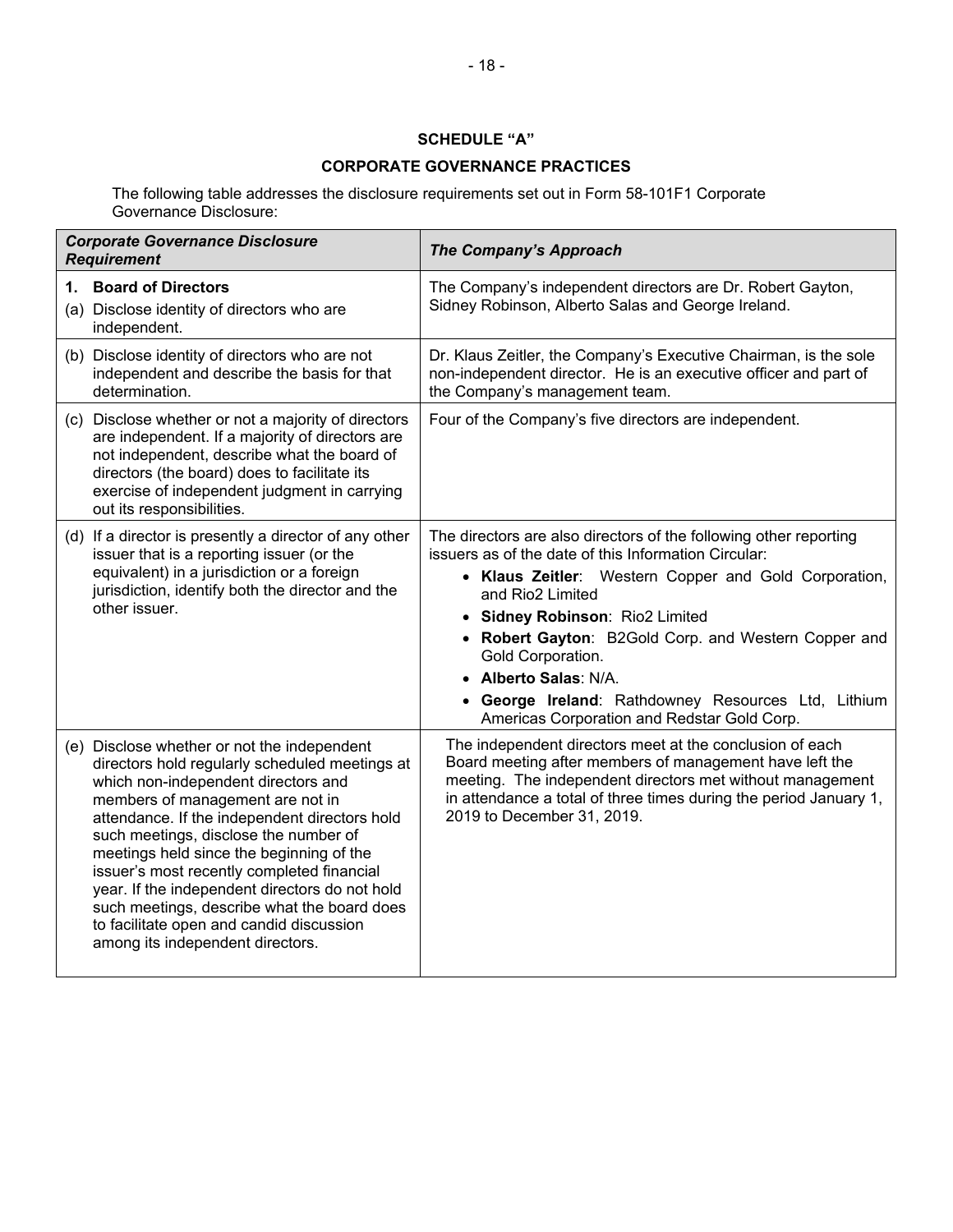| <b>Corporate Governance Disclosure</b><br><b>Requirement</b>                                                                                                                                                                                                                                                                                                                                                                                                                                  | <b>The Company's Approach</b>                                                                                                                                                                                                                                                                                                                                                                                                                                                                                                                                                                                                                                                                                                                                                                                                                                                                                                                                                                                                                                                                                                                                                                                                                                                                                                                                                              |
|-----------------------------------------------------------------------------------------------------------------------------------------------------------------------------------------------------------------------------------------------------------------------------------------------------------------------------------------------------------------------------------------------------------------------------------------------------------------------------------------------|--------------------------------------------------------------------------------------------------------------------------------------------------------------------------------------------------------------------------------------------------------------------------------------------------------------------------------------------------------------------------------------------------------------------------------------------------------------------------------------------------------------------------------------------------------------------------------------------------------------------------------------------------------------------------------------------------------------------------------------------------------------------------------------------------------------------------------------------------------------------------------------------------------------------------------------------------------------------------------------------------------------------------------------------------------------------------------------------------------------------------------------------------------------------------------------------------------------------------------------------------------------------------------------------------------------------------------------------------------------------------------------------|
| Disclose whether or not the chair of the board<br>(f)<br>is an independent director. If the board has a<br>chair or lead director who is an independent<br>director, disclose the identity of the<br>independent chair or lead director, and<br>describe his or her role and responsibilities. If<br>the board has neither a chair that is<br>independent nor a lead director that is<br>independent, describe what the board does to<br>provide leadership for its independent<br>directors. | Robert Gayton, an independent director, is the Company's lead<br>director. The lead director's role and responsibilities are as<br>follows:<br>• to provide leadership to the independent directors and<br>ensure the Board's agenda enables it to carry out the<br>Board's duties in a fashion that is independent of<br>management;<br>• to work with the Executive Chairman to ensure that the<br>Board's committees have adequate resources and function<br>properly;<br>• to chair all of the meetings of the independent directors<br>and to report the results of such meetings to the Executive<br>Chairman;<br>• to provide liaison to ensure the relationships between the<br>Board and management are conducted in a professional<br>and constructive manner;<br>• to work with the Chairman of the Corporate Governance,<br>Nominating and Compensation Committee (the "CGNC<br>Committee"), Executive Chairman and with the CEO in<br>developing criteria for directors, identifying potential board<br>candidates and ensuring that adequate orientation<br>programs are in place for new directors; and<br>• to work with the Chair of the CGNC Committee to ensure<br>that the Board has a process for assessing CEO and<br>executive performance and to ensure that appropriate<br>succession, development and compensation plans are in<br>place for the executive team. |
| (g) Disclose the attendance record of each<br>director for all board meetings held since the<br>beginning of the issuer's most recently<br>completed financial year.                                                                                                                                                                                                                                                                                                                          | The Company held 5 Board meetings (4 Board meetings in 2019<br>and 1 in 2020) since the beginning of its most recently completed<br>financial year to the date hereof. All directors attended all five<br>meetings.                                                                                                                                                                                                                                                                                                                                                                                                                                                                                                                                                                                                                                                                                                                                                                                                                                                                                                                                                                                                                                                                                                                                                                        |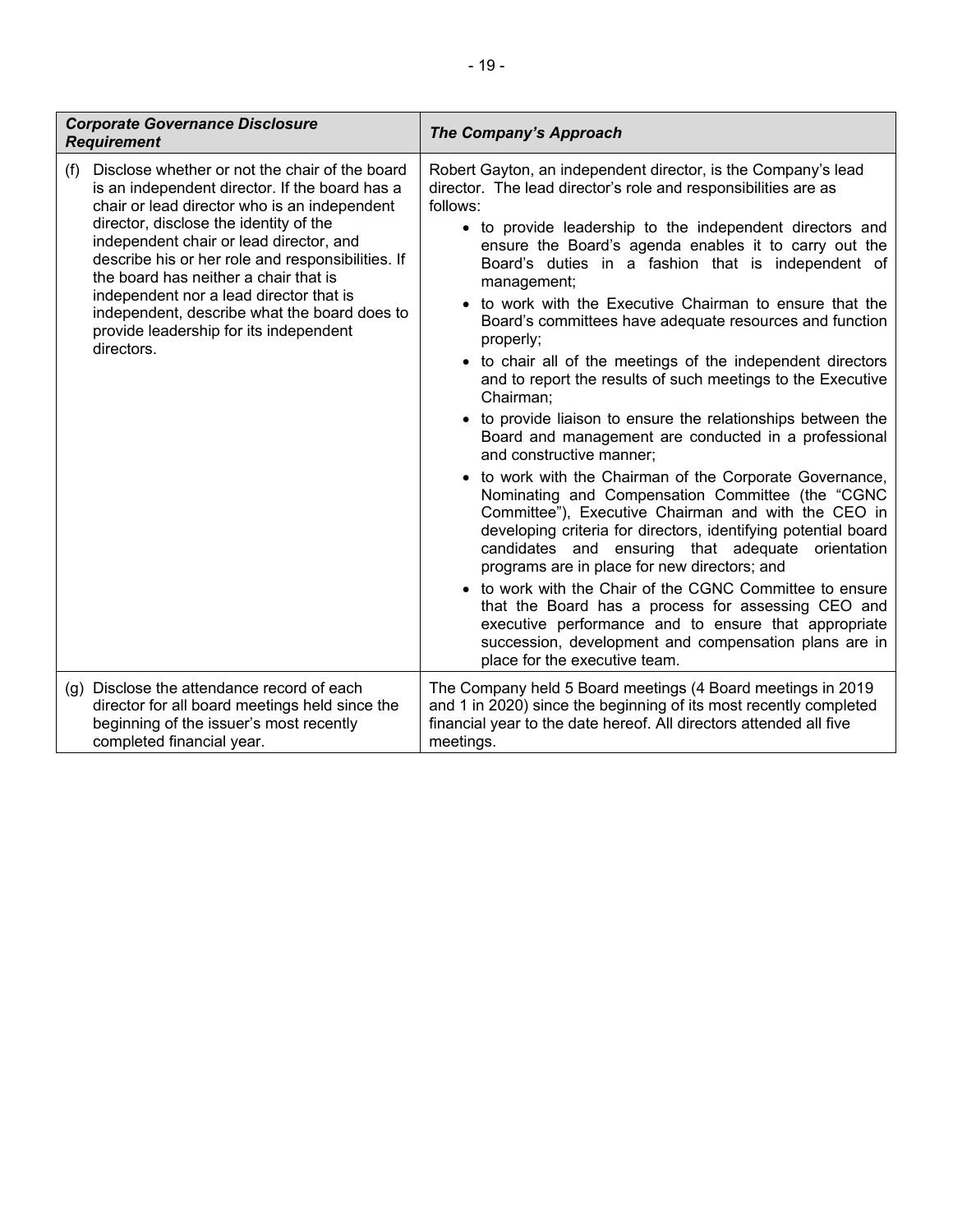|    | <b>Corporate Governance Disclosure</b><br><b>Requirement</b>                                                                                                              | <b>The Company's Approach</b>                                                                                                                                                                                                                                                                                                                                                                                                                                                                                                                                          |
|----|---------------------------------------------------------------------------------------------------------------------------------------------------------------------------|------------------------------------------------------------------------------------------------------------------------------------------------------------------------------------------------------------------------------------------------------------------------------------------------------------------------------------------------------------------------------------------------------------------------------------------------------------------------------------------------------------------------------------------------------------------------|
| 2. | <b>Board Mandate</b>                                                                                                                                                      | The Board does not have a written mandate.                                                                                                                                                                                                                                                                                                                                                                                                                                                                                                                             |
|    | Disclose the text of the board's written<br>mandate. If the board does not have a written<br>mandate, describe how the board delineates<br>its role and responsibilities. | The Board has responsibility for stewardship of the Company,<br>including overseeing the operation of the business, supervising<br>management and setting milestones for the Company. The Board<br>reviewed and approved the Company's corporate governance<br>documents including, but not limited to, the Audit Committee<br>Charter, Corporate Governance Charter, Insider Trading policy,<br>Whistleblower policy and the Code of Ethics for Financial<br>Managers.                                                                                                |
|    |                                                                                                                                                                           | The Board approves all significant decisions affecting the<br>Company and its subsidiaries and, based on input from<br>management, sets specific annual milestones for management.                                                                                                                                                                                                                                                                                                                                                                                     |
|    |                                                                                                                                                                           | The Board has delegated responsibility to the Company's senior<br>management for meeting defined corporate objectives,<br>implementing approved strategic and operating plans, carrying on<br>the Company's business in the ordinary course, managing the<br>Company's cash flow, evaluating new business opportunities,<br>recruiting staff and complying with applicable regulatory<br>requirements.                                                                                                                                                                 |
|    |                                                                                                                                                                           | The Board and senior management are responsible for identifying<br>the principal risks of the Company's business, and together have<br>assumed responsibility for ensuring these risks are effectively<br>monitored and mitigated to the extent practicable.                                                                                                                                                                                                                                                                                                           |
|    |                                                                                                                                                                           | Management is responsible for developing a draft long-term<br>strategic plan and operating plan for the Company. The Board<br>reviews and comments on plans presented by management.<br>Board consideration and approval is required for all material<br>contracts and business transactions, all debt and equity financing<br>proposals and senior executive recruitment.                                                                                                                                                                                             |
|    |                                                                                                                                                                           | The Board approves all of the Company's major communications,<br>including annual and quarterly reports and press releases.                                                                                                                                                                                                                                                                                                                                                                                                                                            |
|    |                                                                                                                                                                           | Annual and project budgets are brought before the Board for<br>approval, and the Board's direction with respect to these budgets<br>is communicated back to staff by management.                                                                                                                                                                                                                                                                                                                                                                                       |
|    |                                                                                                                                                                           | The Board as a whole initially developed the Company's approach<br>to corporate governance.                                                                                                                                                                                                                                                                                                                                                                                                                                                                            |
|    |                                                                                                                                                                           | The number of scheduled Board meetings varies, but historically a<br>minimum of four meetings have been held annually. Additional<br>meetings are called as necessary. Management circulates an<br>agenda for each meeting, but each director or committee member<br>has the opportunity to raise subjects for inclusion on the agenda<br>or for discussion during the course of any meeting. Meeting<br>materials to be reviewed and/or discussed for action by the Board<br>are distributed to all meeting participants in time for review prior to<br>each meeting. |
|    |                                                                                                                                                                           | Board members have full and free access to management and<br>employees of the Company.                                                                                                                                                                                                                                                                                                                                                                                                                                                                                 |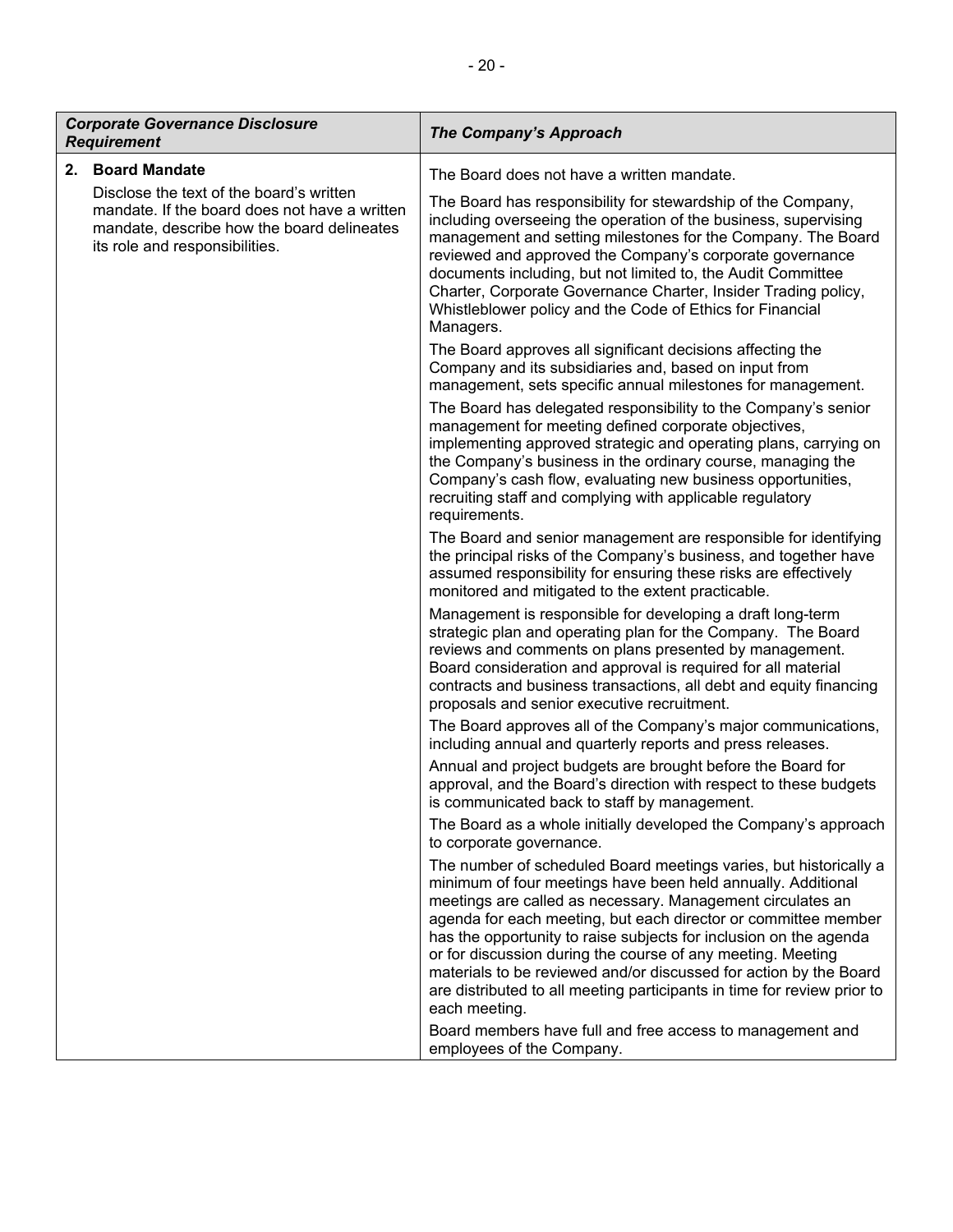| <b>Corporate Governance Disclosure</b><br><b>Requirement</b>                                                                                                                                                                                                                                                                                                                    | <b>The Company's Approach</b>                                                                                                                                                                                                                                                                                                                                                                                                                                                                                                                                                                                                                                                                                                                                                                                                                                                                                                                                                                                                                                                                                                                                                                                                                                                                                                                                                                                                                                                                                                                                                                                                                                                                                          |
|---------------------------------------------------------------------------------------------------------------------------------------------------------------------------------------------------------------------------------------------------------------------------------------------------------------------------------------------------------------------------------|------------------------------------------------------------------------------------------------------------------------------------------------------------------------------------------------------------------------------------------------------------------------------------------------------------------------------------------------------------------------------------------------------------------------------------------------------------------------------------------------------------------------------------------------------------------------------------------------------------------------------------------------------------------------------------------------------------------------------------------------------------------------------------------------------------------------------------------------------------------------------------------------------------------------------------------------------------------------------------------------------------------------------------------------------------------------------------------------------------------------------------------------------------------------------------------------------------------------------------------------------------------------------------------------------------------------------------------------------------------------------------------------------------------------------------------------------------------------------------------------------------------------------------------------------------------------------------------------------------------------------------------------------------------------------------------------------------------------|
| <b>Position Description</b><br>3.                                                                                                                                                                                                                                                                                                                                               |                                                                                                                                                                                                                                                                                                                                                                                                                                                                                                                                                                                                                                                                                                                                                                                                                                                                                                                                                                                                                                                                                                                                                                                                                                                                                                                                                                                                                                                                                                                                                                                                                                                                                                                        |
| (a) Disclose whether or not the board has<br>developed written position descriptions for the<br>chair and the chair of each board committee.<br>If the board has not developed written<br>position descriptions for the chair and/or the<br>chair of each board committee, briefly<br>describe how the board delineates the role<br>and responsibilities of each such position. | Effective October 1, 2015, the Board developed a written position<br>description for the Company's Executive Chairman. The Board<br>has not developed written position descriptions for the chair of<br>each Board committee. The Company's Executive Chairman is<br>responsible for supervising the conduct of each Board meeting<br>and he and the lead director each have the authority to call for<br>meetings of the full board or of the independent directors in the<br>absence of management, including meetings with the Company's<br>auditors. The chair of each committee is responsible for calling<br>the meetings of the respective committees, establishing meeting<br>agendas with input from management, and supervising the<br>conduct of the meetings. The chair of the audit committee has a<br>clear mandate from the Board to ensure that the committee meets<br>its purposes as set out in the Audit Committee Charter. The Audit<br>Committee monitors the integrity of the Company's financial<br>reporting process and systems of internal control and meets on at<br>least a quarterly basis to review and approve the Company's<br>financial statements, management discussion and analysis and<br>accompanying news release. The Audit Committee also meets<br>with the Company's auditors on a quarterly basis in the absence<br>of management. The CGNC Committee meets in the first quarter<br>of each year to consider annual remuneration adjustments,<br>including salary and fee reviews, bonus allocations and stock<br>option grants, and meets at other times in the year when<br>necessary. The chairman of each committee has full authority to<br>call meetings as required. |
| (b) Disclose whether or not the board and CEO<br>have developed a written position description<br>for the CEO. If the board and CEO have not<br>developed such a position description, briefly<br>describe how the board delineates the role<br>and responsibilities of the CEO.                                                                                                | The Company has in place a formal, documented position<br>description for the CEO, and the duties and responsibilities of the<br>CEO are set out in a management agreement. Additionally, the<br>Board annually approves a set of goals and objectives for the<br>CEO, and a significant portion of the CEO's compensation is<br>based on the attainment of such goals and objectives. The Board<br>also annually approves the operating and capital budgets and<br>strategic plan prepared by management, and the CEO is required<br>to ensure the Company operates within the guidelines contained<br>in such documents. Material departures must be approved by the<br>Board. The Board is of the view that the respective corporate<br>governance roles of the Board and management, as represented<br>by the Company's Chair and CEO, are clear, and that the limits to<br>management's responsibility and authority are well-defined.                                                                                                                                                                                                                                                                                                                                                                                                                                                                                                                                                                                                                                                                                                                                                                            |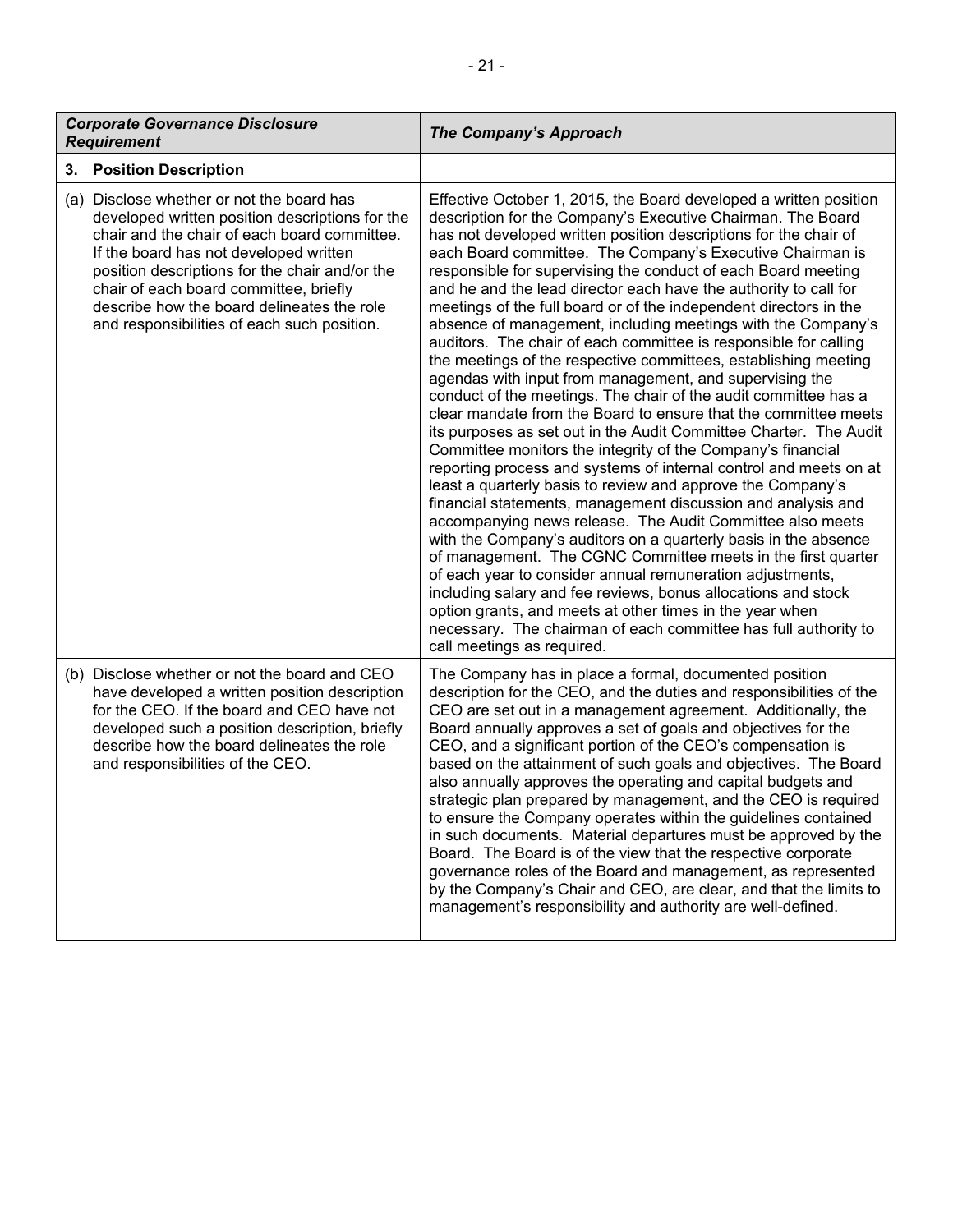| <b>Corporate Governance Disclosure</b><br><b>Requirement</b>                                                                                                                                                                                                                                                              | <b>The Company's Approach</b>                                                                                                                                                                                                                                                                                                                                                                                                                                                                                                                                                                                                                                                                                                                                                                                                                                                                                                                                                                                                                                                                                                                                                                                                                              |
|---------------------------------------------------------------------------------------------------------------------------------------------------------------------------------------------------------------------------------------------------------------------------------------------------------------------------|------------------------------------------------------------------------------------------------------------------------------------------------------------------------------------------------------------------------------------------------------------------------------------------------------------------------------------------------------------------------------------------------------------------------------------------------------------------------------------------------------------------------------------------------------------------------------------------------------------------------------------------------------------------------------------------------------------------------------------------------------------------------------------------------------------------------------------------------------------------------------------------------------------------------------------------------------------------------------------------------------------------------------------------------------------------------------------------------------------------------------------------------------------------------------------------------------------------------------------------------------------|
| <b>Orientation and Continuing Education</b><br>4.                                                                                                                                                                                                                                                                         |                                                                                                                                                                                                                                                                                                                                                                                                                                                                                                                                                                                                                                                                                                                                                                                                                                                                                                                                                                                                                                                                                                                                                                                                                                                            |
| (a) Briefly describe what measures the board<br>takes to orient new directors regarding<br>i. The role of the board, its committees and<br>its directors, and<br>ii. The nature and operation of the issuer's<br>business.                                                                                                | The Company does not have a formal orientation and education<br>program for new directors. New directors are provided with<br>relevant materials with respect to the Company and spend a<br>considerable amount of time being oriented on relevant corporate<br>issues by the CEO. Management generally attempts to set up<br>Board visits to the Company's operations in South America at<br>least every other year, in order to meet with local management,<br>view the Company's plant and capital additions and visit the<br>operations. The directors have in the past met with management<br>of the Company's feed material supplier, Codelco-El Teniente,<br>and commercial partners at Molymet. All of the Company's<br>directors and officers have visited the Company's operations in<br>Chile on various occasions.                                                                                                                                                                                                                                                                                                                                                                                                                             |
| (b) Briefly describe what measures, if any, the<br>board takes to provide continuing education<br>for its directors. If the board does not provide<br>continuing education, describe how the board<br>ensures that its directors maintain the skill<br>and knowledge necessary to meet their<br>obligations as directors. | When Board members visit the Company's plant and operations,<br>detailed discussions are held with the Company's local managers<br>concerning all matters relating to the business, including technical<br>and operational challenges facing the Company, budgets, capital<br>expenditures, MVC's operations, past performance and future<br>goals and objectives for MVC and staff. The Board is composed of<br>experienced professionals with a wide range of financial, legal,<br>capital and public markets, exploration and mining expertise, and<br>who sit on the boards of other companies in the mining industry<br>and have experience with regulatory authorities and mining<br>commissions and associations. The directors have discussions<br>concerning matters that are important to the Company's business<br>and industry, including events affecting copper and molybdenum<br>markets, merger and acquisition activity, energy markets and<br>other matters that may affect the Company's operations. In<br>addition, the Company has in the past provided opportunities for<br>the directors to hear from experts in specialized fields relating to<br>matters such as the political, power supply and economic<br>situations in Chile. |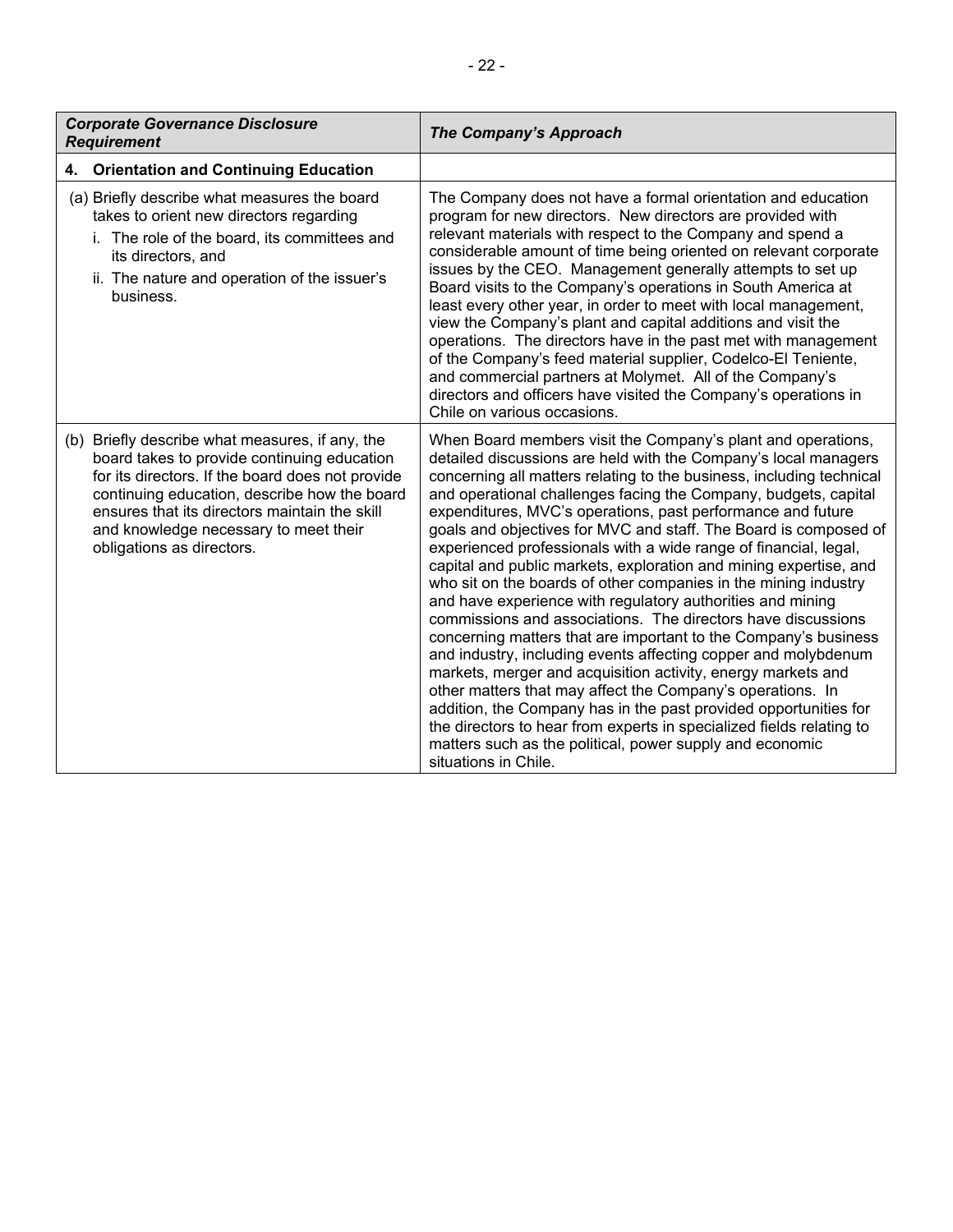|    | <b>Corporate Governance Disclosure</b><br><b>Requirement</b>                                                                                                                                                                 | <b>The Company's Approach</b>                                                                                                                                                                                                                                                                                                                                                                                                                                                                                                                                                                                                                                                                                                                                                                                                                                                   |
|----|------------------------------------------------------------------------------------------------------------------------------------------------------------------------------------------------------------------------------|---------------------------------------------------------------------------------------------------------------------------------------------------------------------------------------------------------------------------------------------------------------------------------------------------------------------------------------------------------------------------------------------------------------------------------------------------------------------------------------------------------------------------------------------------------------------------------------------------------------------------------------------------------------------------------------------------------------------------------------------------------------------------------------------------------------------------------------------------------------------------------|
| 5. | <b>Ethical Business Conduct</b>                                                                                                                                                                                              |                                                                                                                                                                                                                                                                                                                                                                                                                                                                                                                                                                                                                                                                                                                                                                                                                                                                                 |
|    | (a) Disclose whether or not the board has<br>adopted a written code for the directors,<br>officers and employees. If the board has<br>adopted a written code:                                                                | The Company has a written Code of Ethical Conduct for Financial<br>Managers and a Whistleblower Policy. Copies may be requested<br>by contacting Amerigo Resources Ltd., at Suite 1260 -355<br>Burrard Street, Vancouver, BC V6C 2G8, attention Corporate                                                                                                                                                                                                                                                                                                                                                                                                                                                                                                                                                                                                                       |
|    | Disclose how a person or company may<br>İ.<br>obtain a copy of the code;                                                                                                                                                     | Secretary, Ms. Kimberly Thomas (Telephone: (604) 681-2802).<br>Copies of both documents are also available for viewing on the<br>Company's website at <b>www.amerigoresources.com</b> and under                                                                                                                                                                                                                                                                                                                                                                                                                                                                                                                                                                                                                                                                                 |
|    | Describe how the board monitors<br>ii.<br>compliance with its code, or if the board<br>does not monitor compliance, explain<br>whether and how the board satisfies itself                                                    | the Company's profile on SEDAR at <b>www.sedar.com</b> .<br>The Company monitors compliance with the code through the                                                                                                                                                                                                                                                                                                                                                                                                                                                                                                                                                                                                                                                                                                                                                           |
|    | regarding compliance with its code; and<br>iii. Provide a cross-reference to any material                                                                                                                                    | services of WhistleblowerSecurity and management. Toll free<br>numbers to WhistleblowerSecurity are posted at the Company's<br>plant. There has been no material change report filed pertaining                                                                                                                                                                                                                                                                                                                                                                                                                                                                                                                                                                                                                                                                                 |
|    | change report filed since the beginning of<br>the issuer's most recently completed<br>financial year that pertains to any conduct<br>of a director or executive officer that<br>constitutes a departure from the code.       | to any conduct of a director or executive officer that constituted a<br>departure from the code.                                                                                                                                                                                                                                                                                                                                                                                                                                                                                                                                                                                                                                                                                                                                                                                |
|    | (b) Describe any steps the board takes to ensure<br>directors exercise independent judgment in<br>considering transactions and agreements in<br>respect of which a director or executive officer<br>has a material interest. | Directors or officers with a material interest in a transaction to be<br>considered by the Board are required to declare their interest and,<br>in the case of directors, abstain from discussion pertaining to and<br>then voting on the transaction. During 2014 the independent<br>directors reviewed and approved a related party transaction that<br>involved three insider shareholders of the Company, including the<br>management company of the Chairman and previous CEO, but<br>did so only after an extensive review of a number of comparable<br>transactions and obtaining legal advice from the Company's<br>external counsel. This transaction and the process the directors<br>followed were described in detail in a material change report filed<br>by the Company on March 27, 2015.<br>All directors without a material interest then vote on the proposed |
|    |                                                                                                                                                                                                                              | transaction only after a thorough discussion and review of the<br>documentation related to the transaction including, if deemed<br>necessary, a discussion in the absence of the director or officer<br>with the material interest.                                                                                                                                                                                                                                                                                                                                                                                                                                                                                                                                                                                                                                             |
|    | (c) Describe any other steps that board takes to<br>encourage and promote a culture of ethical<br>business conduct.                                                                                                          | The Board seeks directors with superior reputations and extensive<br>experience in legal, financial, capital and public markets,<br>exploration and mining matters in order to ensure a diverse culture<br>of ethical business conduct. Directors are also free to obtain the<br>advice of external counsel, including a written opinion from such<br>counsel, on any matters either being considered by the Board or<br>that have been communicated to any director.                                                                                                                                                                                                                                                                                                                                                                                                           |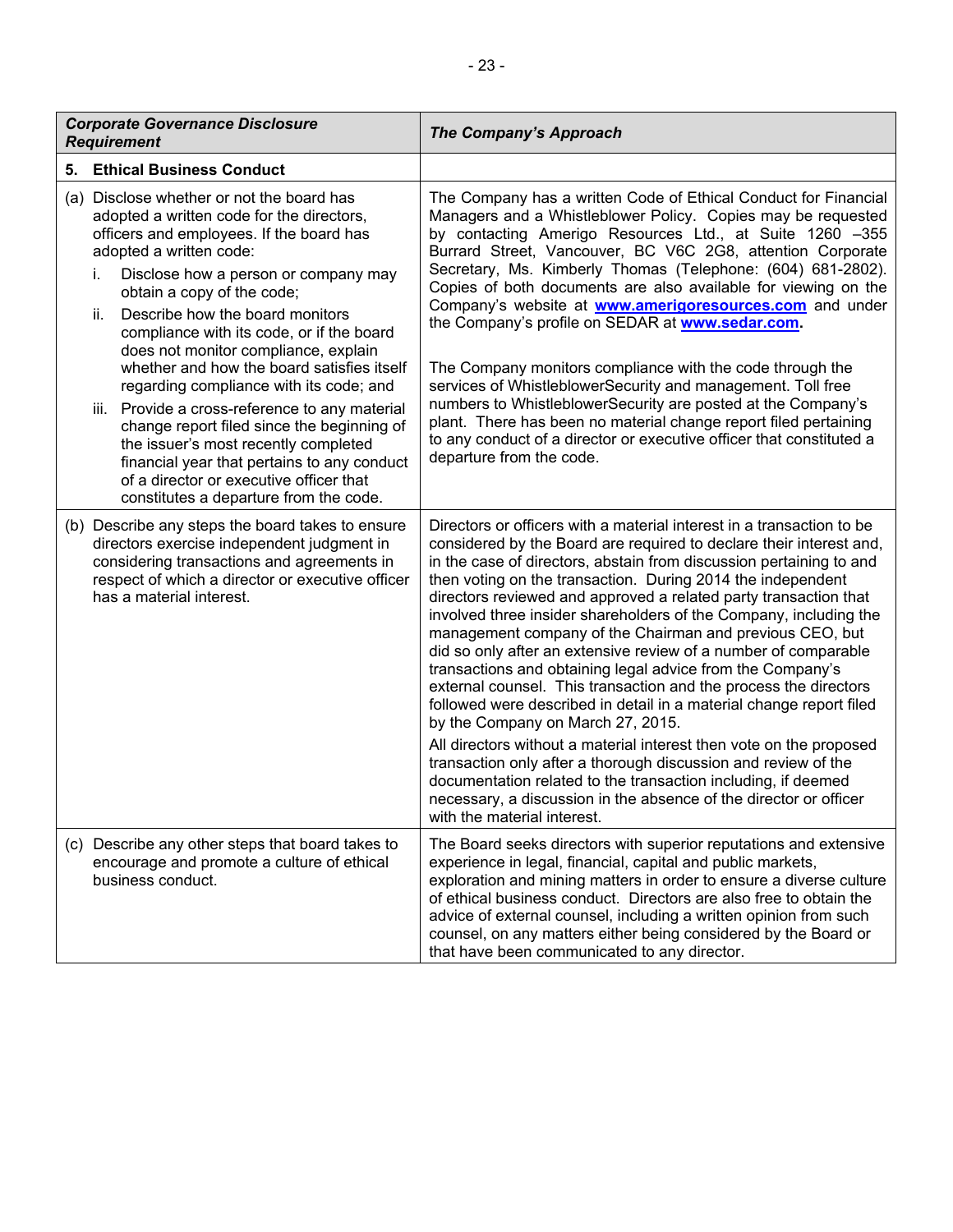| <b>Corporate Governance Disclosure</b><br><b>Requirement</b>                                                                                                                                                                                                                                                   | <b>The Company's Approach</b>                                                                                                                                                                                                                                                                                                                                                                                                                                                                                                                                                                                                   |
|----------------------------------------------------------------------------------------------------------------------------------------------------------------------------------------------------------------------------------------------------------------------------------------------------------------|---------------------------------------------------------------------------------------------------------------------------------------------------------------------------------------------------------------------------------------------------------------------------------------------------------------------------------------------------------------------------------------------------------------------------------------------------------------------------------------------------------------------------------------------------------------------------------------------------------------------------------|
| 6. Nomination of Directors                                                                                                                                                                                                                                                                                     |                                                                                                                                                                                                                                                                                                                                                                                                                                                                                                                                                                                                                                 |
| (a) Describe the process by which the board<br>identifies new candidates for board<br>nomination                                                                                                                                                                                                               | The CGNC Committee draws on all relevant sources in the search<br>for new directors, and all of the Company's directors are involved<br>in the process. Preferred candidates include potential directors<br>with direct experience in the mining business and legal,<br>accounting or financial industries together with public company<br>experience, and who do not have a significant conflicting public<br>company association.                                                                                                                                                                                             |
| (b) Disclose whether or not the board has a<br>nominating committee composed entirely of<br>independent directors. If the board does not<br>have a nominating committee composed<br>entirely of independent directors, describe<br>what steps the board takes to encourage an<br>objective nomination process. | The Board has a Corporate Governance, Nominating and<br>Compensation Committee composed entirely of independent<br>directors.                                                                                                                                                                                                                                                                                                                                                                                                                                                                                                   |
| (c) If the board has a nominating committee,<br>describe the responsibilities, powers and<br>operation of the nominating committee.                                                                                                                                                                            | The duties and responsibilities of the CGNC Committee are as<br>follows:<br>Identify individuals qualified to become Board members<br>$\bullet$<br>Recommend candidates to fill Board vacancies and newly<br>$\bullet$<br>created Director positions<br>Review backgrounds and confirm qualifications of all<br>$\bullet$<br>candidates identified other than<br>by the nominating<br>committee<br>Provide an internal orientation program for new recruits to<br>$\bullet$<br>the Board, and encourage all Board members to access<br>relevant education opportunities<br>Recommend the composition of Committees of the Board |
| Compensation<br>7.                                                                                                                                                                                                                                                                                             |                                                                                                                                                                                                                                                                                                                                                                                                                                                                                                                                                                                                                                 |
| (a) Describe the process by which the board<br>determines the compensation for the issuer's<br>directors and officers.                                                                                                                                                                                         | The Company has a Corporate Governance, Nominating and<br>Compensation Committee. In respect of compensation matters,<br>the committee has the primary responsibility to make<br>recommendations for approval by the Board on an ongoing basis<br>with respect to the remuneration of directors and officers.                                                                                                                                                                                                                                                                                                                   |
| (b) Disclose whether or not the board has a<br>compensation committee composed entirely<br>of independent directors.                                                                                                                                                                                           | The Company's CGNC Committee is composed entirely of<br>independent directors.                                                                                                                                                                                                                                                                                                                                                                                                                                                                                                                                                  |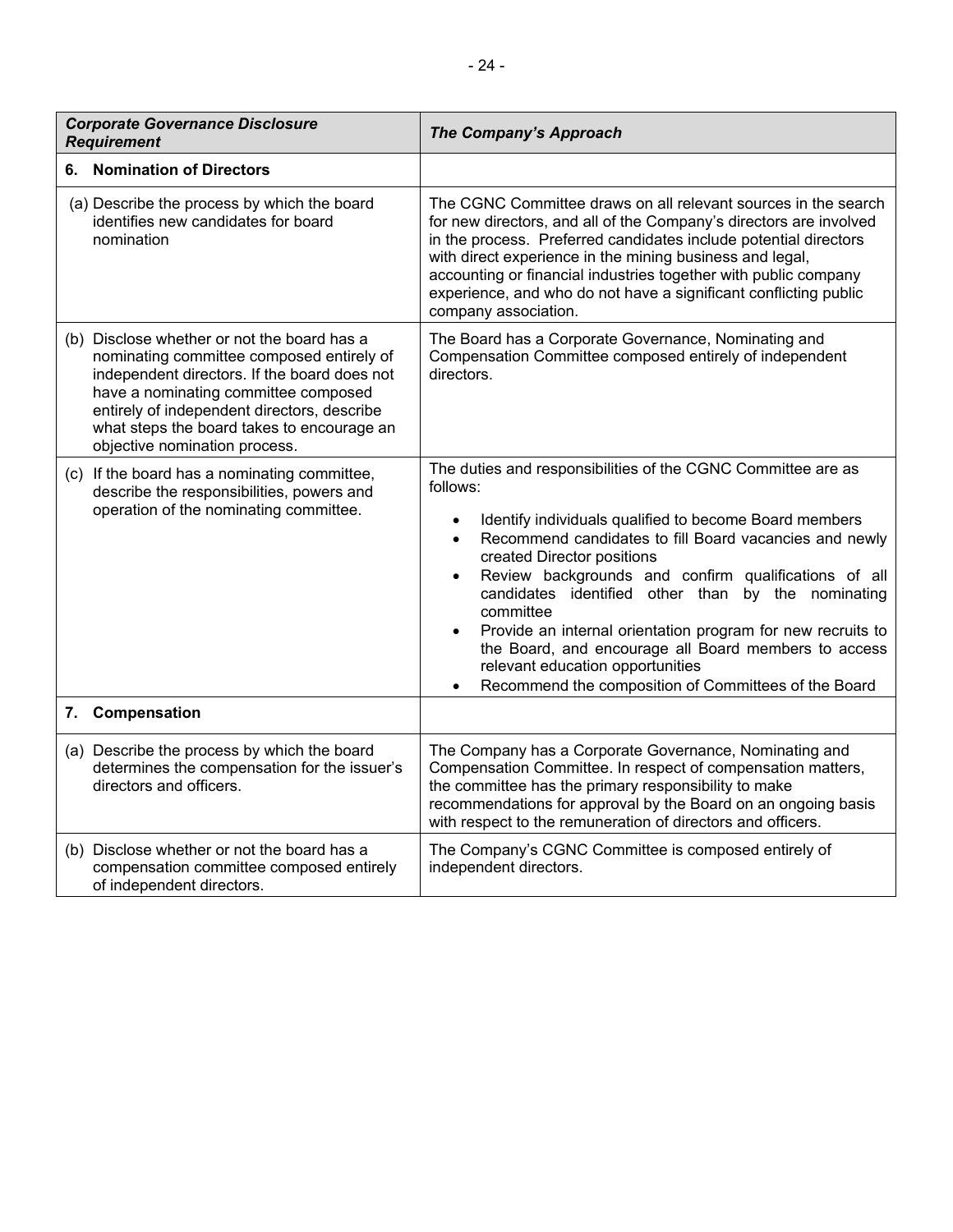| <b>Corporate Governance Disclosure</b><br><b>Requirement</b>                                                                                                                                                                                                                                                                                                                                                                                       | <b>The Company's Approach</b>                                                                                                                                                                                                                                                                                                                                                                                                                                                                                                                                                                                                                                                                                                                                                                                                                                                                                                                                                                                                                                                                                                                                                                                                                                                                                                                                                                                                                                                                                                                                         |
|----------------------------------------------------------------------------------------------------------------------------------------------------------------------------------------------------------------------------------------------------------------------------------------------------------------------------------------------------------------------------------------------------------------------------------------------------|-----------------------------------------------------------------------------------------------------------------------------------------------------------------------------------------------------------------------------------------------------------------------------------------------------------------------------------------------------------------------------------------------------------------------------------------------------------------------------------------------------------------------------------------------------------------------------------------------------------------------------------------------------------------------------------------------------------------------------------------------------------------------------------------------------------------------------------------------------------------------------------------------------------------------------------------------------------------------------------------------------------------------------------------------------------------------------------------------------------------------------------------------------------------------------------------------------------------------------------------------------------------------------------------------------------------------------------------------------------------------------------------------------------------------------------------------------------------------------------------------------------------------------------------------------------------------|
| (c) If the board has a compensation committee,<br>describe the responsibilities, powers and<br>operation of the compensation committee.                                                                                                                                                                                                                                                                                                            | Each year the CGNC Committee reviews management fees and<br>salaries, bonus and stock option compensation. The committee<br>periodically commissions reports from independent compensation<br>consultants who are expert in the mining industry and considers<br>inflation statistics from government and other official sources in its<br>annual review of fees, salaries and bonuses. The committee also<br>agrees annually to a set of goals and objectives for management<br>which form the basis for the determination as to the dollar value of<br>bonuses, if any, to be paid. In setting bonus amounts the<br>committee also takes into account additional factors which may or<br>may not be within the control of management, the Company's<br>financial results and position and the state of the economies of<br>Chile and Canada. Stock option allocations are made based on<br>recommendations from senior management, and each person's<br>contribution and level of responsibility. The committee also takes<br>into account the compensation components of management of<br>other companies of similar size and stage of development. There<br>is no minimum share ownership requirement for directors.<br>Directors' compensation is a combination of annual retainer,<br>meeting fees and stock options. The CGNC Committee reviews<br>the amounts and effectiveness of compensation provided to<br>management and Board members. The CGNC Committee meets<br>in the first quarter of each year and at other times during the year<br>as required. |
| <b>Other Board Committees</b><br>8.                                                                                                                                                                                                                                                                                                                                                                                                                |                                                                                                                                                                                                                                                                                                                                                                                                                                                                                                                                                                                                                                                                                                                                                                                                                                                                                                                                                                                                                                                                                                                                                                                                                                                                                                                                                                                                                                                                                                                                                                       |
| If the board has standing committees other than<br>the audit and compensation committees, identify<br>the committees and describe their function.                                                                                                                                                                                                                                                                                                  | In addition to the Audit Committee and the CGNC Committee, the<br>Company also has a Disclosure Committee that currently consists<br>of the Company's Board of Directors, Aurora Davidson, the<br>Company's President, CEO and CFO, and Christian Caceres,<br>General Manager of MVC. The function of the Disclosure<br>Committee is to ensure that communications to the investing<br>public about the Company and its operations are timely, factual<br>and accurate, and are broadly disseminated in accordance with all<br>applicable legal and regulatory requirements.                                                                                                                                                                                                                                                                                                                                                                                                                                                                                                                                                                                                                                                                                                                                                                                                                                                                                                                                                                                          |
| 9. Assessments                                                                                                                                                                                                                                                                                                                                                                                                                                     |                                                                                                                                                                                                                                                                                                                                                                                                                                                                                                                                                                                                                                                                                                                                                                                                                                                                                                                                                                                                                                                                                                                                                                                                                                                                                                                                                                                                                                                                                                                                                                       |
| Disclose whether or not the board, its committees<br>and individual directors are regularly assessed<br>with respect to their effectiveness and<br>contribution. If assessments are regularly<br>conducted, describe the process used for the<br>assessments. If assessments are not regularly<br>conducted, describe how the board satisfies itself<br>that the board, its committees and its individual<br>directors are performing effectively. | The Company does not carry out regular assessments of the<br>Board, its committees or individual directors. The Board monitors<br>its effectiveness and that of its committees and individual directors<br>in connection with its ongoing oversight of management and<br>management's effectiveness in attaining the Company's corporate<br>objectives, budgets and milestones, and works with management<br>to ensure regular and timely communication and material<br>information flow to the directors.                                                                                                                                                                                                                                                                                                                                                                                                                                                                                                                                                                                                                                                                                                                                                                                                                                                                                                                                                                                                                                                            |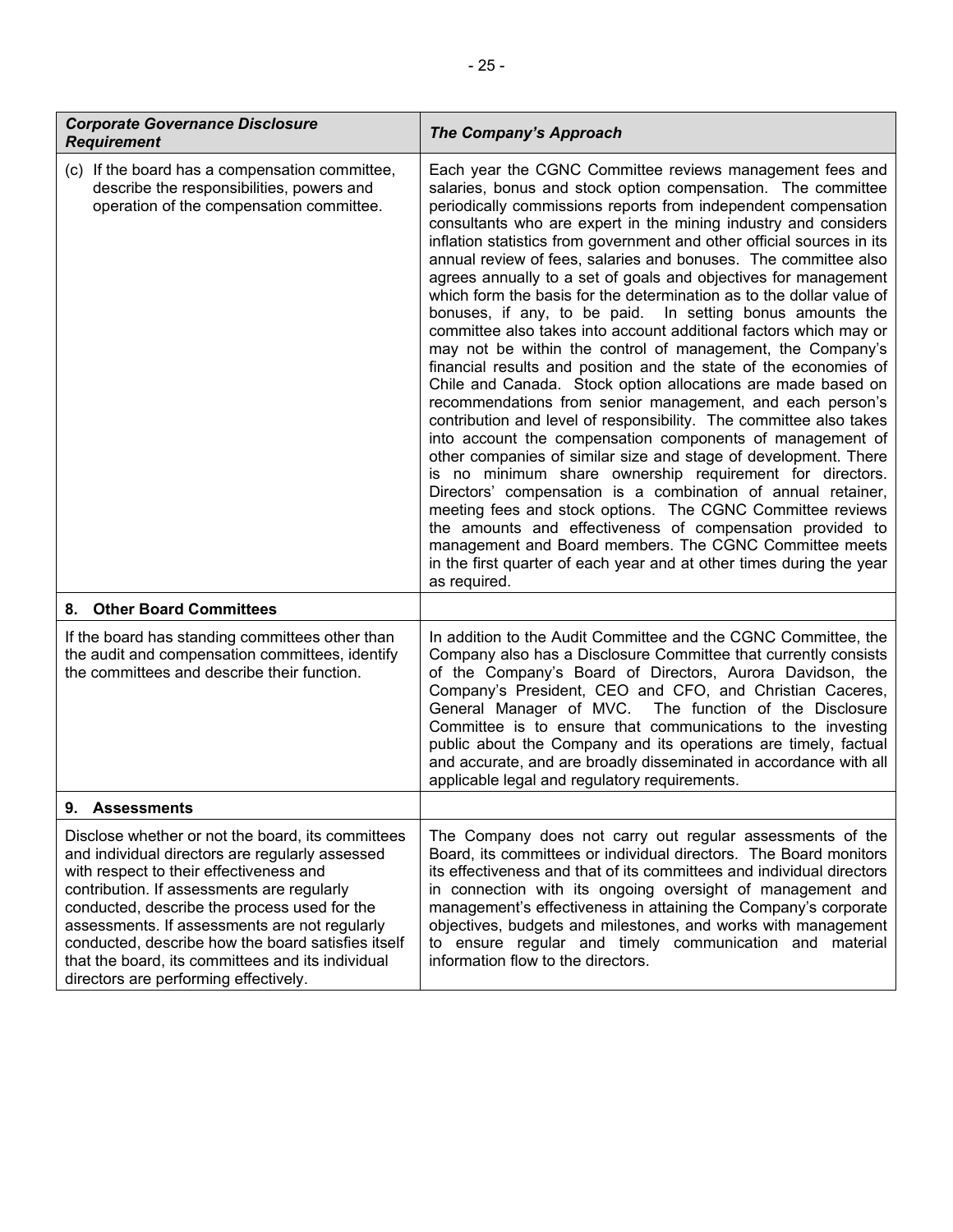| <b>Corporate Governance Disclosure</b><br><b>Requirement</b>                                                                                                                                                                                                                                                                                                                        | <b>The Company's Approach</b>                                                                                                                                                                                                                                                                                                                                                                                                                                                                                                                                                                                                                                                                                                                                                                                                                                                                                                                                                                                                                                                                                                            |
|-------------------------------------------------------------------------------------------------------------------------------------------------------------------------------------------------------------------------------------------------------------------------------------------------------------------------------------------------------------------------------------|------------------------------------------------------------------------------------------------------------------------------------------------------------------------------------------------------------------------------------------------------------------------------------------------------------------------------------------------------------------------------------------------------------------------------------------------------------------------------------------------------------------------------------------------------------------------------------------------------------------------------------------------------------------------------------------------------------------------------------------------------------------------------------------------------------------------------------------------------------------------------------------------------------------------------------------------------------------------------------------------------------------------------------------------------------------------------------------------------------------------------------------|
| 10. Director Term Limits and Other<br><b>Mechanisms of Board Renewal</b>                                                                                                                                                                                                                                                                                                            |                                                                                                                                                                                                                                                                                                                                                                                                                                                                                                                                                                                                                                                                                                                                                                                                                                                                                                                                                                                                                                                                                                                                          |
| Disclose whether or not the issuer has adopted<br>term limits for the directors on its board or other<br>mechanisms of board renewal and, if so, include a<br>description of those director term limits or other<br>mechanisms of board renewal. If the issuer has<br>not adopted director term limits or other<br>mechanisms of board renewal, disclose why it has<br>not done so. | The Company has not adopted term limits for the directors or<br>other mechanisms of board renewal. The Company's subsidiary<br>has been in operation since 1992, and the Board believes that the<br>perspective of longer service directors with industry experience<br>gleaned through multiple commodity price cycles is of benefit to<br>the Board. The continuity of board experience provided by<br>representatives of major shareholders has also assisted the Board<br>in making investment decisions with a long-term focus.<br>In.<br>addition, management believes that the experience and diversity<br>of the current board would be very difficult to replicate and there is<br>no reason to make any changes at this time. Please see the<br>response in 11(a) below for additional detail.                                                                                                                                                                                                                                                                                                                                 |
| 11. Policies Regarding the Representation of<br><b>Women on the Board</b>                                                                                                                                                                                                                                                                                                           |                                                                                                                                                                                                                                                                                                                                                                                                                                                                                                                                                                                                                                                                                                                                                                                                                                                                                                                                                                                                                                                                                                                                          |
| (a) Disclose whether the issuer has adopted a<br>written policy relating to the identification and<br>nomination of women directors. If the issuer has<br>not adopted such a policy, disclose why it has not<br>done so                                                                                                                                                             | The Company has not adopted a written policy relating to the<br>identification and nomination of women directors. Dr. Gayton and<br>Mr. Robinson have been independent members of the Board<br>since 2004, have extensive experience in the mining industry and<br>bring a particular expertise important to the Company and its<br>corporate governance, Dr. Gayton in respect of accounting and<br>financial reporting and Mr. Robinson in legal matters. In 2011, the<br>Company appointed Mr. Salas, a Chilean national with extensive<br>mining industry experience, for board representation as the<br>Company's operations are located in Chile. In June 2012, the<br>Company added representatives from two of its largest<br>shareholders to the Board and Mr. Ireland remains on the Board.<br>In management's view the expertise of the current board, which is<br>important in a number of critical areas, has served the Company<br>well to date.<br>Aurora Davidson, the President, Chief Executive Officer and Chief<br>Financial Officer of the Company, has been nominated for election<br>to the Board at the Meeting. |
| (b) If an issuer has adopted a policy referred to in<br>(a), disclose the following in respect of the policy:                                                                                                                                                                                                                                                                       | Not applicable                                                                                                                                                                                                                                                                                                                                                                                                                                                                                                                                                                                                                                                                                                                                                                                                                                                                                                                                                                                                                                                                                                                           |
| (i) a short summary of its objectives and key<br>provisions,                                                                                                                                                                                                                                                                                                                        |                                                                                                                                                                                                                                                                                                                                                                                                                                                                                                                                                                                                                                                                                                                                                                                                                                                                                                                                                                                                                                                                                                                                          |
| (ii) the measures taken to ensure that the policy<br>has been effectively implemented,                                                                                                                                                                                                                                                                                              |                                                                                                                                                                                                                                                                                                                                                                                                                                                                                                                                                                                                                                                                                                                                                                                                                                                                                                                                                                                                                                                                                                                                          |
| (iii) annual and cumulative progress by the issuer<br>in achieving the objectives of the policy, and                                                                                                                                                                                                                                                                                |                                                                                                                                                                                                                                                                                                                                                                                                                                                                                                                                                                                                                                                                                                                                                                                                                                                                                                                                                                                                                                                                                                                                          |
| (iv) whether and, if so, how the board or its<br>nominating committee measures the effectiveness<br>of the policy.                                                                                                                                                                                                                                                                  |                                                                                                                                                                                                                                                                                                                                                                                                                                                                                                                                                                                                                                                                                                                                                                                                                                                                                                                                                                                                                                                                                                                                          |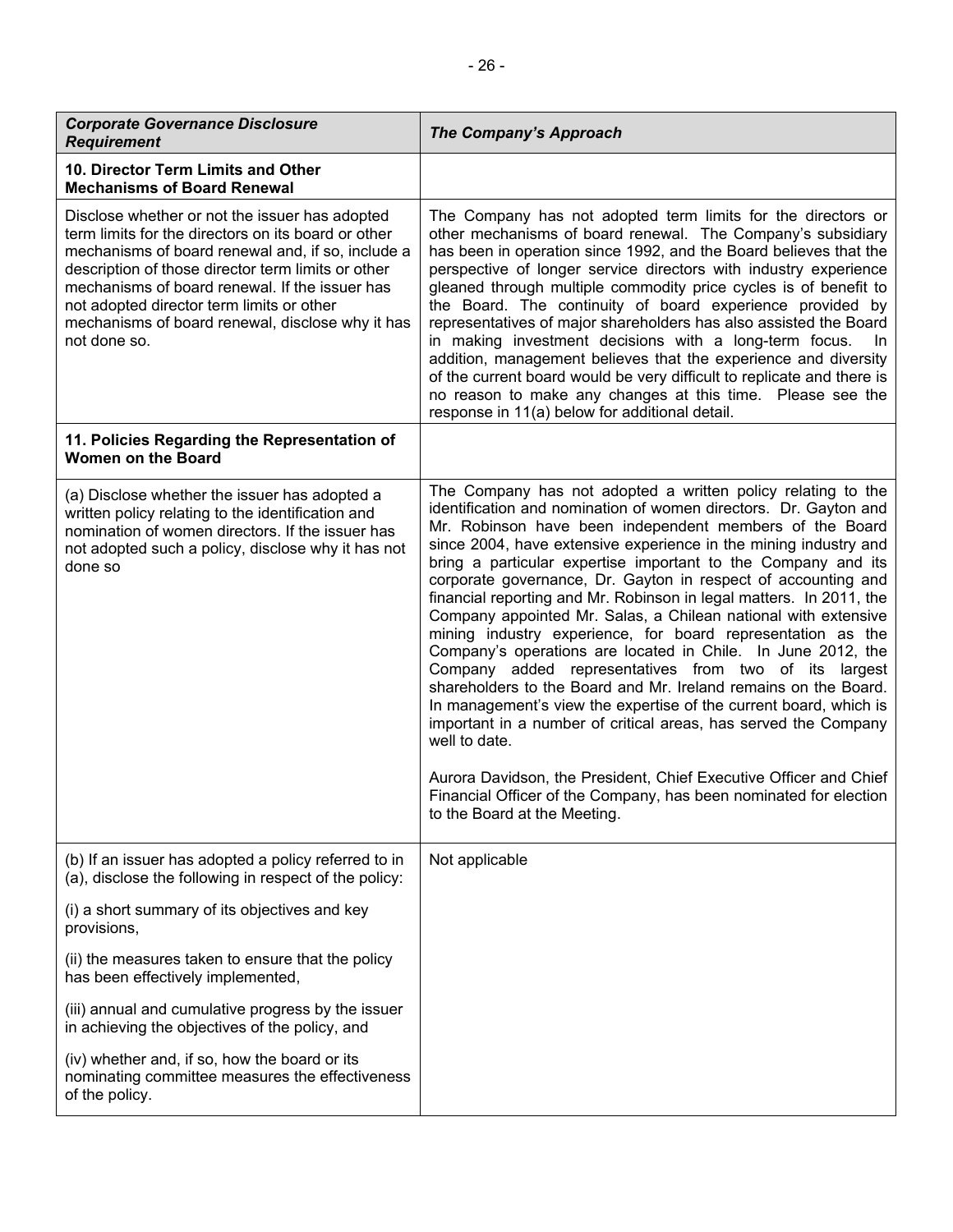| <b>Corporate Governance Disclosure</b><br><b>Requirement</b>                                                                                                                                                                                                                                                                                                                                                                                                   | <b>The Company's Approach</b>                                                                                                                                                                                                                                                                                                                                                                                                            |
|----------------------------------------------------------------------------------------------------------------------------------------------------------------------------------------------------------------------------------------------------------------------------------------------------------------------------------------------------------------------------------------------------------------------------------------------------------------|------------------------------------------------------------------------------------------------------------------------------------------------------------------------------------------------------------------------------------------------------------------------------------------------------------------------------------------------------------------------------------------------------------------------------------------|
| 12. Consideration of the Representation of<br>Women in the Director Identification and<br><b>Selection Process</b>                                                                                                                                                                                                                                                                                                                                             |                                                                                                                                                                                                                                                                                                                                                                                                                                          |
| Disclose whether and, if so, how the board or<br>nominating committee considers the level of<br>representation of women on the board in<br>identifying and nominating candidates for election<br>or re-election to the board. If the issuer does not<br>consider the level of representation of women on<br>the board in identifying and nominating<br>candidates for election or re-election to the board,<br>disclose the issuer's reasons for not doing so. | Aurora Davidson, the President, Chief Executive Officer and Chief<br>Financial Officer of the Company, has been nominated for election<br>to the Board at the Meeting.<br>If in future a change involving the appointment of an additional<br>director is being contemplated, the CGNC Committee and Board<br>will consider candidates of both genders and choose the best<br>qualified and suited for the position.                     |
| 13. Consideration Given to the Representation<br>of Women in Executive Officer Appointments                                                                                                                                                                                                                                                                                                                                                                    |                                                                                                                                                                                                                                                                                                                                                                                                                                          |
| Disclose whether and, if so, how the issuer<br>considers the level of representation of women in<br>executive officer positions when making executive<br>officer appointments. If the issuer does not<br>consider the level of representation of women in<br>executive officer positions when making executive<br>officer appointments, disclose the issuer's<br>reasons for not doing so.                                                                     | The Company has not considered this specifically as Ms.<br>Davidson, the Company's President, CEO and CFO, is one of the<br>Company's current two executive officers. Ms. Davidson has<br>served as the Company's President and CEO since December<br>2019 and as the Company's CFO since 2004, and she served as<br>Executive Vice President from October 2015 to December 2019.                                                        |
| 14. Issuer's Targets Regarding the<br>Representation of Women on the Board and in<br><b>Executive Officer Positions</b>                                                                                                                                                                                                                                                                                                                                        |                                                                                                                                                                                                                                                                                                                                                                                                                                          |
| (a) For purposes of this Item, a "target" means a<br>number or percentage, or a range of numbers or<br>percentages, adopted by the issuer of women on<br>the issuer's board or in executive officer positions<br>of the issuer by a specific date.<br>(b) Disclose whether the issuer has adopted a<br>target regarding women on the issuer's board. If                                                                                                        | Having carefully considered the question, the Board has elected<br>not to adopt a target number or percentage of women directors or<br>executive officers. Management and the Board agree that<br>appropriate skills and experience must remain the overriding<br>criteria for nomination to the Board in order to guard against any<br>perception that directors may have been nominated solely or<br>primarily on the basis of gender. |
| the issuer has not adopted a target, disclose why<br>it has not done so.                                                                                                                                                                                                                                                                                                                                                                                       | Aurora Davidson, the President, Chief Executive Officer and Chief<br>Financial Officer of the Company, has been nominated for election<br>to the Board at the Meeting.                                                                                                                                                                                                                                                                   |
| (c) Disclose whether the issuer has adopted a<br>target regarding women in executive officer<br>positions of the issuer. If the issuer has not<br>adopted a target, disclose why it has not done so.                                                                                                                                                                                                                                                           |                                                                                                                                                                                                                                                                                                                                                                                                                                          |
| (d) If the issuer has adopted a target referred to in<br>either (b) or (c), disclose:                                                                                                                                                                                                                                                                                                                                                                          | Not applicable                                                                                                                                                                                                                                                                                                                                                                                                                           |
| (i) the target, and                                                                                                                                                                                                                                                                                                                                                                                                                                            |                                                                                                                                                                                                                                                                                                                                                                                                                                          |
| (ii) the annual and cumulative progress of the<br>issuer in achieving the target.                                                                                                                                                                                                                                                                                                                                                                              |                                                                                                                                                                                                                                                                                                                                                                                                                                          |